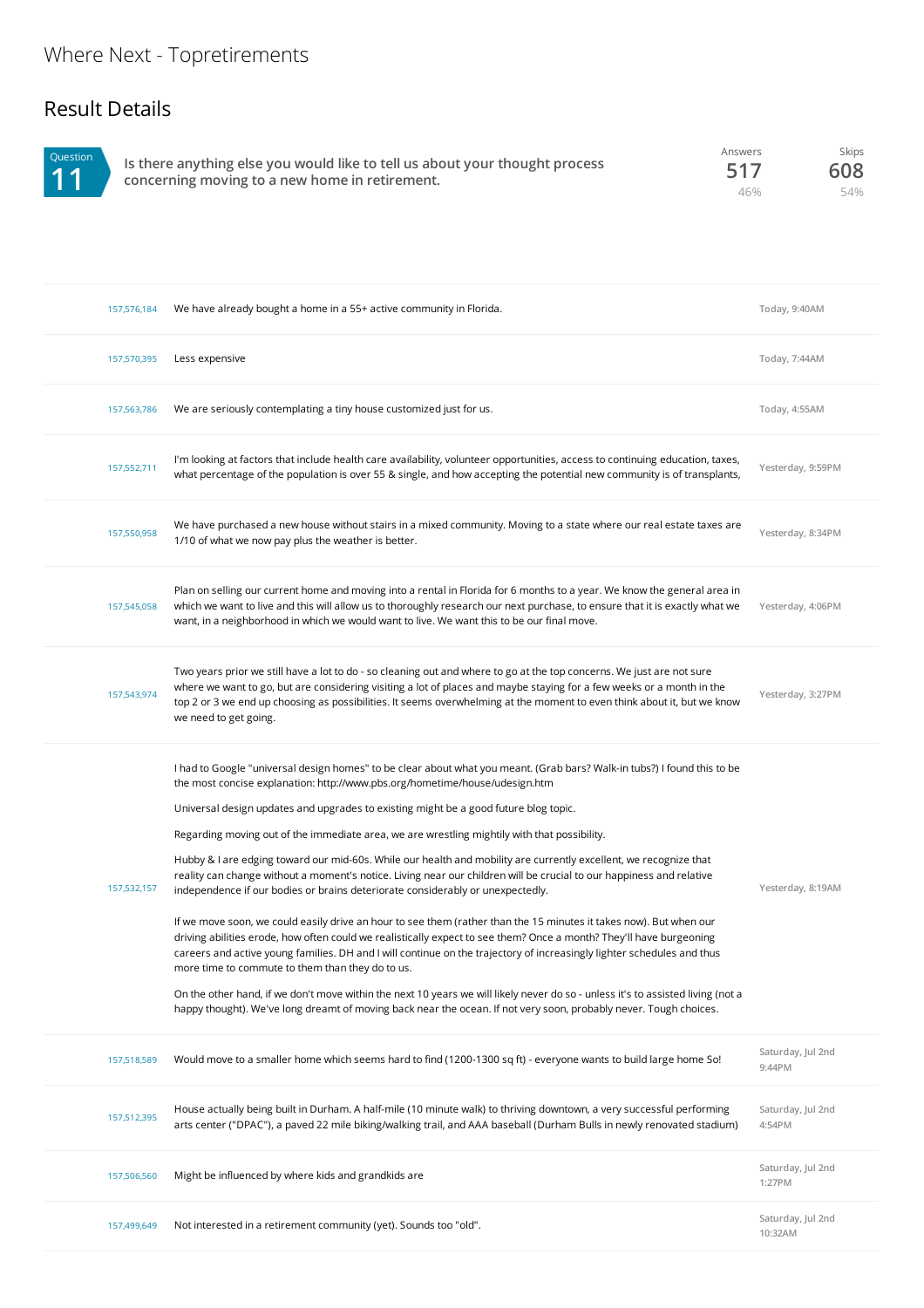| 157,494,970 | I am in DC and MISS the ocean! I walk to work and shopping now and will purchase a car again afterI relocate to FL.                                                                                                                                                                                                                                                                                                                                                                                                                                                    | Saturday, Jul 2nd<br>8:51AM |
|-------------|------------------------------------------------------------------------------------------------------------------------------------------------------------------------------------------------------------------------------------------------------------------------------------------------------------------------------------------------------------------------------------------------------------------------------------------------------------------------------------------------------------------------------------------------------------------------|-----------------------------|
| 157,494,600 | We moved to a retirement community in the same state in the northeast but, we would like to move to the southeast for<br>warmer winters and little or no snow.                                                                                                                                                                                                                                                                                                                                                                                                         | Saturday, Jul 2nd<br>8:41AM |
| 157,487,144 | Tax cost is a big deal, Illinois is pricing it self out of my ability to stay.                                                                                                                                                                                                                                                                                                                                                                                                                                                                                         | Saturday, Jul 2nd<br>4:35AM |
| 157,476,045 | Look for desired qualities in place and then did an assessment on overall costs.<br>Input for you: I am singleyour wording in one response of 'we' is poorly thought out.                                                                                                                                                                                                                                                                                                                                                                                              | Friday, Jul 1st 9:47PM      |
| 157,472,605 | Will move to an area that has a low cost of living and is tax friendly                                                                                                                                                                                                                                                                                                                                                                                                                                                                                                 | Friday, Jul 1st 8:13PM      |
| 157,471,947 | Downsize from 3000 ft to less than 1500                                                                                                                                                                                                                                                                                                                                                                                                                                                                                                                                | Friday, Jul 1st 8:06PM      |
| 157,471,823 | I'm thinking I'd like something newer, with a ground fl. MBR, with lots of closets and woodwork, something<br>interestingwith a front porch. Somewhere I can walk and ride a bikesomewhere near good medical &<br>airportsomewhere near the coast. Definately, somewhere where ice is a rarity                                                                                                                                                                                                                                                                         | Friday, Jul 1st 8:02PM      |
| 157,471,196 | We want to live closer to friends.                                                                                                                                                                                                                                                                                                                                                                                                                                                                                                                                     | Friday, Jul 1st 7:38PM      |
| 157,469,936 | Wife and I have lived in same home for 38+ years. Home/environment has served us well in raising a family and<br>maintaining life-long friendships. Northeast winters are less tolerable as time moves on; we want to maintain our<br>friendships but winter in a warmer climate and less expensive environment. City taxes( real estate, car, water, etc) are<br>now in excess of \$5k per year; moving South has to be a better deal financially and from a quality of life perspective.<br>Would still plan to return to Rhode Island late spring/summer timeframe. | Friday, Jul 1st 6:43PM      |
| 157,469,041 | downsizing is a tough part as we make a plan for the future.                                                                                                                                                                                                                                                                                                                                                                                                                                                                                                           | Friday, Jul 1st 6:27PM      |
| 157,458,460 | I've been thinking about our next chapter in life for the past 3 years, and plan to keep thinking for another 2-3 years<br>before we make the plunge. But it's not an easy decision at all.                                                                                                                                                                                                                                                                                                                                                                            | Friday, Jul 1st 3:03PM      |
| 157,455,698 | I would like not to have a mortgage                                                                                                                                                                                                                                                                                                                                                                                                                                                                                                                                    | Friday, Jul 1st 2:24PM      |
| 157,455,007 | Activities, near a beach, good restaurants, near airport.                                                                                                                                                                                                                                                                                                                                                                                                                                                                                                              | Friday, Jul 1st 2:16PM      |
| 157,438,031 | We are constantly looking for a community that is situated in a part of the country that enjoys all four seasons, that has<br>good views, and good walking paths that run through nature, paths that do NOT run alongside the neighborhood's<br>streets.                                                                                                                                                                                                                                                                                                               | Friday, Jul 1st 11:02AM     |
| 157,433,262 | Weather and economic conditions are highest on our list                                                                                                                                                                                                                                                                                                                                                                                                                                                                                                                | Friday, Jul 1st 10:28AM     |
| 157,423,179 | I have a strong desire to move to a place with mild year round sunny weather, low income taxes, fair property taxes, low<br>crime, low population, close to open space, low pollution/no litter, conservative, adequate police/fire/EMS service,<br>quality health care, near a military base, low light pollution, pro-second amendment.                                                                                                                                                                                                                              | Friday, Jul 1st 8:42AM      |
| 157,419,380 | Having a VERY difficult decision finding a community in PA that is GATED and newer. GATED is important because we<br>leave for 6 months to go to FL                                                                                                                                                                                                                                                                                                                                                                                                                    | Friday, Jul 1st 7:57AM      |
| 157,414,536 | I have thought of living full time in my motorhome at a 55+ motorhome park.                                                                                                                                                                                                                                                                                                                                                                                                                                                                                            | Friday, Jul 1st 6:27AM      |
| 157,413,941 | Will build a new home similar to our last two new homes, ranch with a lower level, with very little maintenance. Largest<br>decision will be location. Shopping, medical and road cycling on light traffic roads will be factors.                                                                                                                                                                                                                                                                                                                                      | Friday, Jul 1st 6:12AM      |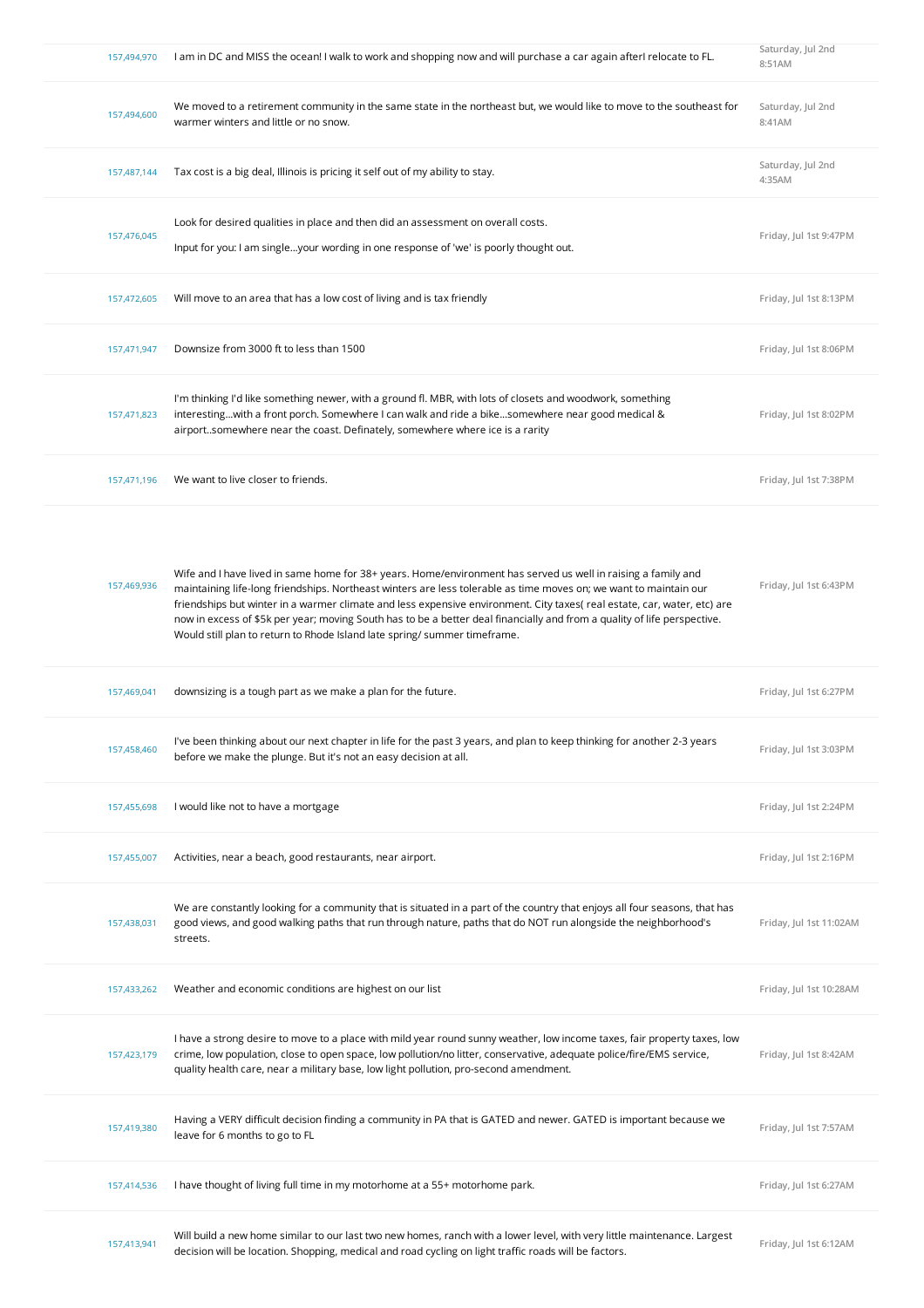| 157,401,885 | Do your research. Thanks to what I read in TopRetirements.com about 5 years ago, we found our Paradise. I saw<br>something about Green Valley, AZ. I started researching it and the more I read, the more I liked the sound of it. We also<br>checked our various places in Florida, Texas, New Mexico, and Nevada. After researching and reading for 3 years, we<br>finally came to spend a week in Green Valley. Each day we were here, we were more and more sure this was the ideal<br>place for us. We moved to Green Valley a year ago, and absolutely love it. Thank you TopRetirements.com for bringing it<br>to my attention. | Friday, Jul 1st 1:32AM        |
|-------------|----------------------------------------------------------------------------------------------------------------------------------------------------------------------------------------------------------------------------------------------------------------------------------------------------------------------------------------------------------------------------------------------------------------------------------------------------------------------------------------------------------------------------------------------------------------------------------------------------------------------------------------|-------------------------------|
| 157,395,457 | Family has us retiring in place for now. If our responsibilities change, we may move.                                                                                                                                                                                                                                                                                                                                                                                                                                                                                                                                                  | Thursday, Jun 30th<br>10:56PM |
| 157,393,781 | Leaning towards renting versus buying. Would prefer to give the money to our children, once we sell our home, versus<br>the Nursing Home.                                                                                                                                                                                                                                                                                                                                                                                                                                                                                              | Thursday, Jun 30th<br>10:21PM |
| 157,393,771 | Leaning towards renting versus buying. Would prefer to give the money to our children, once we sell our home, versus<br>the Nursing Home.                                                                                                                                                                                                                                                                                                                                                                                                                                                                                              | Thursday, Jun 30th<br>10:15PM |
| 157,393,045 | First time I picked where to live instead of work making the choice for me.                                                                                                                                                                                                                                                                                                                                                                                                                                                                                                                                                            | Thursday, Jun 30th<br>10:00PM |
| 157,392,806 | Do not want to live in a community where there are many rules as to how I design my propertytoo many horror stories<br>about senior communities /HOA restrictions.                                                                                                                                                                                                                                                                                                                                                                                                                                                                     | Thursday, Jun 30th<br>9:52PM  |
| 157,392,553 | After moving around the country with the military and civil service jobs, I may stay close to family no matter how<br>expensive the living is here in California.                                                                                                                                                                                                                                                                                                                                                                                                                                                                      | Thursday, Jun 30th<br>9:49PM  |
| 157,392,200 | get with someone who can help modify home, if needed, to assist with aging                                                                                                                                                                                                                                                                                                                                                                                                                                                                                                                                                             | Thursday, Jun 30th<br>9:39PM  |
| 157,389,649 | I want something with a little land, minimum 3 bedrooms, 2 baths, trees, a Bible teaching Church nearby. I take<br>vacations in some of the areas I am considering and spend a lot of time on the internet!                                                                                                                                                                                                                                                                                                                                                                                                                            | Thursday, Jun 30th<br>8:41PM  |
| 157,387,970 | The right community - active & friendly                                                                                                                                                                                                                                                                                                                                                                                                                                                                                                                                                                                                | Thursday, Jun 30th<br>8:11PM  |
| 157,383,980 | With all the information about retirement locations I find it to be hard to up and move to any particular locale.                                                                                                                                                                                                                                                                                                                                                                                                                                                                                                                      | Thursday, Jun 30th<br>7:00PM  |
|             | Difficult to settle on a location. Plan to rent for a year to be sure the city / town will work before buying a house. Do not<br>want to move twice.                                                                                                                                                                                                                                                                                                                                                                                                                                                                                   |                               |
| 157,382,328 | Naturally, the most difficult task will be getting rid of all the stuff we no longer use but still see a perceived value. Hard to<br>give away. Hard to sell.                                                                                                                                                                                                                                                                                                                                                                                                                                                                          | Thursday, Jun 30th<br>6:33PM  |
|             | Finally, hard to get spouse to agree on best way to handle the two above tasks                                                                                                                                                                                                                                                                                                                                                                                                                                                                                                                                                         |                               |
| 157,381,473 | It would be great to have all the the physical activities in close proximity to where you live.                                                                                                                                                                                                                                                                                                                                                                                                                                                                                                                                        | Thursday, Jun 30th<br>6:15PM  |
| 157,381,459 | It would be great to have all the the physical activities in close proximity to where you live.                                                                                                                                                                                                                                                                                                                                                                                                                                                                                                                                        | Thursday, Jun 30th<br>6:06PM  |
| 157,379,800 | It's too expensive in nj to live                                                                                                                                                                                                                                                                                                                                                                                                                                                                                                                                                                                                       | Thursday, Jun 30th<br>5:38PM  |
| 157,378,298 | We plan to visit the areas we may want to retire to first. Once an area has been identified, we will likely rent for a year<br>prior to selling our CA home. A recent trip to GA and SC rules out those states for us. The people were lovely but the heat<br>and humidity were horrible.<br>We need/want<br>accessible medical care<br>within an hour of an international airport as our family is everywhere<br>within 30 minutes or less of a nice ocean beach by car<br>low cost                                                                                                                                                   | Thursday, Jun 30th<br>5:01PM  |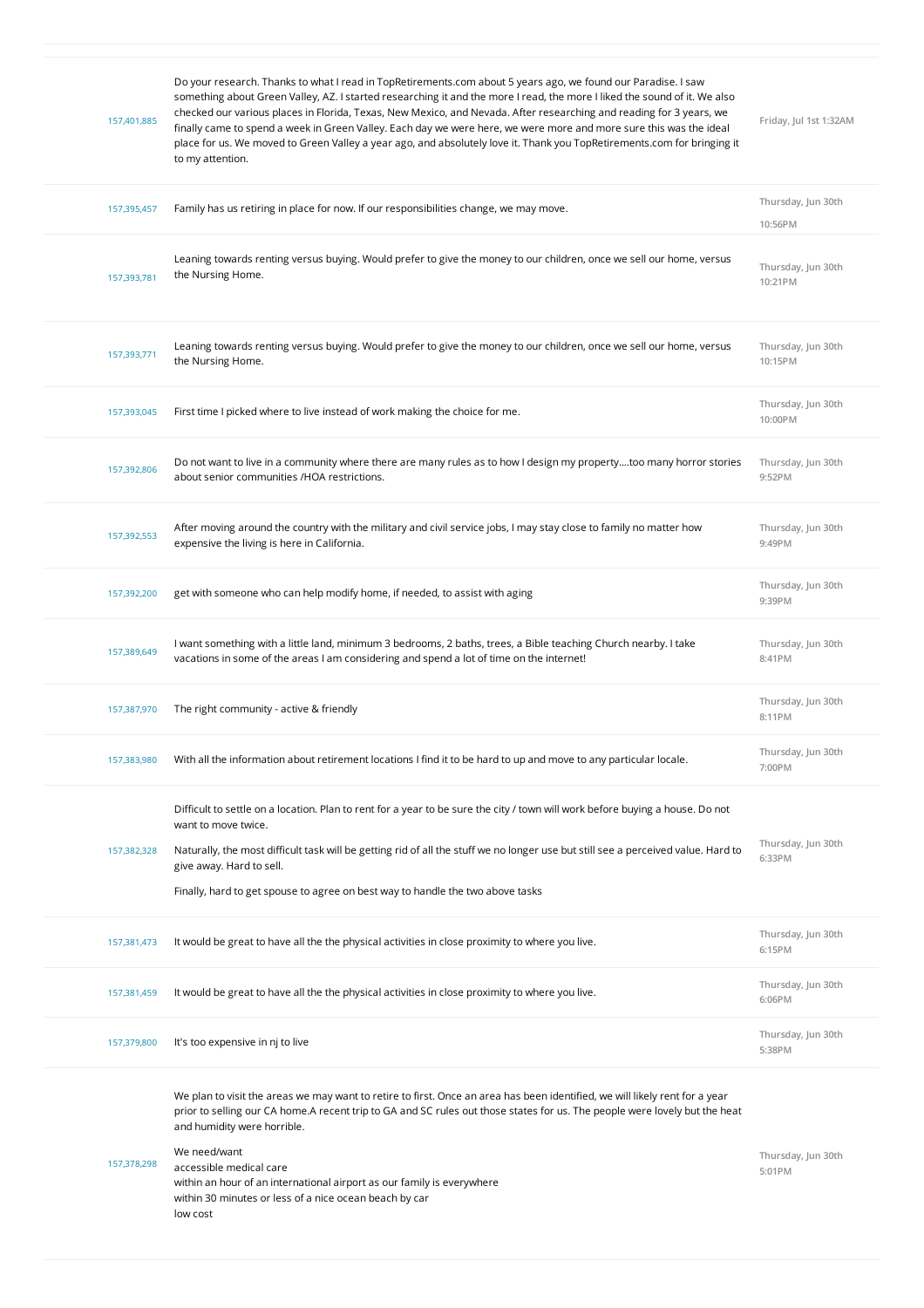| 157,377,831 | I answered this in terms of the first stage of my retirement. I could become a renter during later years.                                                                                                                                                                                                                             | Thursday, Jun 30th<br>4:49PM  |
|-------------|---------------------------------------------------------------------------------------------------------------------------------------------------------------------------------------------------------------------------------------------------------------------------------------------------------------------------------------|-------------------------------|
| 157,375,599 | The thought of moving half-way across the country is intimidating, but we will no longer be able to afford the property<br>taxes here in TX on social security income.                                                                                                                                                                | Thursday, Jun 30th<br>3:58PM  |
| 157,375,232 | no                                                                                                                                                                                                                                                                                                                                    | Thursday, Jun 30th<br>3:58PM  |
| 157,374,900 | Site is in between 2 children. One 300 miles away/other 600 miles away opposed to previous distances of 2000/1500<br>miles respectively.<br>Weather in new place much more desirable. Hotter but drier. Scenery better. Food better. Drivers worse. Apartment<br>living in retirement tougher to get used to compared to owning home. | Thursday, Jun 30th<br>3:47PM  |
| 157,371,584 | I want to be within driving distance of all of the beauty, history and culture that exist in the eastern part of the country.                                                                                                                                                                                                         | Thursday, Jun 30th<br>2:39PM  |
| 157,371,401 | Current location is low cost with adequate amenities nearby and home is paid for and fairly well setup for aging in place.<br>Also, many friends and some family nearby, although grandkids are 500 miles away. Don't plan to move but anything is<br>possible.                                                                       | Thursday, Jun 30th<br>2:36PM  |
| 157,368,906 | Some place peaceful and good sunsets                                                                                                                                                                                                                                                                                                  | Thursday, Jun 30th<br>1:50PM  |
| 157,368,355 | Looking for new experiences. Smaller town.                                                                                                                                                                                                                                                                                            | Thursday, Jun 30th<br>1:38PM  |
| 157,365,713 | It would have to be in an area where I can obtain reasonable healthcare, not a lot of government taxes, reasonable fuel<br>costs, and have some free entertainment like good libraries, parks, and good infrastructure by the County and State in<br>order for me to be able to live there.                                           | Thursday, Jun 30th<br>12:56PM |
| 157,365,053 | Looking to move to an active 55+ community to avoid isolation.                                                                                                                                                                                                                                                                        | Thursday, Jun 30th<br>12:55PM |
| 157,364,262 | I want to live in a state that is more progressive in it's offerings for the elderly. I am healthy, mobile, travel a lot, but in<br>15-20 years I need to be settled into my new location for aging in place. Louisiana is not such a place. I was born in                                                                            | Thursday, Jun 30th<br>12:37PM |
| 157,362,792 | Can't wait to get out of CA!                                                                                                                                                                                                                                                                                                          | Thursday, Jun 30th<br>12:13PM |
| 157,362,083 | lower taxes, beachside community, tourism, location near medical and entertainment                                                                                                                                                                                                                                                    | Thursday, Jun 30th<br>11:59AM |
| 157,361,579 |                                                                                                                                                                                                                                                                                                                                       |                               |
|             | No                                                                                                                                                                                                                                                                                                                                    | Thursday, Jun 30th<br>11:55AM |
| 157,360,090 | A community where, seniors are not RUSHED around & respected!!                                                                                                                                                                                                                                                                        | Thursday, Jun 30th<br>11:14AM |
| 157,359,148 | Moved to Utah. Turned out to be big mistake. Left returned to Cali. Money isn't every thing                                                                                                                                                                                                                                           | Thursday, Jun 30th<br>11:15AM |
| 157,359,029 | To be near our daughter.                                                                                                                                                                                                                                                                                                              | Thursday, Jun 30th<br>11:13AM |
| 157,358,421 | desire warmer weather without being in the desert                                                                                                                                                                                                                                                                                     | Thursday, Jun 30th<br>11:04AM |
| 157,354,355 | We are looking into renting in the location we presently live and owning a home in a more tax friendly state.                                                                                                                                                                                                                         | Thursday, Jun 30th<br>10:02AM |
| 157,353,883 | like the idea of a 55+ community with extra layer of security and people our own age and plenty of activities.                                                                                                                                                                                                                        | Thursday, Jun 30th<br>9:56AM  |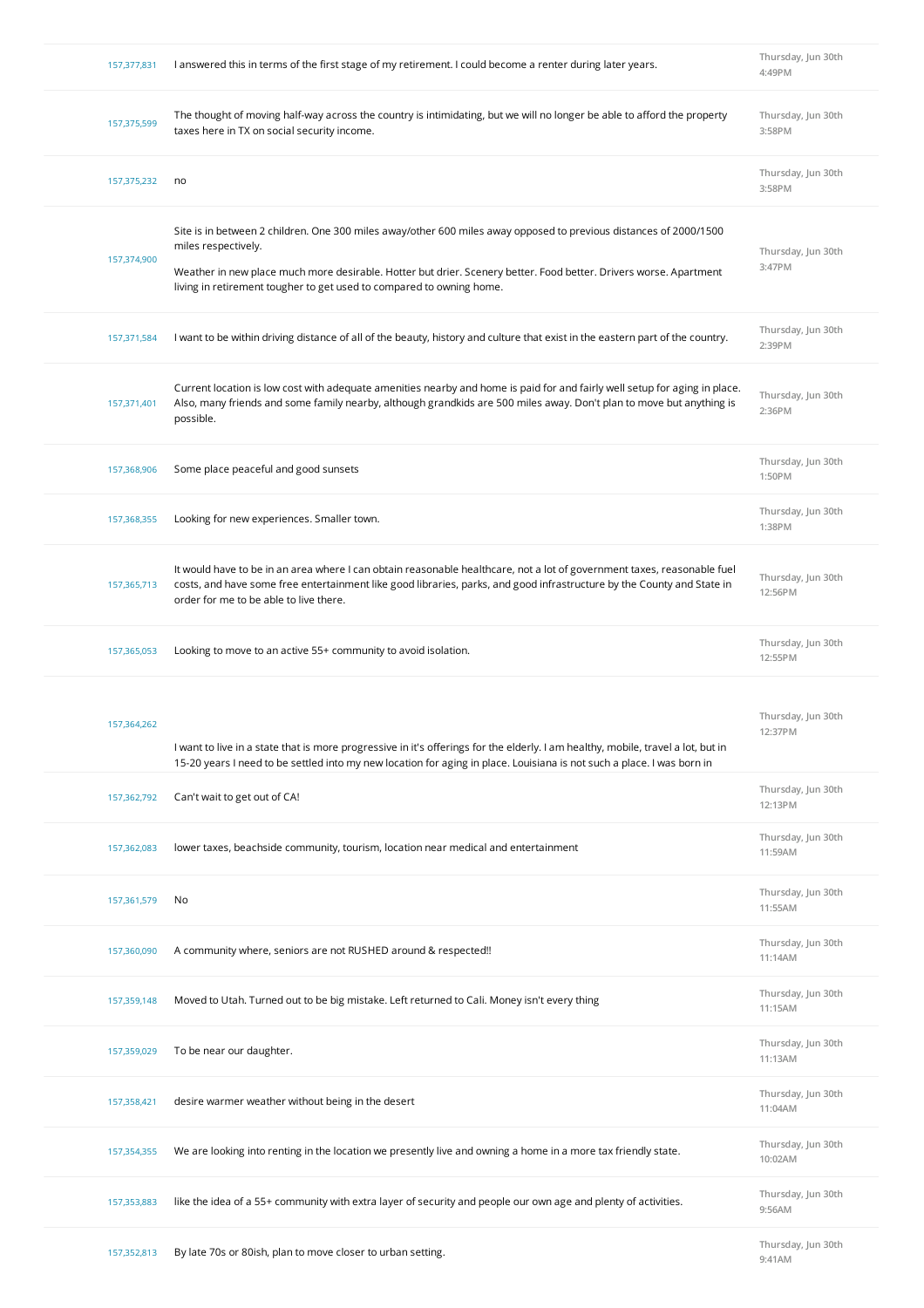| 157,351,062 | One of the reasons for downsizing and moving from Indiana is we were tired of IN winters. We had a condo in SW FL so<br>were familiar with the area. We seriously considered a main residence in the mountain west but FL offered many more<br>months of comfortable outdoor weather. So we bought a house in SW FL and sold the condo.                                                                                                                                                                | Thursday, Jun 30th<br>9:03AM |
|-------------|--------------------------------------------------------------------------------------------------------------------------------------------------------------------------------------------------------------------------------------------------------------------------------------------------------------------------------------------------------------------------------------------------------------------------------------------------------------------------------------------------------|------------------------------|
| 157,350,966 | live near shore in South Jersey but would move if state doesn't<br>change its estate taxes                                                                                                                                                                                                                                                                                                                                                                                                             | Thursday, Jun 30th<br>9:13AM |
| 157,350,014 | I moved to a 55+ community in Denver because it was affordable for me and because if the services and amenities it<br>offered, especially for a single person who is an introvert.                                                                                                                                                                                                                                                                                                                     | Thursday, Jun 30th<br>9:01AM |
| 157,347,890 | Looking for something with less winter and very affordable.                                                                                                                                                                                                                                                                                                                                                                                                                                            | Thursday, Jun 30th<br>8:35AM |
| 157,345,476 | We want to stay close to our adult children, but on a fixed income we must leave New York.                                                                                                                                                                                                                                                                                                                                                                                                             | Thursday, Jun 30th<br>8:10AM |
| 157,345,166 | Its hard to find a home for a single person that isn't a single family house with a lot of square feet. Townhomes/condos<br>far and few between in most of the area I currently live in.                                                                                                                                                                                                                                                                                                               | Thursday, Jun 30th<br>8:06AM |
| 157,344,171 | Looking for a State that has a low cost of living, good medical facilities, not a large city rather have rural settings not far<br>or on water, easy access to shopping etc.                                                                                                                                                                                                                                                                                                                           | Thursday, Jun 30th<br>7:48AM |
| 157,342,803 | The main reason for moving is financial. The second reason is to be closer to family.                                                                                                                                                                                                                                                                                                                                                                                                                  | Thursday, Jun 30th<br>7:33AM |
| 157,342,112 | It appears that retirement communities here in Jacksonville, FL are geared more to the 80 to 90 year old range. I have<br>been told that at 69 years old, I am too young to move into these communities. I also find that as a female African<br>American, I would be the only black person in these communities.<br>I have seen articles on "niche" communities for artists, equestrians, Indian (Asian), lesbians, etc, not not on communities<br>for African Americans. Are there such communities? | Thursday, Jun 30th<br>7:21AM |
| 157,341,569 | We would like to see more information on smaller towns. 5,000 - 10,000 as opposed to the mega cities.                                                                                                                                                                                                                                                                                                                                                                                                  | Thursday, Jun 30th<br>7:08AM |
| 157,341,527 | Grew up on the coast and re-settling on the coast (not the same place though) for retirement.                                                                                                                                                                                                                                                                                                                                                                                                          | Thursday, Jun 30th<br>7:16AM |
| 157,341,369 | Want to get closer to kids.                                                                                                                                                                                                                                                                                                                                                                                                                                                                            | Thursday, Jun 30th<br>7:13AM |
| 157,341,268 | Costs of moving to a new home in another state is a major factor as the housing would be more expensive and the cost<br>of moving belongings. Also, change is harder as you get older especially when you've lived most of your adult life in one<br>state/area (Southeast).                                                                                                                                                                                                                           | Thursday, Jun 30th<br>7:08AM |
| 157,340,502 | Excellent health care and living in a vibrant community are necessary.                                                                                                                                                                                                                                                                                                                                                                                                                                 | Thursday, Jun 30th<br>6:58AM |
| 157,340,117 | Cost of living and closer proximity to family were the main drivers                                                                                                                                                                                                                                                                                                                                                                                                                                    | Thursday, Jun 30th<br>6:49AM |
| 157,339,709 | We are looking for a lake house with no manicured lawn to maintain, but a great view of the water.                                                                                                                                                                                                                                                                                                                                                                                                     | Thursday, Jun 30th<br>6:34AM |
| 157,338,026 | Current home is quiet, very pleasant and low cost. Poor access to medical care, shopping, and social activities.                                                                                                                                                                                                                                                                                                                                                                                       | Thursday, Jun 30th<br>5:59AM |
| 157,337,980 | It won't be conventional. We will be snowbirds                                                                                                                                                                                                                                                                                                                                                                                                                                                         | Thursday, Jun 30th<br>6:00AM |
| 157,337,305 | For us, the greatest determining factors are climate and proximity to friends and family.                                                                                                                                                                                                                                                                                                                                                                                                              | Thursday, Jun 30th<br>5:40AM |
| 157,334,801 | Going to move to a 55+ community with quality medical care nearby.                                                                                                                                                                                                                                                                                                                                                                                                                                     | Thursday, Jun 30th<br>4:35AM |

**9:41AM**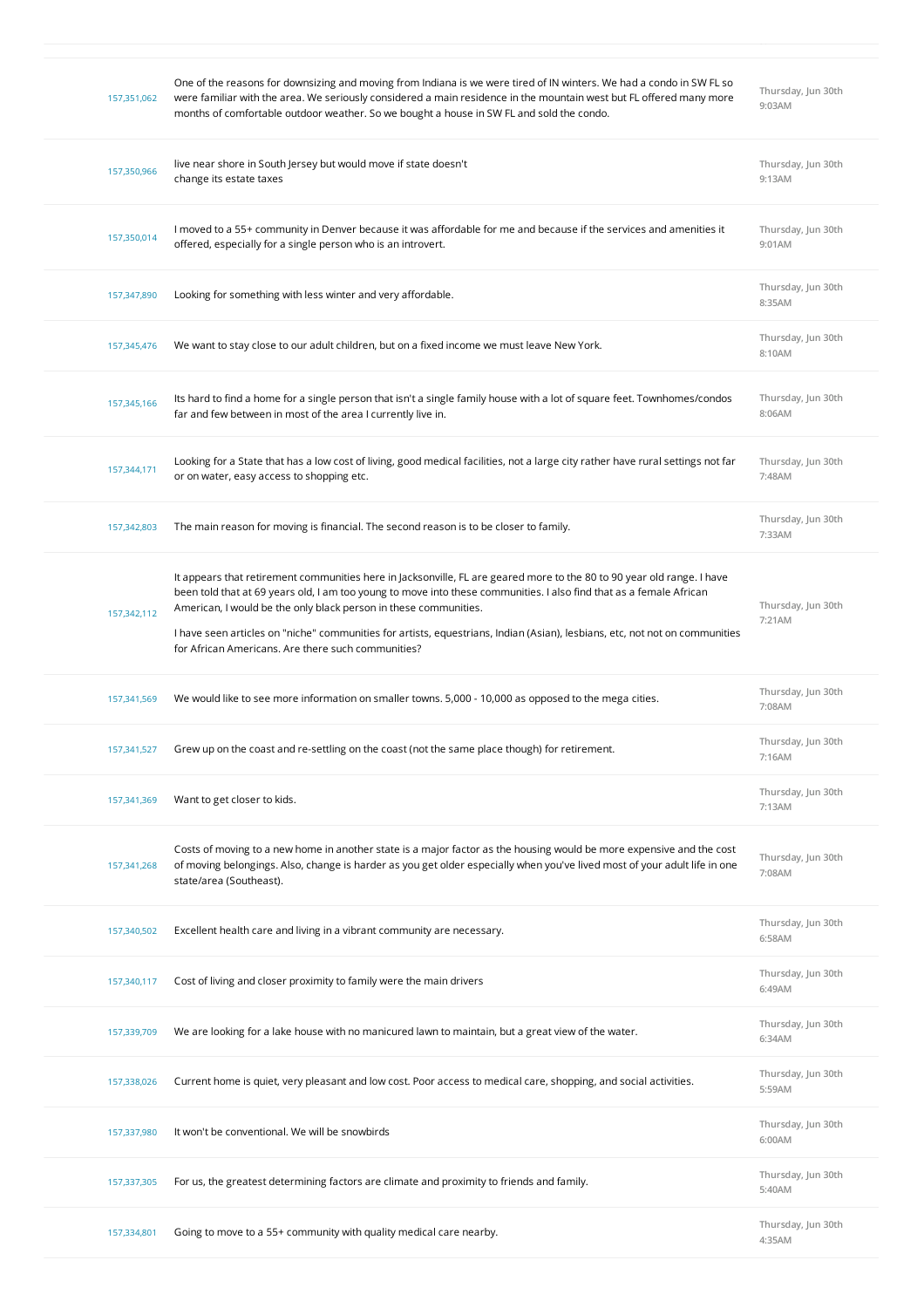| 157,328,982 | I WOULD BE INTERESTED IN LIVING 1/2 YR IN A WARM CLIMATE (WINTER), THE OTHER 1/2 YR IN A OOLER CLIMATE<br>(SUMMER)                                                                                                                                                                                                                                                                                                                                                                                                                                                                                                                                                                                                                                                                                                                                                                                 | Thursday, Jun 30th<br>2:08AM   |
|-------------|----------------------------------------------------------------------------------------------------------------------------------------------------------------------------------------------------------------------------------------------------------------------------------------------------------------------------------------------------------------------------------------------------------------------------------------------------------------------------------------------------------------------------------------------------------------------------------------------------------------------------------------------------------------------------------------------------------------------------------------------------------------------------------------------------------------------------------------------------------------------------------------------------|--------------------------------|
| 157,325,931 | Want multiple stories, so an elevator or lift may be part of design features. We're in excellent health, so that shouldn't be<br>an issue for about 20 years.                                                                                                                                                                                                                                                                                                                                                                                                                                                                                                                                                                                                                                                                                                                                      | Thursday, Jun 30th<br>12:36AM  |
| 157,325,146 | Low property taxes. No or low state income tax. Excellent medical facilities nearby. Safe community with low crime rate.<br>Low maintenance home and yard.                                                                                                                                                                                                                                                                                                                                                                                                                                                                                                                                                                                                                                                                                                                                         | Wednesday, Jun 29th<br>11:50PM |
| 157,324,131 | I Live in an expensive area and I think my current home is my cheapest option for staying in this area.                                                                                                                                                                                                                                                                                                                                                                                                                                                                                                                                                                                                                                                                                                                                                                                            | Wednesday, Jun 29th<br>11:34PM |
| 157,323,988 | A new locale has to be outdoor friendly (biking, hiking, kayaking, swimming) entertainment friendly preferably very close<br>to college campus for concert & theater activities), tax friendly & decent health care!                                                                                                                                                                                                                                                                                                                                                                                                                                                                                                                                                                                                                                                                               | Wednesday, Jun 29th<br>11:26PM |
| 157,323,612 | The cost of housing and medical care for retirement years are the most important issues. People don't want to think<br>about needing specialists! Climate is next; I wouldn't live in the Midwest, deep South, or Southwestern states due to the<br>weather hazards (especially tornadoes, extreme heat, and flooding). Since I know there is climate change just from the<br>places I've lived, what does one do when your house or rental is wiped-away? We aren't young and hypothetically<br>healthy in later years, so having a college town and activities for the younger crowd means nothing. If one is intelligent<br>and the mind is active, there are many things to do or create for participation in groups: the theatre, any artistic<br>endeavor, or starting a small home business. Moving to a new home involves thinking about one's future, not what is a<br>current lifestyle. | Wednesday, Jun 29th<br>10:32PM |
| 157,323,279 | Again, don't know what "universal design" means.<br>We chose Pueblo, Colorado, for three reasons:<br>1) Inexpensive, especially re: housing.<br>2) Climate. (Mild four-season)<br>3) Proximity to family. (But not in the same city)<br>Have been retired for 1.5 years. Enjoying new home, community, and climate.                                                                                                                                                                                                                                                                                                                                                                                                                                                                                                                                                                                | Wednesday, Jun 29th<br>11:00PM |
| 157,321,240 | It would be nice to find out about single living in retirement. Where are good places that would be easy to meet other<br>singles. Also, I rarely see active communities that have rentals. I would prefer not to have the all responsibilities of<br>ownership.                                                                                                                                                                                                                                                                                                                                                                                                                                                                                                                                                                                                                                   | Wednesday, Jun 29th<br>9:58PM  |
| 157,321,193 | Probably have to move to find something more affordable, and downsize.                                                                                                                                                                                                                                                                                                                                                                                                                                                                                                                                                                                                                                                                                                                                                                                                                             | Wednesday, Jun 29th<br>10:02PM |
| 157,320,701 | It's hard to think about starting over to build friendships after living 30 years in one place.                                                                                                                                                                                                                                                                                                                                                                                                                                                                                                                                                                                                                                                                                                                                                                                                    | Wednesday, Jun 29th<br>9:48PM  |
| 157,320,253 | Want good location. Places easy to walk to. Low maintainable on outside. Low crime rate. Affordable!                                                                                                                                                                                                                                                                                                                                                                                                                                                                                                                                                                                                                                                                                                                                                                                               | Wednesday, Jun 29th<br>9:34PM  |
| 157,320,036 | Looking for a gated community so I don't have to mow the grass                                                                                                                                                                                                                                                                                                                                                                                                                                                                                                                                                                                                                                                                                                                                                                                                                                     | Wednesday, Jun 29th<br>9:30PM  |
| 157,318,619 | Single 63 starting new life                                                                                                                                                                                                                                                                                                                                                                                                                                                                                                                                                                                                                                                                                                                                                                                                                                                                        | Wednesday, Jun 29th<br>8:54PM  |
| 157,318,081 | Need a more temperate climate than Michigan - in the southern half of the U.S.<br>Want a single-story house with open floor plan in an active-adult community.                                                                                                                                                                                                                                                                                                                                                                                                                                                                                                                                                                                                                                                                                                                                     | Wednesday, Jun 29th<br>8:41PM  |
| 157,317,936 | may not move due to relatives being nearby where we live now. Also, unsure where our kids will settle as permanent<br>site.                                                                                                                                                                                                                                                                                                                                                                                                                                                                                                                                                                                                                                                                                                                                                                        | Wednesday, Jun 29th<br>8:43PM  |
| 157,317,715 | I can hardly wait to get out of Southern California. It's smoggy, congested, high cost of living, utility rates (I.e. Electric) are<br>very high and ever increasing and the summers are too hot. I would very much like to move to Prescott, Az as soon as I<br>am able                                                                                                                                                                                                                                                                                                                                                                                                                                                                                                                                                                                                                           | Wednesday, Jun 29th<br>8:28PM  |
|             |                                                                                                                                                                                                                                                                                                                                                                                                                                                                                                                                                                                                                                                                                                                                                                                                                                                                                                    |                                |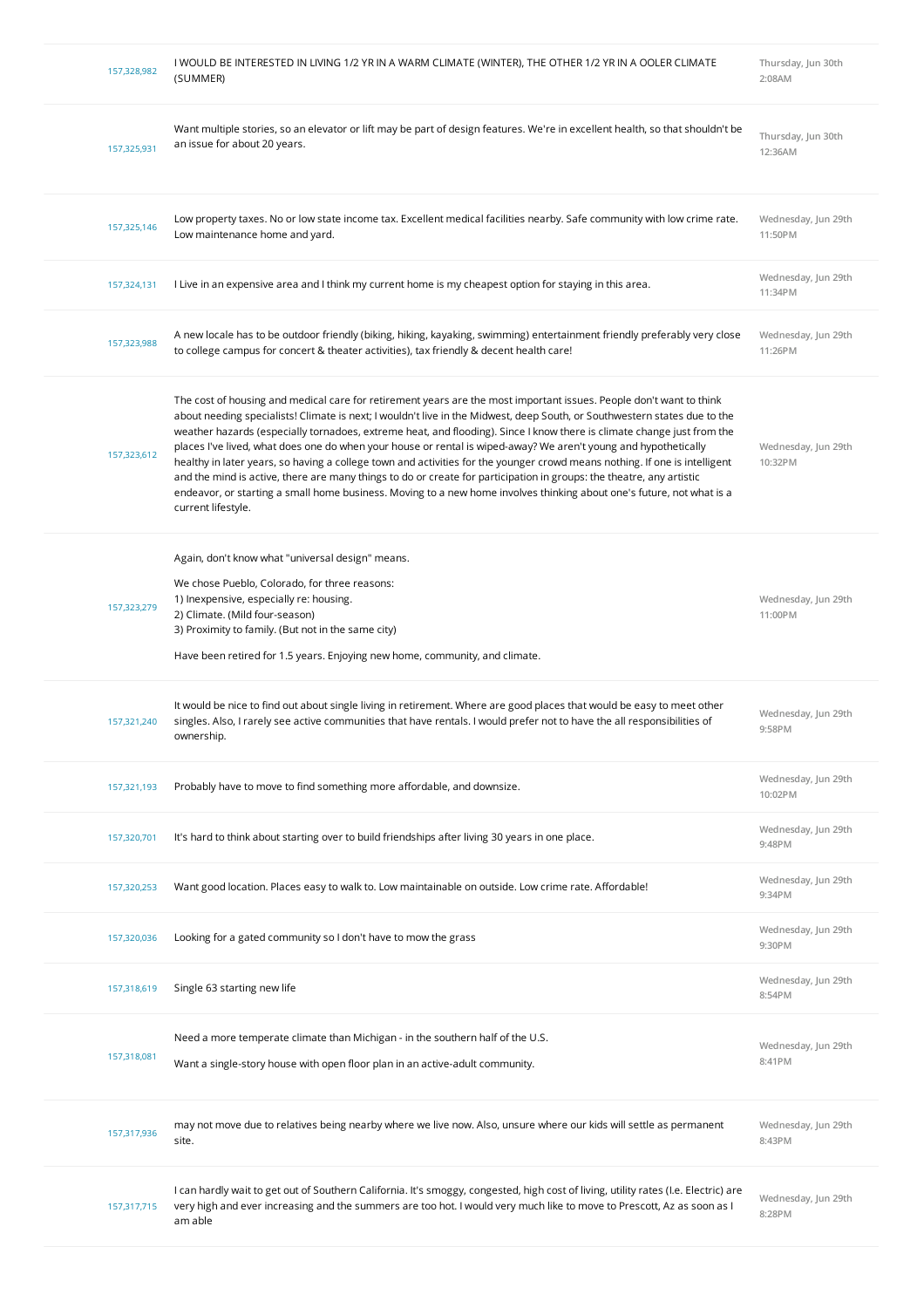| 157,317,702 | Although this is not a 55 over community, there are many that have relocated here.I have enjoyed meeting people from<br>all over the country. Conway, SC is a delightful small town with great shops, dining, and festivals. In 30 minutes we can be<br>in Myrtle Beach for more fun.                                            | Wednesday, Jun 29th<br>8:25PM |
|-------------|----------------------------------------------------------------------------------------------------------------------------------------------------------------------------------------------------------------------------------------------------------------------------------------------------------------------------------|-------------------------------|
| 157,317,692 | Done it!!                                                                                                                                                                                                                                                                                                                        | Wednesday, Jun 29th<br>8:32PM |
| 157,317,318 | As we are new Grandparents to twins, we are torn between location, being near the kids, and somewhere nice that can<br>be left to the kids after we pass.                                                                                                                                                                        | Wednesday, Jun 29th<br>8:26PM |
| 157,315,410 | Warm weather and lower real estate taxes                                                                                                                                                                                                                                                                                         | Wednesday, Jun 29th<br>7:41PM |
| 157,315,362 | Low HOA fees, single story home with gated entrance.                                                                                                                                                                                                                                                                             | Wednesday, Jun 29th<br>7:44PM |
| 157,315,081 | Staying in home in New York state. Also own a manufactured home in a park in Florida. Spend 3 to 4 winter months<br>there.                                                                                                                                                                                                       | Wednesday, Jun 29th<br>7:34PM |
| 157,314,700 | n/a                                                                                                                                                                                                                                                                                                                              | Wednesday, Jun 29th<br>7:27PM |
| 157,314,277 | Michigan changed it's tax laws after I moved. Want to avoid something similar.                                                                                                                                                                                                                                                   | Wednesday, Jun 29th<br>7:12PM |
| 157,314,169 | Need to move to a place that does not have highly monthly fees, including water and electric and maintenance. It is one<br>thing to afford to buy a place but the monthly fees never go down so they have to be affordable to start.                                                                                             | Wednesday, Jun 29th<br>7:12PM |
| 157,314,160 | We have become fulltime snowbirds. NY Catskills spring through fall Florida Gulf Coast in Winter.                                                                                                                                                                                                                                | Wednesday, Jun 29th<br>7:08PM |
| 157,314,117 | No                                                                                                                                                                                                                                                                                                                               | Wednesday, Jun 29th<br>7:11PM |
| 157,314,112 | Will consider outside country but have a retirement benefit with 9 years health care but must be inside US.                                                                                                                                                                                                                      | Wednesday, Jun 29th<br>7:10PM |
| 157,314,073 | climate, taxes, jobs, walking community, available Amtrak station                                                                                                                                                                                                                                                                | Wednesday, Jun 29th<br>7:08PM |
| 157,314,016 | Currently living in RV traveling North America.                                                                                                                                                                                                                                                                                  | Wednesday, Jun 29th<br>7:09PM |
| 157,313,927 | Moving near family.                                                                                                                                                                                                                                                                                                              | Wednesday, Jun 29th<br>7:06PM |
| 157,313,881 | Yes, this survey is asking me about my primary home which I will own and it will be in Michigan. I was hoping the survey<br>would direct me to suggestions for where I want to spend 4 - 6 months of the year. Probably Florida, but maybe<br>elsewhere. There did not seem to be any questions related to a second home.        | Wednesday, Jun 29th<br>7:04PM |
| 157,313,846 | Been lifelong residents of Illinois; don't want to leave state but current state real estate taxes/state budget problems<br>make it unattainable to stay here on a fixed income in retirement.                                                                                                                                   | Wednesday, Jun 29th<br>7:02PM |
| 157,313,801 | Weather, healthcare, taxes, cost of living drive my location. Single level, low maintainence, energy efficiency push my<br>home selection.                                                                                                                                                                                       | Wednesday, Jun 29th<br>6:59PM |
| 157,313,535 | I would like to downsize, and probably move out of Illinois. But I would not know where to move to. SE, SW, NE, ???<br>Active ret. comm. in Florida seem appealing during Illinois winters, but I don't think that I would care to live in Florida 12<br>months a year -but, I never tried. Also, skin cancer is a mild concern. | Wednesday, Jun 29th<br>6:52PM |
| 157,313,012 | hope to make my retirement savings last longer in a lower COL state and make new friends in an over 55 community.                                                                                                                                                                                                                | Wednesday, Jun 29th<br>6:36PM |
|             |                                                                                                                                                                                                                                                                                                                                  |                               |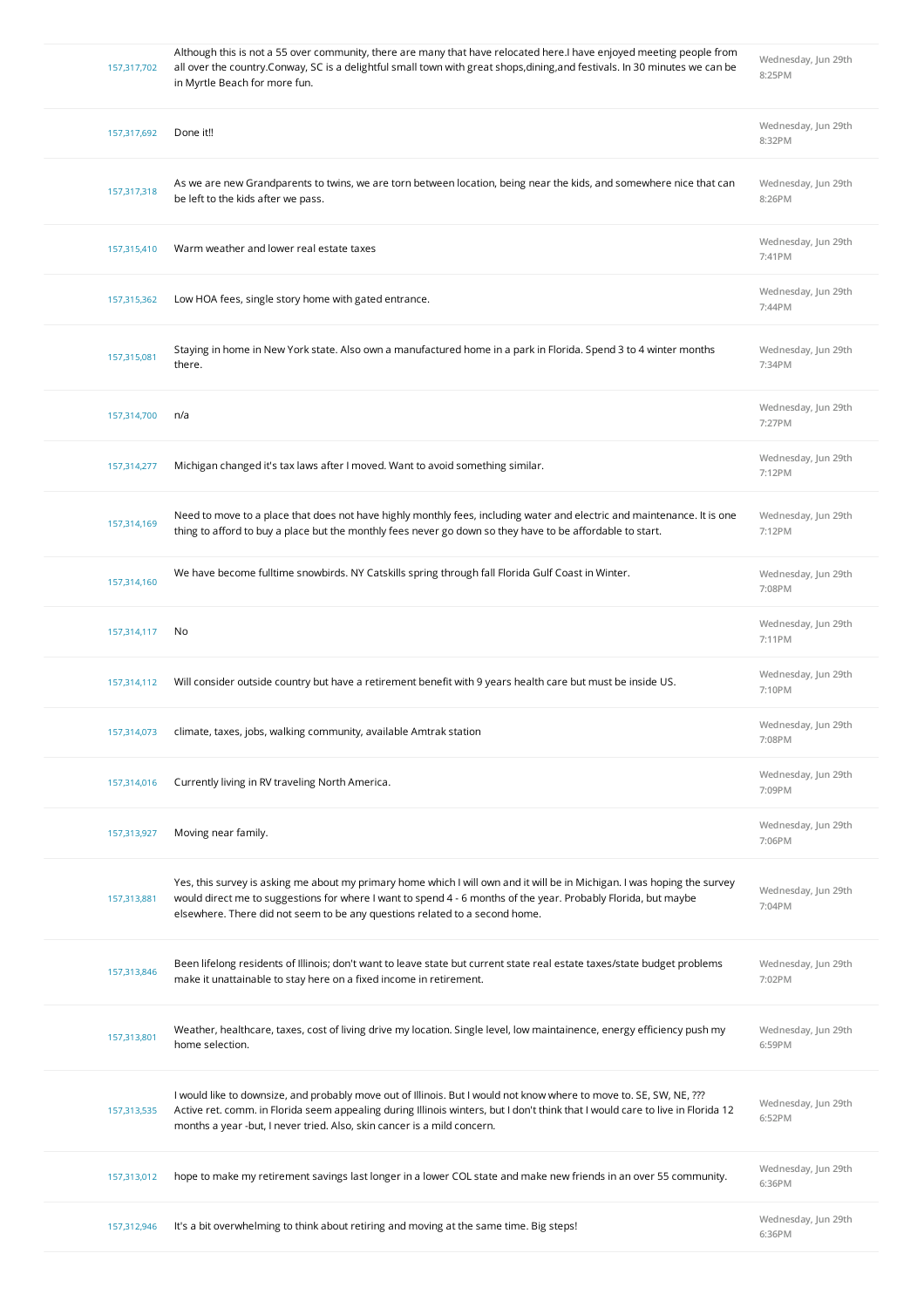| 157,312,687 | Have to sell current home and buy a new one. Going to be difficult since we live in AZ and looking at the Pacific NW.                                                                                                                                                                                                                                                                                                                                                                                                                                                                                                                                                                         | Wednesday, Jun 29th<br>6:29PM |
|-------------|-----------------------------------------------------------------------------------------------------------------------------------------------------------------------------------------------------------------------------------------------------------------------------------------------------------------------------------------------------------------------------------------------------------------------------------------------------------------------------------------------------------------------------------------------------------------------------------------------------------------------------------------------------------------------------------------------|-------------------------------|
| 157,312,511 | One story great backyard n patio                                                                                                                                                                                                                                                                                                                                                                                                                                                                                                                                                                                                                                                              | Wednesday, Jun 29th<br>6:26PM |
| 157,312,493 | Cost of the move itself can be a big factor; global warming seems to be affecting climates in the areas we're<br>considering--unpredictable results                                                                                                                                                                                                                                                                                                                                                                                                                                                                                                                                           | Wednesday, Jun 29th<br>6:19PM |
| 157,312,492 | I moved from Vancouver WA, which is across the Columbia River from Portland OR, to White County TN in Feb 2015. The<br>cost of living in the Pacific NW was high and was affecting the quality of retirement I wanted for myself and medically<br>challenged adult son. I bought reasonably priced house and acreage that would have easily cost over \$750,000.00 in WA<br>or more. Utilities are cheaper. GAS is definitely more affordable so more driving trips. For me, the heat and humidity has<br>definitely had a positive effect on my aches and pains. I don't have them anymore and being very active on my property<br>I'm in the best shape of my life and in excellent health. | Wednesday, Jun 29th<br>6:16PM |
| 157,312,352 | Thought process: clean air, not too hot in summer, good medical, small community, good walking, avoid taxes on<br>retiree's income (social security and CA state pension).                                                                                                                                                                                                                                                                                                                                                                                                                                                                                                                    | Wednesday, Jun 29th<br>6:20PM |
| 157,312,079 | I am thinking of moving to a retirement community with activities for my age group.                                                                                                                                                                                                                                                                                                                                                                                                                                                                                                                                                                                                           | Wednesday, Jun 29th<br>6:14PM |
| 157,311,920 | Our state pension is taxed here but not next door plus we like the adventure of moving to a small town and closer to<br>where our family has moved to; kids and grandparents all moved north. So we plan on renting in the south for a month or<br>SO.                                                                                                                                                                                                                                                                                                                                                                                                                                        | Wednesday, Jun 29th<br>6:05PM |
| 157,311,810 | It is unfortunate that I feel I will HAVE to move once retired due to the cost of living here in New Jersey. I really like the<br>state and the shore area where we live. But my retirement funding will not support us here.                                                                                                                                                                                                                                                                                                                                                                                                                                                                 | Wednesday, Jun 29th<br>6:09PM |
| 157,311,368 | I would like to be able to go outdoors in the Winter and be somewhat comfortable.                                                                                                                                                                                                                                                                                                                                                                                                                                                                                                                                                                                                             | Wednesday, Jun 29th<br>5:37PM |
| 157,310,336 | I want to travel for a while before figuring out where to live permanently. I plan to rent in various locations that would be<br>good for retirement overseas, and in Kentucky. I know how awesome Colorado is, and may come back here, in the end.                                                                                                                                                                                                                                                                                                                                                                                                                                           | Wednesday, Jun 29th<br>5:52PM |
| 157,309,944 | We are taking into consideration:<br>1. Cost of living<br>2. Quality of local Health Care facilities<br>3. Less congestion of people, stores, cars, where City Planning is still important.<br>4. Climate Change effects<br>5. Less sales taxes                                                                                                                                                                                                                                                                                                                                                                                                                                               | Wednesday, Jun 29th<br>5:39PM |
| 157,309,461 | Want to eliminate most of the snow and weather below 40 degrees.                                                                                                                                                                                                                                                                                                                                                                                                                                                                                                                                                                                                                              | Wednesday, Jun 29th<br>5:34PM |
| 157,309,404 | We have lived in CA all of our lives. Now we can't wait to get out of CA. The cost of everything; housing, food, gasoline,<br>taxes, etc., are constantly going up. Prop. 13 put limits on how much property taxes could be raised, but there is an<br>ongoing effort to gut it. In time it will be weakened even more than it already has been. Services that in the past were                                                                                                                                                                                                                                                                                                               | Wednesday, Jun 29th<br>4:33PM |
| 157,309,250 | Still undecided as to where.                                                                                                                                                                                                                                                                                                                                                                                                                                                                                                                                                                                                                                                                  | Wednesday, Jun 29th<br>5:28PM |
| 157,309,071 | We've lived here all of our lives, and vacationed in Florida from 2-4 weeks every year. Love the weather, even with the<br>summer heat and humidity. Love being able to get fresh produce all throughout the year, and the many biking, kayaking,<br>fishing and beach opportunities. Love pretty much everything about Florida.                                                                                                                                                                                                                                                                                                                                                              | Wednesday, Jun 29th<br>5:21PM |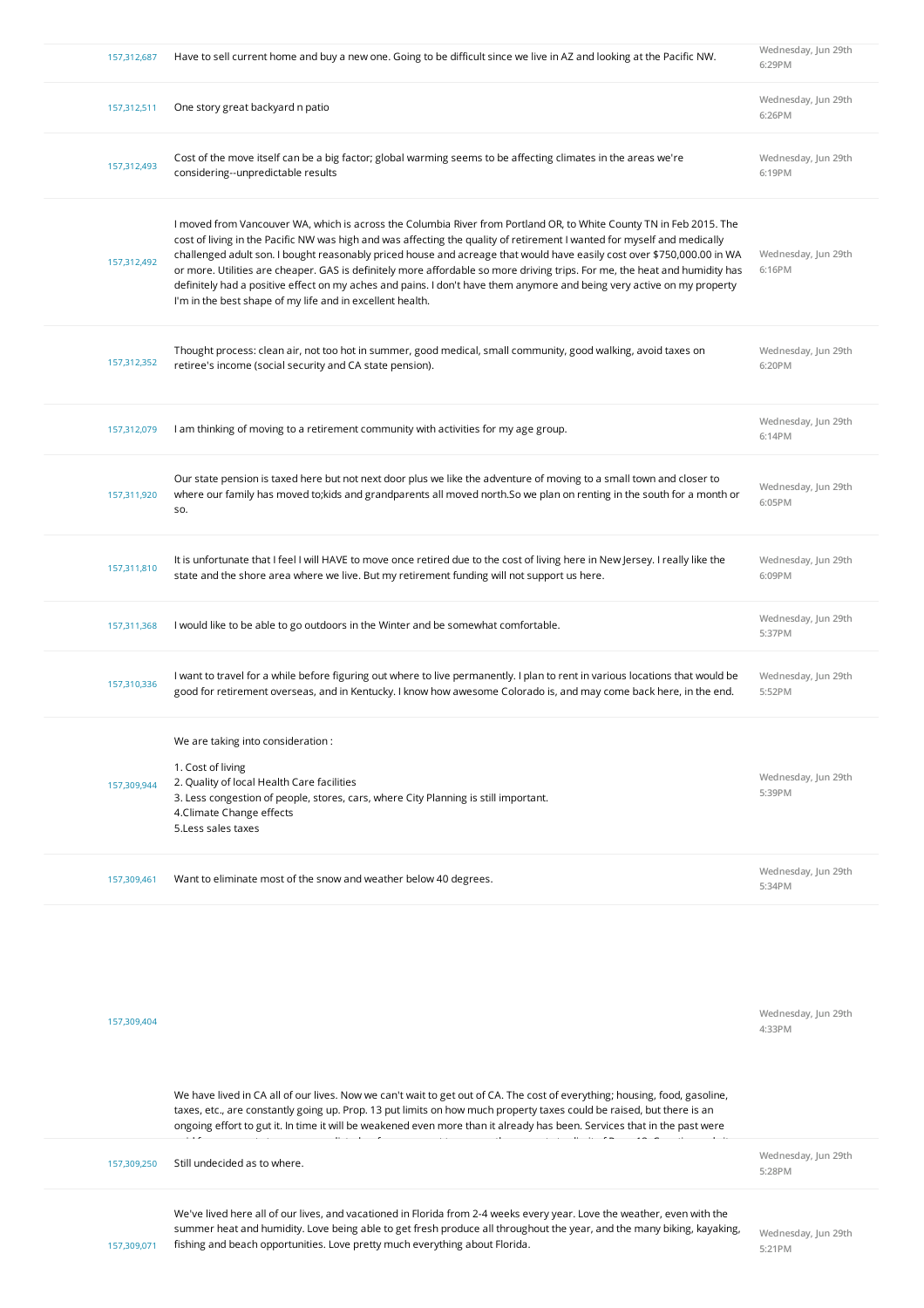| Wednesday, Jun 29th<br>We want a lower cost of living, lower property taxes and lower crime.<br>157,308,499<br>5:11PM<br>We have a new Class C Motorhome and we are considering purchasing a land in one or two locations that we really like<br>and setting up that with a pad, septic, and electric for the motor home. Not sure if that is a good idea. I am retired<br>Military and also retired Civil Service so being near a military base seems like a good idea. Medical also is important so<br>Wednesday, Jun 29th<br>we don't want to be too far away from a city that has excellent medical. When I took my current job a contractor in the<br>157,308,098<br>4:47PM<br>middle east we were living on a small farm near Pulaski, TN. It was too rural for us and to much work form my age so we<br>sold it and moved to Cape Canaveral Florida. We have not been especially happy there because of Snow Bird attitudes,<br>the Medical Services, and the heat. Still trying to figure out a plan for the future.<br>It is less expensive to cool house than to heat house. Just feel better (arthritis) in warmer weather. Want to be outside<br>Wednesday, Jun 29th<br>year round. If we can't afford to do the things we want to do, I would rather live in warmer temps and be able to get<br>157,307,850<br>4:48PM<br>outside year round and do things for free: walk, bike, volunteer without cold/snow issues.<br>The job has made us relocate many times over the past 35 years, so part of retiring will be to go back "home", where<br>Wednesday, Jun 29th<br>157,307,587<br>we're longing to be!<br>4:51PM<br>Wednesday, Jun 29th<br>My wife and I will not be retired at the same time. She also wants to be near the kids.<br>157,307,547<br>4:50PM<br>Snowbird to Florida<br>Wednesday, Jun 29th<br>157,306,837<br>Deerfield beach<br>4:40PM<br>Wednesday, Jun 29th<br>Would like an upscale area with good weather and low taxes.<br>157,306,503<br>4:30PM<br>Wednesday, Jun 29th<br>Miss four season climate and don't care for Florida's oppressive Summers that last for six months<br>157,306,347<br>4:30PM<br>Wednesday, Jun 29th<br>157,305,317<br>4:09PM<br>Need to be in an area culturally and age wise appropriate to where you came from. Major differences in attitudes<br>between East and West coast. Those from west coast would not find Florida well suited to there needs cultural, climate,<br>I had mulled over moving out of state or even out of country for many years; in the long run, what I want in other cities, I<br>already have and enjoy in Columbus, Ohio. Never on my "where I'd like to live" radar, I ended up here quite by accident<br>Wednesday, Jun 29th<br>157,305,225<br>and it is truly an amazing area; healthcare options on par with HUGE cities; culture, outdoor opportunities, reasonable<br>4:09PM<br>cost of living, easy access to other parts of the country either by road or air, and good-hearted people.<br>Wednesday, Jun 29th<br>Activies<br>157,305,221<br>4:12PM<br>My husband was laid off from his job at the age of 57. Although he wasn't ready to retire, we took this opportunity to only<br>Wednesday, Jun 29th<br>look for new jobs in the state where we wanted to retire - Florida. Fortunately he got a job offer in Tallahassee, and we<br>157,305,154<br>3:56PM<br>moved from Ohio to Florida. We're not sure if we want to stay in Tallahassee once we retire, but being in Florida allows | 157,308,826 | Biggest decision - leaving State that Son lives in | Wednesday, Jun 29th<br>5:18PM |
|-------------------------------------------------------------------------------------------------------------------------------------------------------------------------------------------------------------------------------------------------------------------------------------------------------------------------------------------------------------------------------------------------------------------------------------------------------------------------------------------------------------------------------------------------------------------------------------------------------------------------------------------------------------------------------------------------------------------------------------------------------------------------------------------------------------------------------------------------------------------------------------------------------------------------------------------------------------------------------------------------------------------------------------------------------------------------------------------------------------------------------------------------------------------------------------------------------------------------------------------------------------------------------------------------------------------------------------------------------------------------------------------------------------------------------------------------------------------------------------------------------------------------------------------------------------------------------------------------------------------------------------------------------------------------------------------------------------------------------------------------------------------------------------------------------------------------------------------------------------------------------------------------------------------------------------------------------------------------------------------------------------------------------------------------------------------------------------------------------------------------------------------------------------------------------------------------------------------------------------------------------------------------------------------------------------------------------------------------------------------------------------------------------------------------------------------------------------------------------------------------------------------------------------------------------------------------------------------------------------------------------------------------------------------------------------------------------------------------------------------------------------------------------------------------------------------------------------------------------------------------------------------------------------------------------------------------------------------------------------------------------------------------------------------------------------------------------------------------------------------------------------------------------------------------------------------------------------------------------------------------------------------------------------------------------------------------------------------------------------------------------------------------------------------------------------------------------------------------------------------------|-------------|----------------------------------------------------|-------------------------------|
|                                                                                                                                                                                                                                                                                                                                                                                                                                                                                                                                                                                                                                                                                                                                                                                                                                                                                                                                                                                                                                                                                                                                                                                                                                                                                                                                                                                                                                                                                                                                                                                                                                                                                                                                                                                                                                                                                                                                                                                                                                                                                                                                                                                                                                                                                                                                                                                                                                                                                                                                                                                                                                                                                                                                                                                                                                                                                                                                                                                                                                                                                                                                                                                                                                                                                                                                                                                                                                                                                                 |             |                                                    |                               |
|                                                                                                                                                                                                                                                                                                                                                                                                                                                                                                                                                                                                                                                                                                                                                                                                                                                                                                                                                                                                                                                                                                                                                                                                                                                                                                                                                                                                                                                                                                                                                                                                                                                                                                                                                                                                                                                                                                                                                                                                                                                                                                                                                                                                                                                                                                                                                                                                                                                                                                                                                                                                                                                                                                                                                                                                                                                                                                                                                                                                                                                                                                                                                                                                                                                                                                                                                                                                                                                                                                 |             |                                                    |                               |
|                                                                                                                                                                                                                                                                                                                                                                                                                                                                                                                                                                                                                                                                                                                                                                                                                                                                                                                                                                                                                                                                                                                                                                                                                                                                                                                                                                                                                                                                                                                                                                                                                                                                                                                                                                                                                                                                                                                                                                                                                                                                                                                                                                                                                                                                                                                                                                                                                                                                                                                                                                                                                                                                                                                                                                                                                                                                                                                                                                                                                                                                                                                                                                                                                                                                                                                                                                                                                                                                                                 |             |                                                    |                               |
|                                                                                                                                                                                                                                                                                                                                                                                                                                                                                                                                                                                                                                                                                                                                                                                                                                                                                                                                                                                                                                                                                                                                                                                                                                                                                                                                                                                                                                                                                                                                                                                                                                                                                                                                                                                                                                                                                                                                                                                                                                                                                                                                                                                                                                                                                                                                                                                                                                                                                                                                                                                                                                                                                                                                                                                                                                                                                                                                                                                                                                                                                                                                                                                                                                                                                                                                                                                                                                                                                                 |             |                                                    |                               |
|                                                                                                                                                                                                                                                                                                                                                                                                                                                                                                                                                                                                                                                                                                                                                                                                                                                                                                                                                                                                                                                                                                                                                                                                                                                                                                                                                                                                                                                                                                                                                                                                                                                                                                                                                                                                                                                                                                                                                                                                                                                                                                                                                                                                                                                                                                                                                                                                                                                                                                                                                                                                                                                                                                                                                                                                                                                                                                                                                                                                                                                                                                                                                                                                                                                                                                                                                                                                                                                                                                 |             |                                                    |                               |
|                                                                                                                                                                                                                                                                                                                                                                                                                                                                                                                                                                                                                                                                                                                                                                                                                                                                                                                                                                                                                                                                                                                                                                                                                                                                                                                                                                                                                                                                                                                                                                                                                                                                                                                                                                                                                                                                                                                                                                                                                                                                                                                                                                                                                                                                                                                                                                                                                                                                                                                                                                                                                                                                                                                                                                                                                                                                                                                                                                                                                                                                                                                                                                                                                                                                                                                                                                                                                                                                                                 |             |                                                    |                               |
|                                                                                                                                                                                                                                                                                                                                                                                                                                                                                                                                                                                                                                                                                                                                                                                                                                                                                                                                                                                                                                                                                                                                                                                                                                                                                                                                                                                                                                                                                                                                                                                                                                                                                                                                                                                                                                                                                                                                                                                                                                                                                                                                                                                                                                                                                                                                                                                                                                                                                                                                                                                                                                                                                                                                                                                                                                                                                                                                                                                                                                                                                                                                                                                                                                                                                                                                                                                                                                                                                                 |             |                                                    |                               |
|                                                                                                                                                                                                                                                                                                                                                                                                                                                                                                                                                                                                                                                                                                                                                                                                                                                                                                                                                                                                                                                                                                                                                                                                                                                                                                                                                                                                                                                                                                                                                                                                                                                                                                                                                                                                                                                                                                                                                                                                                                                                                                                                                                                                                                                                                                                                                                                                                                                                                                                                                                                                                                                                                                                                                                                                                                                                                                                                                                                                                                                                                                                                                                                                                                                                                                                                                                                                                                                                                                 |             |                                                    |                               |
|                                                                                                                                                                                                                                                                                                                                                                                                                                                                                                                                                                                                                                                                                                                                                                                                                                                                                                                                                                                                                                                                                                                                                                                                                                                                                                                                                                                                                                                                                                                                                                                                                                                                                                                                                                                                                                                                                                                                                                                                                                                                                                                                                                                                                                                                                                                                                                                                                                                                                                                                                                                                                                                                                                                                                                                                                                                                                                                                                                                                                                                                                                                                                                                                                                                                                                                                                                                                                                                                                                 |             |                                                    |                               |
|                                                                                                                                                                                                                                                                                                                                                                                                                                                                                                                                                                                                                                                                                                                                                                                                                                                                                                                                                                                                                                                                                                                                                                                                                                                                                                                                                                                                                                                                                                                                                                                                                                                                                                                                                                                                                                                                                                                                                                                                                                                                                                                                                                                                                                                                                                                                                                                                                                                                                                                                                                                                                                                                                                                                                                                                                                                                                                                                                                                                                                                                                                                                                                                                                                                                                                                                                                                                                                                                                                 |             |                                                    |                               |
|                                                                                                                                                                                                                                                                                                                                                                                                                                                                                                                                                                                                                                                                                                                                                                                                                                                                                                                                                                                                                                                                                                                                                                                                                                                                                                                                                                                                                                                                                                                                                                                                                                                                                                                                                                                                                                                                                                                                                                                                                                                                                                                                                                                                                                                                                                                                                                                                                                                                                                                                                                                                                                                                                                                                                                                                                                                                                                                                                                                                                                                                                                                                                                                                                                                                                                                                                                                                                                                                                                 |             |                                                    |                               |
| us to easily travel to other cities in the state in hopes of finding the perfect place!                                                                                                                                                                                                                                                                                                                                                                                                                                                                                                                                                                                                                                                                                                                                                                                                                                                                                                                                                                                                                                                                                                                                                                                                                                                                                                                                                                                                                                                                                                                                                                                                                                                                                                                                                                                                                                                                                                                                                                                                                                                                                                                                                                                                                                                                                                                                                                                                                                                                                                                                                                                                                                                                                                                                                                                                                                                                                                                                                                                                                                                                                                                                                                                                                                                                                                                                                                                                         |             |                                                    |                               |
| All the renovations I've done is to lower energy costs or safety measures for older age. Support system is more impart<br>Wednesday, Jun 29th<br>157,304,833<br>ant to me than climate, etc.<br>4:03PM                                                                                                                                                                                                                                                                                                                                                                                                                                                                                                                                                                                                                                                                                                                                                                                                                                                                                                                                                                                                                                                                                                                                                                                                                                                                                                                                                                                                                                                                                                                                                                                                                                                                                                                                                                                                                                                                                                                                                                                                                                                                                                                                                                                                                                                                                                                                                                                                                                                                                                                                                                                                                                                                                                                                                                                                                                                                                                                                                                                                                                                                                                                                                                                                                                                                                          |             |                                                    |                               |
| Wednesday, Jun 29th<br>Milder Winters, Beach<br>157,304,546<br>4:02PM                                                                                                                                                                                                                                                                                                                                                                                                                                                                                                                                                                                                                                                                                                                                                                                                                                                                                                                                                                                                                                                                                                                                                                                                                                                                                                                                                                                                                                                                                                                                                                                                                                                                                                                                                                                                                                                                                                                                                                                                                                                                                                                                                                                                                                                                                                                                                                                                                                                                                                                                                                                                                                                                                                                                                                                                                                                                                                                                                                                                                                                                                                                                                                                                                                                                                                                                                                                                                           |             |                                                    |                               |
| Nj taxes too high. Moving to Delaw are where property taxes are lower. Other tax advantages within state. Lower auto<br>Wednesday, Jun 29th<br>157,304,344<br>insurance also.<br>3:57PM                                                                                                                                                                                                                                                                                                                                                                                                                                                                                                                                                                                                                                                                                                                                                                                                                                                                                                                                                                                                                                                                                                                                                                                                                                                                                                                                                                                                                                                                                                                                                                                                                                                                                                                                                                                                                                                                                                                                                                                                                                                                                                                                                                                                                                                                                                                                                                                                                                                                                                                                                                                                                                                                                                                                                                                                                                                                                                                                                                                                                                                                                                                                                                                                                                                                                                         |             |                                                    |                               |
| We visited NC before retiring here and enjoyed the warm weather, but lately it seems to be getting hotter. I think we now<br>Wednesday, Jun 29th<br>157,304,217<br>need to find a location where it doesn't get warmer than 80 or colder than 50. Any suggestions?<br>3:42PM                                                                                                                                                                                                                                                                                                                                                                                                                                                                                                                                                                                                                                                                                                                                                                                                                                                                                                                                                                                                                                                                                                                                                                                                                                                                                                                                                                                                                                                                                                                                                                                                                                                                                                                                                                                                                                                                                                                                                                                                                                                                                                                                                                                                                                                                                                                                                                                                                                                                                                                                                                                                                                                                                                                                                                                                                                                                                                                                                                                                                                                                                                                                                                                                                    |             |                                                    |                               |
|                                                                                                                                                                                                                                                                                                                                                                                                                                                                                                                                                                                                                                                                                                                                                                                                                                                                                                                                                                                                                                                                                                                                                                                                                                                                                                                                                                                                                                                                                                                                                                                                                                                                                                                                                                                                                                                                                                                                                                                                                                                                                                                                                                                                                                                                                                                                                                                                                                                                                                                                                                                                                                                                                                                                                                                                                                                                                                                                                                                                                                                                                                                                                                                                                                                                                                                                                                                                                                                                                                 |             |                                                    |                               |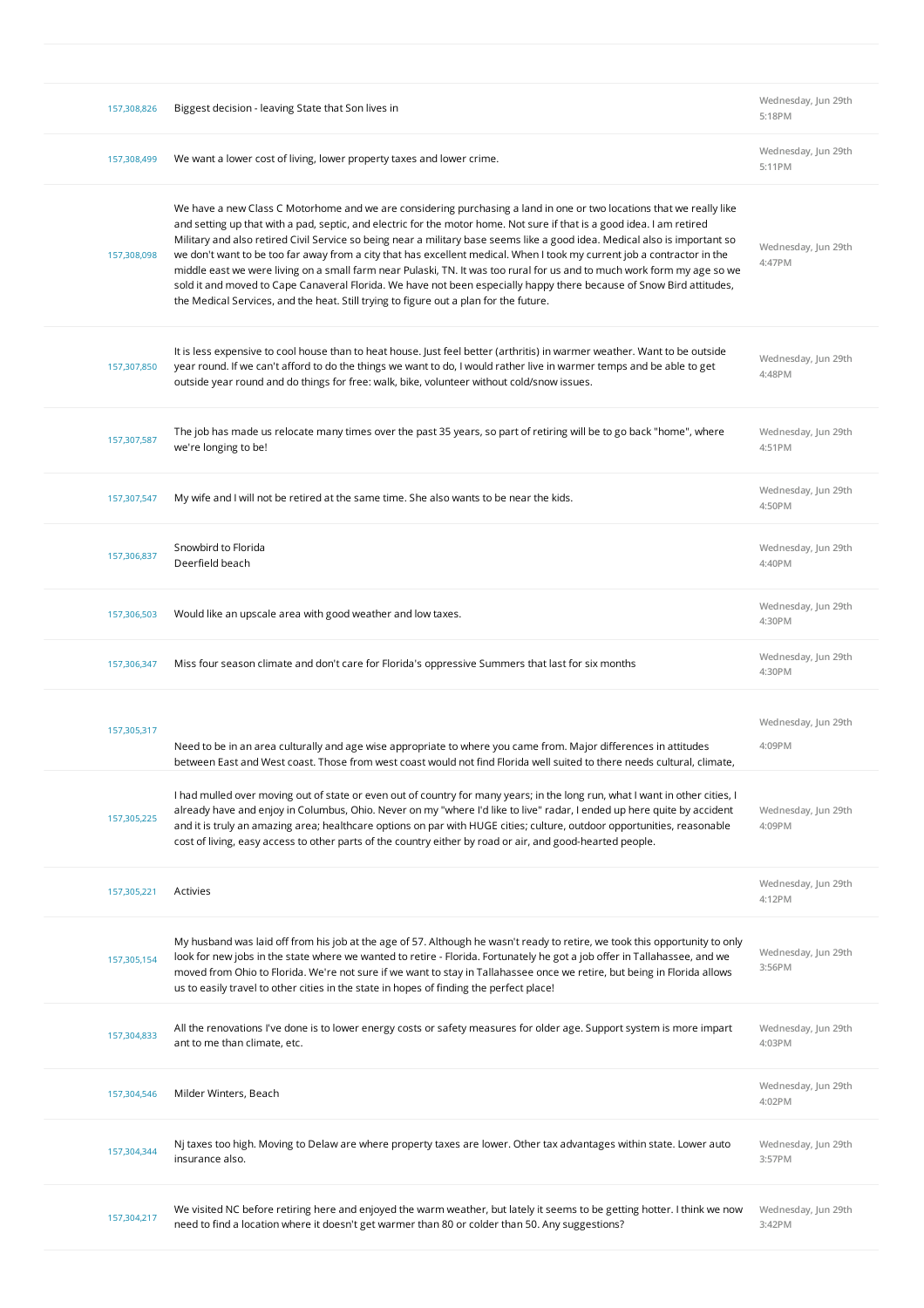| 157,303,636 | We wrote a list of priorities. Mile high view as follows.<br>1. Where could we maintain our active lifestyle which included fishing, hiking, golf, kayaking, motorcycle riding and the<br>list goes on without driving hours to start the activity.<br>2. Housing, what could we afford after selling current property and paying cash for the new property.<br>3. Cost of living - Utilities, insurance, transportation, entertainment and so forth.<br>4. Taxes - compared property taxes, state income taxes, sales tax, car registrations.<br>5. Medical services (availability)<br>We did a considerable amount if research and visited numerous areas before making the final decision. One year later<br>and absolutely no regrets. | Wednesday, Jun 29th<br>3:34PM |
|-------------|--------------------------------------------------------------------------------------------------------------------------------------------------------------------------------------------------------------------------------------------------------------------------------------------------------------------------------------------------------------------------------------------------------------------------------------------------------------------------------------------------------------------------------------------------------------------------------------------------------------------------------------------------------------------------------------------------------------------------------------------|-------------------------------|
| 157,303,606 | Better weather and closer to the beach were also considerations.                                                                                                                                                                                                                                                                                                                                                                                                                                                                                                                                                                                                                                                                           | Wednesday, Jun 29th<br>3:41PM |
| 157,303,563 | We full-time RVd for 10 years when we first retired and found several places we really liked but came back to Florida for<br>awhile. I have been working part time and am now getting ready to completely retire (my wife says "yeah right"!) and we<br>are seriously thinking about Bowling Green KY. We spent several months there while RVing and loved the area and think<br>we would enjoy retirement there. We will be visiting a couple times more before we finalize though.                                                                                                                                                                                                                                                       | Wednesday, Jun 29th<br>3:36PM |
| 157,303,233 | It's HUGE. Feels like the biggest decision we've ever faced. We research endlessly. Making a mistake at this stage of life<br>does not leave much room/time to recover. Older friends have counseled that the right option will eventually present<br>itself. It better happen soon or we will end up staying put by default!                                                                                                                                                                                                                                                                                                                                                                                                              | Wednesday, Jun 29th<br>3:35PM |
| 157,303,228 | Must be cost effective                                                                                                                                                                                                                                                                                                                                                                                                                                                                                                                                                                                                                                                                                                                     | Wednesday, Jun 29th<br>3:39PM |
| 157,303,096 | I am very excited about making a major change, I feel like opportunities for travel etc., are opening up for me.                                                                                                                                                                                                                                                                                                                                                                                                                                                                                                                                                                                                                           | Wednesday, Jun 29th<br>3:38PM |
| 157,303,068 | Deciding factors included not only weather but cost of living.                                                                                                                                                                                                                                                                                                                                                                                                                                                                                                                                                                                                                                                                             | Wednesday, Jun 29th<br>3:37PM |
| 157,303,048 | Worst mistake ever made. I want to go back home to a familiar place.                                                                                                                                                                                                                                                                                                                                                                                                                                                                                                                                                                                                                                                                       | Wednesday, Jun 29th<br>3:40PM |
| 157,303,046 | Worst mistake ever made. I want to go back home to a familiar place.                                                                                                                                                                                                                                                                                                                                                                                                                                                                                                                                                                                                                                                                       | Wednesday, Jun 29th<br>3:36PM |
| 157,302,720 | we are still looking at several possible locations                                                                                                                                                                                                                                                                                                                                                                                                                                                                                                                                                                                                                                                                                         | Wednesday, Jun 29th<br>3:32PM |
| 157,302,575 | Moving back to our hometown in Wisconsin and will spend our winters in the South, maybe Florida or Arizona. Will rent<br>in the beginning to make a better long term decision.                                                                                                                                                                                                                                                                                                                                                                                                                                                                                                                                                             | Wednesday, Jun 29th<br>3:28PM |
| 157,302,534 | The grandchildren are in very expensive coastal California.                                                                                                                                                                                                                                                                                                                                                                                                                                                                                                                                                                                                                                                                                | Wednesday, Jun 29th<br>3:28PM |
| 157,302,175 | Want to live in a moderate climate in the south.                                                                                                                                                                                                                                                                                                                                                                                                                                                                                                                                                                                                                                                                                           | Wednesday, Jun 29th<br>3:22PM |
| 157,301,831 | Most concerned about cost of living.                                                                                                                                                                                                                                                                                                                                                                                                                                                                                                                                                                                                                                                                                                       | Wednesday, Jun 29th<br>3:11PM |
| 157,301,651 | No                                                                                                                                                                                                                                                                                                                                                                                                                                                                                                                                                                                                                                                                                                                                         | Wednesday, Jun 29th<br>3:13PM |
| 157,301,456 | We would like a little more land (1+ acre) and a lot less house. Someplace with trees and where we can't hear our<br>neighbor blow her nose every morning (a problem with tract housing).                                                                                                                                                                                                                                                                                                                                                                                                                                                                                                                                                  | Wednesday, Jun 29th<br>3:05PM |
| 157,301,417 | Currently visiting numerous potential locals around the country, so far Idaho, (northern) Arizona, Colorado and<br>(northern) NM.                                                                                                                                                                                                                                                                                                                                                                                                                                                                                                                                                                                                          | Wednesday, Jun 29th<br>3:08PM |
| 157,300,447 | Escaped the Northeast to a state where we could afford to eat AND enjoy our retirement.                                                                                                                                                                                                                                                                                                                                                                                                                                                                                                                                                                                                                                                    | Wednesday, Jun 29th<br>2:55PM |
| 157,300,114 | Since southeast CA is more affordable than where I live now (Silicon Valley) I can use the equity in my home at sale and<br>pay cash for a brand new home. I am also going bigger in sq feet so my kids families can visit me and have more space<br>than I do now.                                                                                                                                                                                                                                                                                                                                                                                                                                                                        | Wednesday, Jun 29th<br>2:48PM |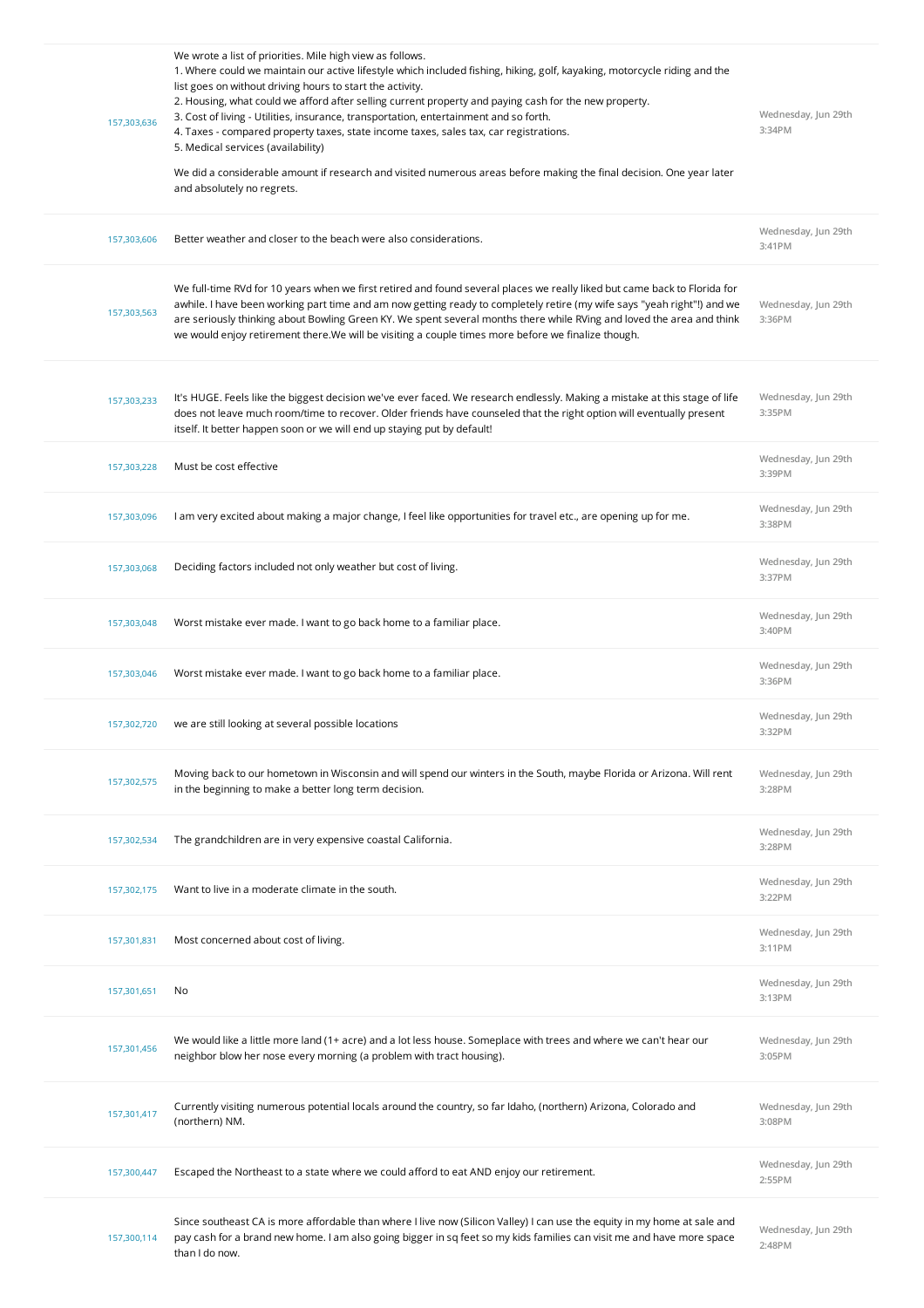| 157,300,064 | Medical access. I receive an IVIG infusion every 4 weeks and my wife visits a retina specialist monthly for an injection in<br>her eyeball. These require relatively sophisticated care only available near larger metropolitan areas.<br>Smaller town with hospital within 50 miles of city. We have picked Austin as the city and the west side puts us into the<br>Texas Hill Country.<br>Whether we land in Marble Falls, Llano, or some other location is still to be determined since we are still in process of<br>repairing flood damage from the April floods in Houston.                                                                     | Wednesday, Jun 29th<br>2:36PM |
|-------------|--------------------------------------------------------------------------------------------------------------------------------------------------------------------------------------------------------------------------------------------------------------------------------------------------------------------------------------------------------------------------------------------------------------------------------------------------------------------------------------------------------------------------------------------------------------------------------------------------------------------------------------------------------|-------------------------------|
| 157,299,959 | We currently spend the winter in Baltimore and wish to move to a less urban area in a warmer location. We spend June<br>through mid-October in Maine and are comfortable with a 2 location retirement for the foreseeable future unless health<br>needs dictate a change.                                                                                                                                                                                                                                                                                                                                                                              | Wednesday, Jun 29th<br>2:44PM |
| 157,299,958 | We are not sure about the leaving the family behind. (Children and grand children)                                                                                                                                                                                                                                                                                                                                                                                                                                                                                                                                                                     | Wednesday, Jun 29th<br>2:38PM |
| 157,299,725 | Income, Sales tax, property taxes.<br>4 seasons<br>keep within 100 miles of relatives<br>probably not 55+ as homes are too close.<br>Wooded and perhaps a water view is important<br>Love to have a new home - manufactured or stick built.<br>While moving is expensive, it gives us a very good reason to give our things to charity and downsize both in sq.ft. and in<br>usage of rooms.<br>Probably not a home >10 years old. Want to minimize maintenance costs in the beginning.<br>Want to make sure our pension and social security will be sufficient to put money aside for home repairs.<br>Don't want to eat into savings for home costs. | Wednesday, Jun 29th<br>2:40PM |
| 157,299,681 | Looking for a warmer climate at an active 55 and older community.                                                                                                                                                                                                                                                                                                                                                                                                                                                                                                                                                                                      | Wednesday, Jun 29th<br>2:43PM |
| 157,299,533 | Climate is everything to me. I hate het and humidity so that eliminates the East, Southeast, and the Midwest. I will stay<br>on the west coast. Where - not sure yet but most likely the Northwest.                                                                                                                                                                                                                                                                                                                                                                                                                                                    | Wednesday, Jun 29th<br>2:36PM |
| 157,299,266 | Expecting to rent indefinitely, as home prices in my desired region are atmospheric. But, that's O.K.--I've had 30+ years<br>of home ownership and am now eager to embrace a lifestyle of maximum simplicity and freedom to move about, if I so<br>choose.                                                                                                                                                                                                                                                                                                                                                                                             | Wednesday, Jun 29th<br>2:33PM |
|             |                                                                                                                                                                                                                                                                                                                                                                                                                                                                                                                                                                                                                                                        |                               |
| 157,299,258 | We need more retirement friendly housing. I'm not a big fan of retirement communities. A nice slab on grade house with<br>three bedrooms, you have to allow for guests, with easy access, not a lot of steps and an HOA to handle all your outside<br>chores. There are a few here in Omaha, but not many                                                                                                                                                                                                                                                                                                                                              | Wednesday, Jun 29th<br>2:33PM |
| 157,299,144 | I am 3 years away from retirement and still working. We are looking at places to move. And we are trying to decide what<br>we need and want in retirement. We have looked at some of the southeast states and we like Florida. But we also like<br>the northwest, but have not really experienced weather.<br>So your magazine that I have just started reading and all these articles are a big help in the decision process.                                                                                                                                                                                                                         | Wednesday, Jun 29th<br>2:17PM |
| 157,299,042 | Mild climate is important, however lack of potential natural disasters such as hurricanes, tornadoes, earthquakes,<br>flooding, and wild fires are of critical importance. These issues will be influential along with financial considerations such<br>as home owner's insurance, property/income tax, proximity to ammenities, and other issues to be realized during<br>preliminary visits to potential locations.                                                                                                                                                                                                                                  | Wednesday, Jun 29th<br>2:28PM |
| 157,299,038 | None                                                                                                                                                                                                                                                                                                                                                                                                                                                                                                                                                                                                                                                   | Wednesday, Jun 29th<br>2:33PM |
| 157,298,957 | We look forward to living away from Silicone Valley - moving will allow more cash flow to pursue travel interests versus<br>just affording to live in expensive area. Will be able to buy much nice home with low yard needs and have money to<br>travel while we are still healthy enough to enjoy it! Also better pace with less crowded areas.                                                                                                                                                                                                                                                                                                      | Wednesday, Jun 29th<br>2:25PM |
| 157,298,807 | Weather                                                                                                                                                                                                                                                                                                                                                                                                                                                                                                                                                                                                                                                | Wednesday, Jun 29th<br>2:30PM |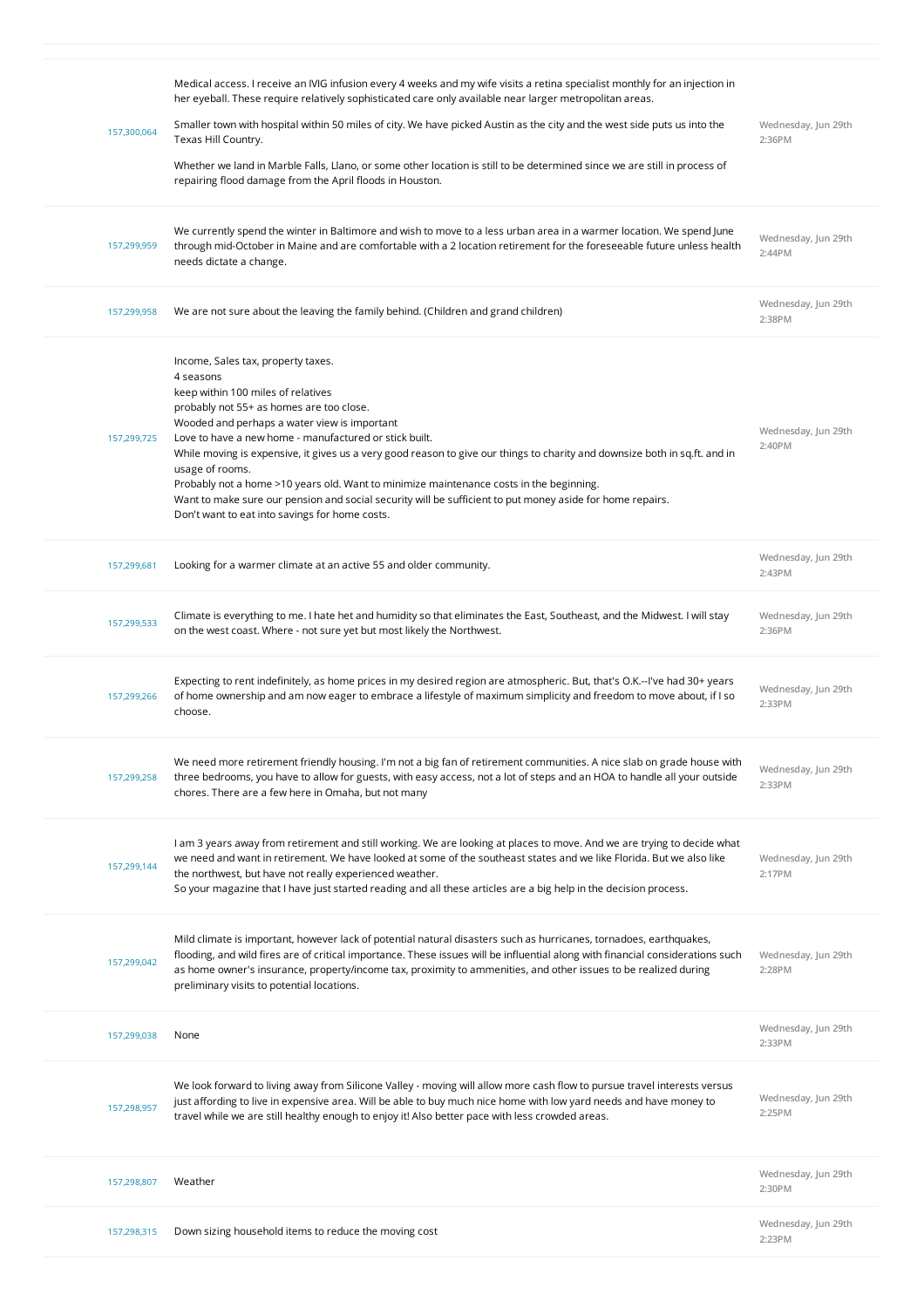| 157,298,163 | We were sure we would leave Michigan as soon as we retired. My advice is to move before the grandchildren are born!                                                                                                                                                                                                                                                                                                                                                                                                   | Wednesday, Jun 29th<br>2:19PM |
|-------------|-----------------------------------------------------------------------------------------------------------------------------------------------------------------------------------------------------------------------------------------------------------------------------------------------------------------------------------------------------------------------------------------------------------------------------------------------------------------------------------------------------------------------|-------------------------------|
| 157,297,829 | We like to retire in North Carolina because it's much cheaper than living here in the Northeast.                                                                                                                                                                                                                                                                                                                                                                                                                      | Wednesday, Jun 29th<br>2:11PM |
| 157,297,543 | Plan to move to a CCRC                                                                                                                                                                                                                                                                                                                                                                                                                                                                                                | Wednesday, Jun 29th<br>2:11PM |
| 157,297,222 | Staying close enough to be a part of our grandchildren's lives is important. They are still very young and we want them<br>to know us. Having a summer (or winter) home would be nice, so the whole family could benefit from a few vacations.                                                                                                                                                                                                                                                                        | Wednesday, Jun 29th<br>2:03PM |
| 157,297,189 | My 48 year old daughter lives in the same city (Albuquerque) as I do at this time. If she relocates somewhere else, I<br>would probably move to where ever state/city she is living. However, she does know I don't like cold and snowy weather,<br>so I may have to change my mind about moving if the new location is wrong for me.                                                                                                                                                                                 | Wednesday, Jun 29th<br>2:00PM |
| 157,297,149 | moving costs more than one would think and the NET it has to be a positive for us - money and comfort wise. We have<br>been in this house for almost 40 years.                                                                                                                                                                                                                                                                                                                                                        | Wednesday, Jun 29th<br>1:44PM |
| 157,296,572 | 1) One story house.<br>2) Maintained yard, low maintenance.<br>3) Area with lots of activities and socialization.<br>4) Need long bicycle paths.<br>5) Warm winters.                                                                                                                                                                                                                                                                                                                                                  | Wednesday, Jun 29th<br>1:45PM |
| 157,296,559 | a very confusing process!!                                                                                                                                                                                                                                                                                                                                                                                                                                                                                            | Wednesday, Jun 29th<br>1:57PM |
| 157,296,514 | I am looking for winter escapes to warm climates, a month or less                                                                                                                                                                                                                                                                                                                                                                                                                                                     | Wednesday, Jun 29th<br>1:56PM |
| 157,296,452 | I think it's more difficult when you are single. My husband and I were planning to move after we retired, but then he fell<br>ill and passed away last year. I'm still considering moving but need to think about having to take care of everything<br>myself. A move would take me across the country and far away from family.                                                                                                                                                                                      | Wednesday, Jun 29th<br>1:46PM |
| 157,296,350 | Do not want children running all over - parents do not supervise so must be 55+ community<br>need a pet friendly community                                                                                                                                                                                                                                                                                                                                                                                            | Wednesday, Jun 29th<br>1:55PM |
| 157,296,297 | The decision making is very confusing, lots of choices but, no perfect options. Definitely a case of weighing trade-offs<br>particularly as I am a single woman, who wants an extremely active outdoor lifestyle, while having access to some urban<br>amenities and a medium sized Jewish community. I also want high walkability scores, but, not a large city.                                                                                                                                                     | Wednesday, Jun 29th<br>1:49PM |
| 157,295,641 | I like change and breaking routines, thus a move would challenge us to learn again, meet new people, and grow<br>stronger together for survival.                                                                                                                                                                                                                                                                                                                                                                      | Wednesday, Jun 29th<br>1:41PM |
| 157,295,373 | Funny thing is, I'm in Florida, since I turned 50. It's gotten so much more crowded and the humidity wears on you. I'm<br>anxious to exit and leave all the traffic behind, just can't figure out where yet!                                                                                                                                                                                                                                                                                                          | Wednesday, Jun 29th<br>1:39PM |
| 157,295,351 | We're not ready to live in a "safe deposit box." We need a yard and house to enjoy maintaining, no shared walls, plenty<br>of opportunities for fun (waterfront). We need to move out of our Lake County, Illinois economy into the more favorable<br>Florida economy.                                                                                                                                                                                                                                                | Wednesday, Jun 29th<br>1:38PM |
| 157,295,281 | I am looking for a place that is not too small, around 75,000 to 150,000. Good transportation (I can't drive any more.<br>Hurry Google cars) Good medical care. (Just in case LOL) It's Goldie Locks situation some place not too hot, not too<br>cold and not too humid. Oh yeah and ofcourse not too expensive! Sorry California! I think anyone on social security only,<br>needs to consider finding a place that they can afford to buy their house out right. If you know where my place is let me<br>know. LOL | Wednesday, Jun 29th<br>9:20AM |
| 157,295,254 | Main concern is finding a social atmosphere to enjoy                                                                                                                                                                                                                                                                                                                                                                                                                                                                  | Wednesday, Jun 29th<br>1:36PM |
| 157,295,059 | hope i can pull it off. doing your own relocation at 73 ain't the easiest thing to pull off.                                                                                                                                                                                                                                                                                                                                                                                                                          | Wednesday, Jun 29th<br>1:35PM |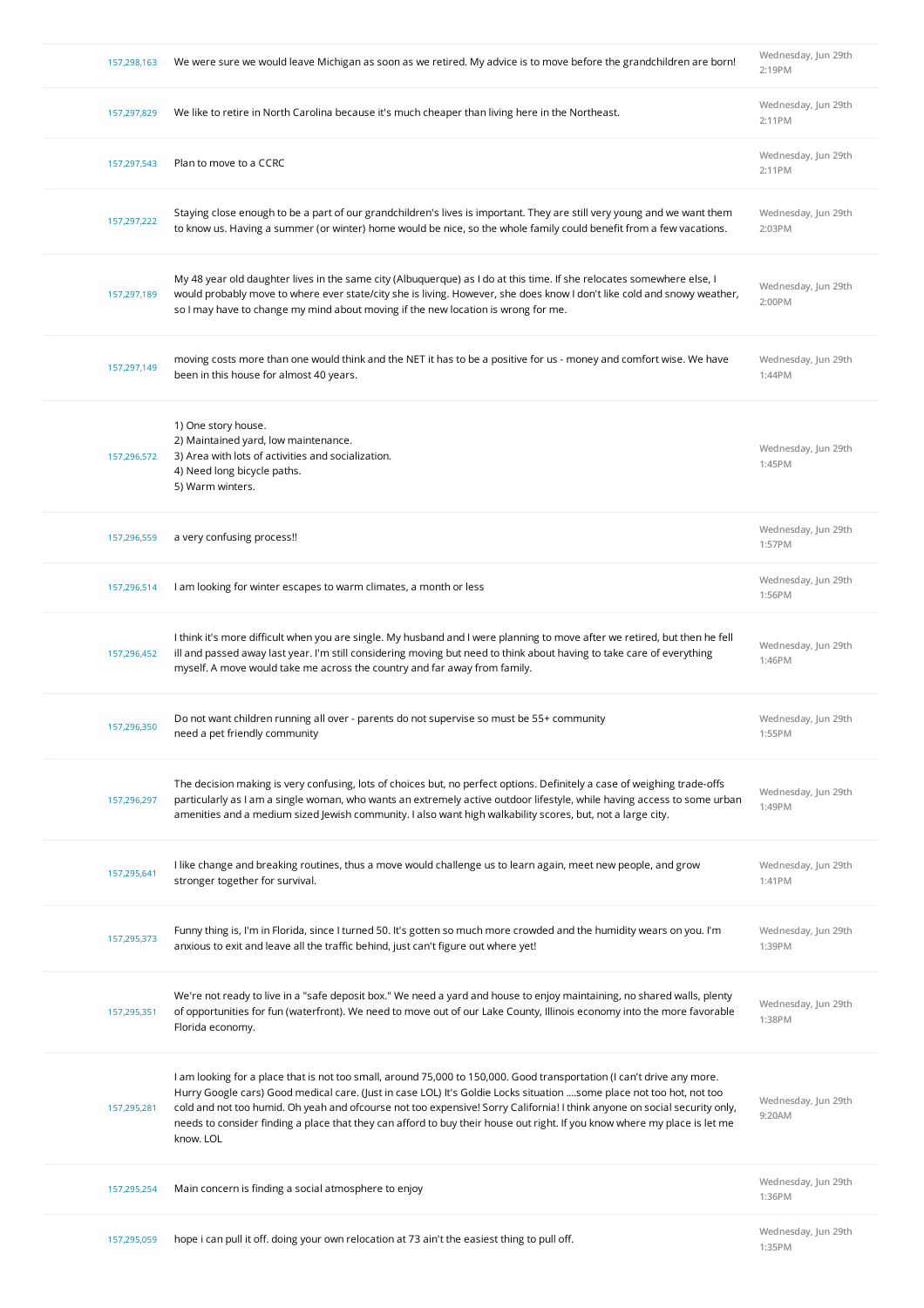| 157,294,928 | Escaping high taxes and a government that infringes on my rights and freedom in California. As a high-wage earner I<br>will have a retirement income that would allow me to stay here but I REFUSE to stay in a state that puts the "welfare" of<br>lazy and indigent people (citizens and non-citizens) before the working class. Moving will save me about \$17k per year.                                                                                                                                                                                                                                                                                                                                                                                                                                                                                                                                     | Wednesday, Jun 29th<br>1:31PM  |
|-------------|------------------------------------------------------------------------------------------------------------------------------------------------------------------------------------------------------------------------------------------------------------------------------------------------------------------------------------------------------------------------------------------------------------------------------------------------------------------------------------------------------------------------------------------------------------------------------------------------------------------------------------------------------------------------------------------------------------------------------------------------------------------------------------------------------------------------------------------------------------------------------------------------------------------|--------------------------------|
| 157,294,569 | I want to be near, same city or town, as my kids.                                                                                                                                                                                                                                                                                                                                                                                                                                                                                                                                                                                                                                                                                                                                                                                                                                                                | Wednesday, Jun 29th<br>1:26PM  |
| 157,294,107 | New home must be in a tax friendly state with mild winters. Also, our new home must be less than \$320k. Activities and<br>cultural events are necessarv.                                                                                                                                                                                                                                                                                                                                                                                                                                                                                                                                                                                                                                                                                                                                                        | Wednesday, Jun 29th<br>1:20PM  |
| 157,294,015 | Population too high for me. Weather is getting hotter. Taxes too high                                                                                                                                                                                                                                                                                                                                                                                                                                                                                                                                                                                                                                                                                                                                                                                                                                            | Wednesday, Jun 29th<br>1:22PM  |
| 157,293,829 | Must have access to good medical facilities and an active lifestyle (sports, square dancing, etc.)                                                                                                                                                                                                                                                                                                                                                                                                                                                                                                                                                                                                                                                                                                                                                                                                               | Wednesday, Jun 29th<br>1:19PM  |
| 157,293,626 | Had enough in Illinois                                                                                                                                                                                                                                                                                                                                                                                                                                                                                                                                                                                                                                                                                                                                                                                                                                                                                           | Wednesday, Jun 29th<br>1:19PM  |
| 157,293,074 | Seeking warm sunny weather and affordable living in friendly area.                                                                                                                                                                                                                                                                                                                                                                                                                                                                                                                                                                                                                                                                                                                                                                                                                                               | Wednesday, Jun 29th<br>1:13PM  |
| 157,292,933 | Need to move to area with reduced taxes, property and income!                                                                                                                                                                                                                                                                                                                                                                                                                                                                                                                                                                                                                                                                                                                                                                                                                                                    | Wednesday, Jun 29th<br>1:10PM  |
| 157,292,882 | Lake Front Living a priority, within 100+ miles of an active military installation.                                                                                                                                                                                                                                                                                                                                                                                                                                                                                                                                                                                                                                                                                                                                                                                                                              | Wednesday, Jun 29th<br>1:08PM  |
| 157,292,778 | We left the high taxes, traffic, poor air quality and nanny-centered political environment of Cali to move to the PNW. We<br>spent six years vacationing in various areas of the PNW researching potential retirement locations. We settled in portion<br>or western washington with moderate climate due to marine influence and little snow, 24" of rain per year. We left<br>family and kids in California as it is not practical to foresee where kids might move for jobs. Most of family and friends<br>from Cali have been up to visit us and escape oppresive heat of central and southern Cali-some have decide to move<br>here. We enjoy the wildlife and nautral beauty of this area and do not desire a senior center or shopping or theaters for<br>entertainment. We did spend two months in the winter here before deciding to move just to make sure the winters were<br>not to harsh to handle. | Wednesday, Jun 29th<br>12:43PM |
| 157,292,776 | Moved from Ireland to Canada 2 years there in the wilderness. Moved to present location Madison Wi. here 25 years.<br>Nice state cost of living expensive, and do not want to live and die in Madison<br>whose culture is the exact opposite of mine!                                                                                                                                                                                                                                                                                                                                                                                                                                                                                                                                                                                                                                                            | Wednesday, Jun 29th<br>1:09PM  |
| 157,292,751 | Our new retirement home is an RV & we travel through out the US so some of the questions do not directly apply.                                                                                                                                                                                                                                                                                                                                                                                                                                                                                                                                                                                                                                                                                                                                                                                                  | Wednesday, Jun 29th<br>1:11PM  |
| 157,292,560 | I would certainly check out or visit several times and include research prior to moving. Had the situation before of being<br>told I had a job, moved and was replaced. Since I was not familiar what was all available, I had to come back. This time, I<br>will not only have a primary job or goal when moving, but back up as well.                                                                                                                                                                                                                                                                                                                                                                                                                                                                                                                                                                          | Wednesday, Jun 29th<br>1:05PM  |
| 157,292,509 | We purchased the home as a second home while working and used it on weekends. the purchase was about 10 years<br>prior to retirement.                                                                                                                                                                                                                                                                                                                                                                                                                                                                                                                                                                                                                                                                                                                                                                            | Wednesday, Jun 29th<br>1:07PM  |
| 157,292,504 | ILLINOIS SUCKS!                                                                                                                                                                                                                                                                                                                                                                                                                                                                                                                                                                                                                                                                                                                                                                                                                                                                                                  | Wednesday, Jun 29th<br>1:04PM  |
| 157,292,080 | Getting out of a high property tax state, to a lower one                                                                                                                                                                                                                                                                                                                                                                                                                                                                                                                                                                                                                                                                                                                                                                                                                                                         | Wednesday, Jun 29th<br>1:01PM  |
| 157,292,018 | We feel the need to be within easy driving distance, to a major airport, to make it easier on family to visit.                                                                                                                                                                                                                                                                                                                                                                                                                                                                                                                                                                                                                                                                                                                                                                                                   | Wednesday, Jun 29th<br>12:58PM |
| 157,291,988 | My passion is animal rescue and I want to move to be near my favorite rescue organization; I also need to be concerned<br>about an age-appropriate housing. This means no communities that prohibit privacy fences (for protection of my dogs<br>from coyotes), communities with 3-dog limits (I want at least 3 of my own and also want to foster), and no houses that<br>are more than one story or require going downstairs to a basement to get to the backyard. This likely means no active<br>adult communities, and it makes it hard to find a house in the area of Colorado in which I'm interested (they all have<br>basements and main-level decks). Unless I move back to SoCal, I will know no-one. So I would like an active adult<br>community but cannot live with the restrictions.                                                                                                              | Wednesday, Jun 29th<br>12:54PM |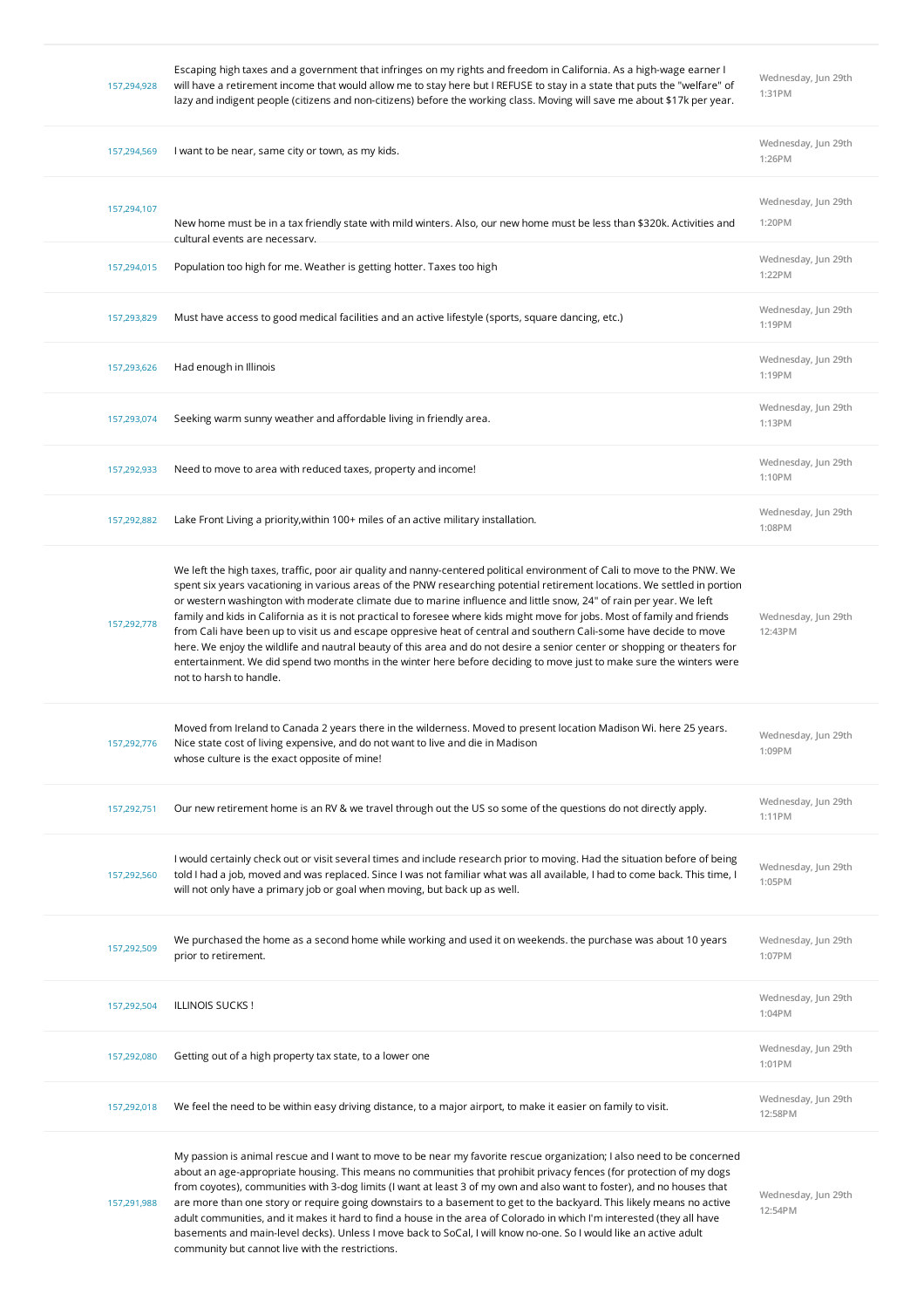| 157,291,913 | It's a difficult balance with a different answer for everyone. For us, it was overall tax environment, severity of winter,<br>historical / cultural / volunteer opportunities and some reasonable driving proximity to family.                                                                                                                                                                                                                                                                                                                                                                                                                                                                                                                                                                                                                                                                                                                                                                                                                                                                                                                                                                                                                                                                                                                                                                                                                                                                                             | Wednesday, Jun 29th<br>12:58PM |
|-------------|----------------------------------------------------------------------------------------------------------------------------------------------------------------------------------------------------------------------------------------------------------------------------------------------------------------------------------------------------------------------------------------------------------------------------------------------------------------------------------------------------------------------------------------------------------------------------------------------------------------------------------------------------------------------------------------------------------------------------------------------------------------------------------------------------------------------------------------------------------------------------------------------------------------------------------------------------------------------------------------------------------------------------------------------------------------------------------------------------------------------------------------------------------------------------------------------------------------------------------------------------------------------------------------------------------------------------------------------------------------------------------------------------------------------------------------------------------------------------------------------------------------------------|--------------------------------|
| 157,291,506 | At this point in life, all of these decisions are the result of budget the money available in retirement to the best possible<br>advantage.                                                                                                                                                                                                                                                                                                                                                                                                                                                                                                                                                                                                                                                                                                                                                                                                                                                                                                                                                                                                                                                                                                                                                                                                                                                                                                                                                                                | Wednesday, Jun 29th<br>12:33PM |
| 157,291,283 | Future retirees need to do their research. We loved the Gulf Coast of Florida (Venice) so we purchased a villa about 10<br>years ago. We continually went there for vacations, learned more about the area, made friends, etc. We subsequently<br>sold our villa and built a home for retirement. The mistake some retirees make is to go somewhere for vacation once or<br>twice and decide that is where they want to live out their golden years. They sell everything and move to the state where<br>they vacationed a few times and find that living there full time isn't what they expected. You really have to do what we<br>did - frequently visiting the same area to determine it is the right place for retirement. Renting is a good option if you<br>aren't sure. Also, don't make the mistake of trying to buy something substantial after you retire if you don't have cash<br>from the sale of your home or a good down payment. Getting a mortgage isn't always easy if you are on a fixed income<br>and don't have a substantial down payment.                                                                                                                                                                                                                                                                                                                                                                                                                                                          | Wednesday, Jun 29th<br>12:16PM |
| 157,290,983 | If you enjoy living in a big city do not move to Albuquerque, NM. It has a small town mentality; which is fine if that's what<br>you like. I didn't realize that I was a big city girl until I move here in March 2014. Now I cannot afford to move back to<br>Ohio or anywhere else.                                                                                                                                                                                                                                                                                                                                                                                                                                                                                                                                                                                                                                                                                                                                                                                                                                                                                                                                                                                                                                                                                                                                                                                                                                      | Wednesday, Jun 29th<br>12:42PM |
| 157,290,845 | The above questions do not envision full time RVing, which we plan to do for a while before permanently moving to a<br>new state. We may plant ourselves for a few months in Asheville, NC to allow time to get our affairs and logistics in<br>order before going full time RVing. We'd probably pay cash for a house and then rent it out after we leave.                                                                                                                                                                                                                                                                                                                                                                                                                                                                                                                                                                                                                                                                                                                                                                                                                                                                                                                                                                                                                                                                                                                                                                | Wednesday, Jun 29th<br>12:40PM |
| 157,290,808 | Looking at tiny homes as a vacation home option                                                                                                                                                                                                                                                                                                                                                                                                                                                                                                                                                                                                                                                                                                                                                                                                                                                                                                                                                                                                                                                                                                                                                                                                                                                                                                                                                                                                                                                                            | Wednesday, Jun 29th<br>12:44PM |
| 157,290,513 | No more family where we are                                                                                                                                                                                                                                                                                                                                                                                                                                                                                                                                                                                                                                                                                                                                                                                                                                                                                                                                                                                                                                                                                                                                                                                                                                                                                                                                                                                                                                                                                                | Wednesday, Jun 29th<br>12:39PM |
| 157,290,463 | A lot depends on where my daughters end up. Will wait to see.                                                                                                                                                                                                                                                                                                                                                                                                                                                                                                                                                                                                                                                                                                                                                                                                                                                                                                                                                                                                                                                                                                                                                                                                                                                                                                                                                                                                                                                              | Wednesday, Jun 29th<br>12:37PM |
| 157,290,436 | We would love to rent before we buy but with 3 large dogs it probably won't be possible.                                                                                                                                                                                                                                                                                                                                                                                                                                                                                                                                                                                                                                                                                                                                                                                                                                                                                                                                                                                                                                                                                                                                                                                                                                                                                                                                                                                                                                   | Wednesday, Jun 29th<br>12:39PM |
| 157,290,342 | We knew where we wanted but also figured it to be an investment toward a more refined choice. As it turns out we are<br>laughing all the way to the bank as values skyrocket here. Leaving was part of the "future" plan. Has been a wise<br>investment versus stock market lately.                                                                                                                                                                                                                                                                                                                                                                                                                                                                                                                                                                                                                                                                                                                                                                                                                                                                                                                                                                                                                                                                                                                                                                                                                                        | Wednesday, Jun 29th<br>12:33PM |
| 157,290,120 | To travel the western United States                                                                                                                                                                                                                                                                                                                                                                                                                                                                                                                                                                                                                                                                                                                                                                                                                                                                                                                                                                                                                                                                                                                                                                                                                                                                                                                                                                                                                                                                                        | Wednesday, Jun 29th<br>12:34PM |
| 157,289,809 | We moved from a high cost townhouse in Houston, Texas to a low cost custom built home in Hot Springs Village,<br>Arkansas in an active adult community. We found an age appropriate active community which was high on our list of<br>priorities.                                                                                                                                                                                                                                                                                                                                                                                                                                                                                                                                                                                                                                                                                                                                                                                                                                                                                                                                                                                                                                                                                                                                                                                                                                                                          | Wednesday, Jun 29th<br>12:26PM |
| 157,289,091 | We are moving out of Illinois, which has the highest level of property taxes in the USA. The debt in Illinois is<br>overwhelming and cannot subside unless our taxes are raised a lot.                                                                                                                                                                                                                                                                                                                                                                                                                                                                                                                                                                                                                                                                                                                                                                                                                                                                                                                                                                                                                                                                                                                                                                                                                                                                                                                                     | Wednesday, Jun 29th<br>12:20PM |
| 157,289,084 | This may be one of the hardest things you've ever done. Make a plan (use a pencil with a good eraser if you prefer old<br>school) or a computer. No matter, your plan will change. Make a list of priorities; be sure you start at the top and work<br>your way down. This might change too, but it's important if for no other reason that you have something tangible to look<br>at that you don't have to remember. Who, what, when, where, why and how? The fourth option in the list is the first<br>difficult choice. Ignore "why." Why not? And then comes "how." Don't allow yourself to be rushed. This is not a race. It's<br>more of a minefield so plod slowly through it. If circumstances catch up with you before you are really ready, do<br>something temporary until you are comfortable with your plan. Consider getting a small RV and traveling for as long as<br>you want to, while you still can. That will allow more time to remain fluid until you really know the where and how for<br>your situation. Or find a short term rental that you can use as a base of operations. Follow your gut, it really works. For<br>example, my gut starts vibrating when I even think about a place on the Chesapeake Bay or a river, a lake or anything on<br>any kind of water. I'm pretty sure the vibrating means "are you drunk, or stupid, or both." I'm pretty sure that means no.<br>Remember, retirement should be about freedom and flexibility to do what you want to do. Just be smart about it. | Wednesday, Jun 29th<br>11:49AM |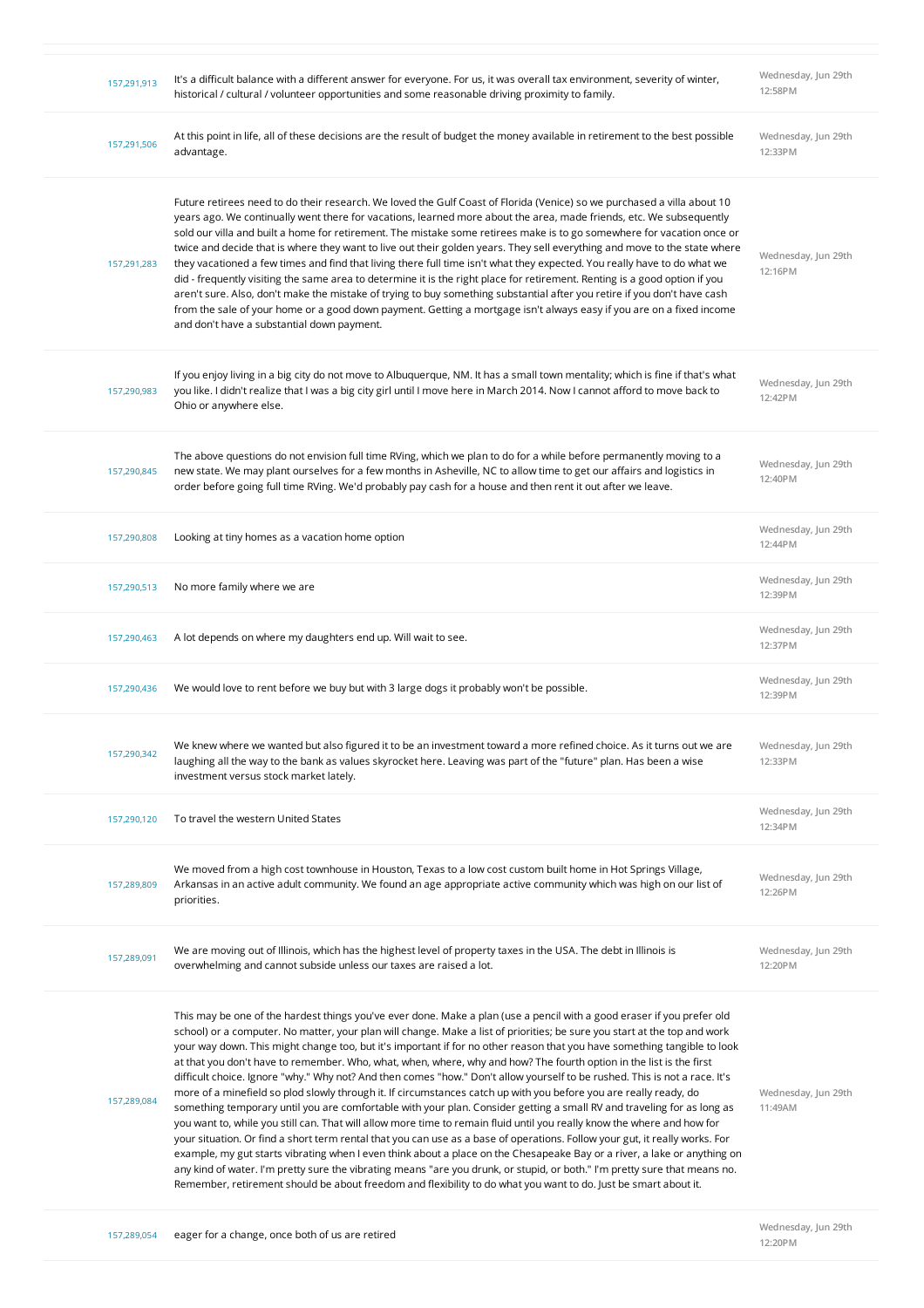| 157,288,933 | Have lived in Kansas the majority of my life, with the exception of 31/2 years in Colorado, and 2 years in Texas. Have<br>always liked the Ozarks of SW Missouri and NE Arkansas, but they are becoming overcrowded with retirees and<br>Walmartians. May opt for either west/central Missouri or north/central Oklahoma. These areas do not have the Ozark<br>landscape I was hoping for, but they won't have the crowds and traffic either. Those are two of the things that I most<br>want to get away from in my retirement. To each his own, but I like a little space between my neighbors and their septic<br>tank, if you know what I mean.                 | Wednesday, Jun 29th<br>12:09PM |
|-------------|---------------------------------------------------------------------------------------------------------------------------------------------------------------------------------------------------------------------------------------------------------------------------------------------------------------------------------------------------------------------------------------------------------------------------------------------------------------------------------------------------------------------------------------------------------------------------------------------------------------------------------------------------------------------|--------------------------------|
| 157,288,888 | To many of the advertising and new over 55 communities are way too high end!!                                                                                                                                                                                                                                                                                                                                                                                                                                                                                                                                                                                       | Wednesday, Jun 29th<br>12:15PM |
| 157,288,871 | Going to Asheville to the Ramble. House is under construction.                                                                                                                                                                                                                                                                                                                                                                                                                                                                                                                                                                                                      | Wednesday, Jun 29th<br>12:18PM |
| 157,288,841 | Proximity to family was a major factor (and we are originally from the area)                                                                                                                                                                                                                                                                                                                                                                                                                                                                                                                                                                                        | Wednesday, Jun 29th<br>12:18PM |
| 157,288,709 | I plan to move to be near my children. I am not sure where yet since they have not settled into one area. It might be<br>Phoenix area or Washington state or ? Time will tell before Lcan start planning where and how I'm going to retire I do                                                                                                                                                                                                                                                                                                                                                                                                                     | Wednesday, Jun 29th<br>12:11PM |
| 157,288,462 | I'm a US citizen living long-term in Canada and expect to move back to the states for retirement to be closer to family.<br>Hoping to find most of the amenities I currently have in Calgary (a city of 1.3 million) but smaller and less congested.<br>And walkable with good transit.                                                                                                                                                                                                                                                                                                                                                                             | Wednesday, Jun 29th<br>12:13PM |
| 157,288,071 | move to an area where re-sale is a great possiblity if ownership is too much to continue.                                                                                                                                                                                                                                                                                                                                                                                                                                                                                                                                                                           | Wednesday, Jun 29th<br>12:07PM |
| 157,287,956 | Yes. Crime rate, cost of living, and climate are very important.                                                                                                                                                                                                                                                                                                                                                                                                                                                                                                                                                                                                    | Wednesday, Jun 29th<br>12:06PM |
| 157,287,790 | We hope to move closer to friends and family.                                                                                                                                                                                                                                                                                                                                                                                                                                                                                                                                                                                                                       | Wednesday, Jun 29th<br>12:03PM |
| 157,287,755 | Looking for a healthy fit population, most likely an urban location with tax breaks and shorter Winters.                                                                                                                                                                                                                                                                                                                                                                                                                                                                                                                                                            | Wednesday, Jun 29th<br>12:00PM |
| 157,287,567 | Do your homework. I was researching and had reached the point I wanted to visit areas and communities. My husband<br>hadn't thought about it all. He was impressed with the over-55 community and because interest rates were low we<br>purchased even though he wasn't ready to retire. I think we should have looked more and considered delaying until we<br>could consider areas further away from his work.                                                                                                                                                                                                                                                    | Wednesday, Jun 29th<br>11:57AM |
| 157,287,534 | I'm in a quandry really. I own the condo where I live now, with low common charges, 1-floor living, low taxes. Not in debt.<br>BUT: there are steps to get from parking lot to my front door. No garage. Getting tired of all the increasing traffic<br>(particularly I95). Would like a smaller community (20,000 to 35,000?). Would like more nature (country living). But I'm<br>wondering if I move, will living expenses be higher? (taxes, etc.). I need to research, research, research towns in New<br>England. Ideally, I'd like to live a few towns for at least a year to "try them out" - and then (magically, of course) just<br>"know" the right one. | Wednesday, Jun 29th<br>11:53AM |
| 157,287,441 | I am unsure about many things, since most of my children & grand children live within the area.                                                                                                                                                                                                                                                                                                                                                                                                                                                                                                                                                                     | Wednesday, Jun 29th<br>11:55AM |
| 157,287,419 | We live in NJ an hour and a half by train to NYC. Our daughter currently lives in Brooklyn. We would probably stay close<br>to her (even though the weather is not ideal) but it is so expensive. So we are looking to move within a day's drive to NYC<br>where it's less expensive, and warmer. We like the Raleigh Durham area because of the college environment and the<br>Research Triangle and the quality of healthcare. there is a lot going on there!                                                                                                                                                                                                     | Wednesday, Jun 29th<br>11:53AM |
| 157,287,351 | Making and keeping friends?                                                                                                                                                                                                                                                                                                                                                                                                                                                                                                                                                                                                                                         | Wednesday, Jun 29th<br>11:48AM |
| 157,287,151 | We are just doing lots of homework and visiting areas we are interested in                                                                                                                                                                                                                                                                                                                                                                                                                                                                                                                                                                                          | Wednesday, Jun 29th<br>11:53AM |
| 157,287,022 | We moved to a less expensive home in a 55+ community so that we would no longer have a mortgage and so that we<br>would no longer have a big yard to take care of.                                                                                                                                                                                                                                                                                                                                                                                                                                                                                                  | Wednesday, Jun 29th<br>11:50AM |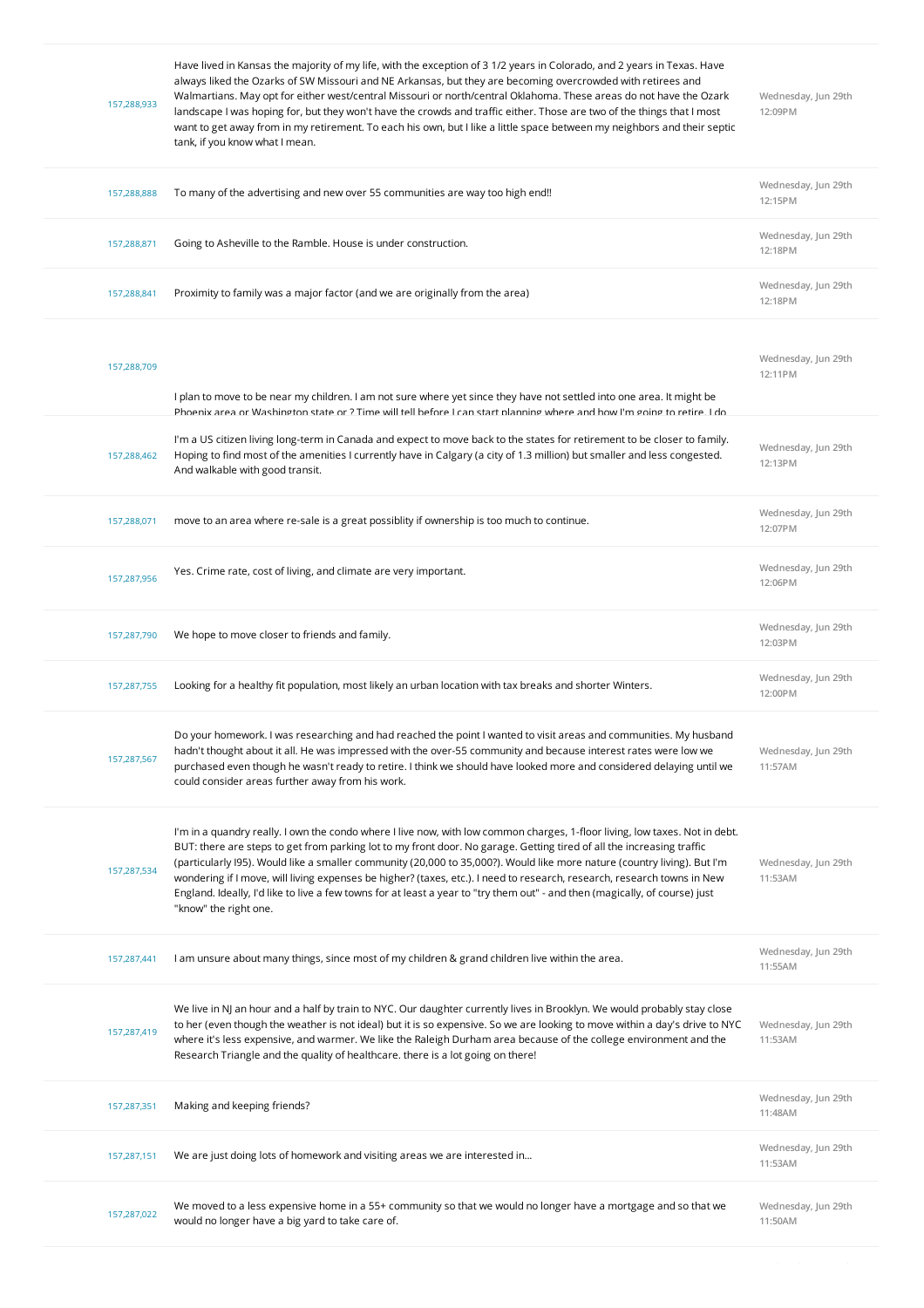| 157,286,957 | Wish there were good short term rentals to try out a placelike Geezer Airbnbs                                                                                                                                                                                                                                                                                                                                                                                                        | Wednesday, Jun 29th<br>11:48AM |
|-------------|--------------------------------------------------------------------------------------------------------------------------------------------------------------------------------------------------------------------------------------------------------------------------------------------------------------------------------------------------------------------------------------------------------------------------------------------------------------------------------------|--------------------------------|
| 157,286,800 | Need to move to a smaller home with little outside maintenance.<br>Currently live in a rural area, would like to be in a community where we can meet people.                                                                                                                                                                                                                                                                                                                         | Wednesday, Jun 29th<br>11:46AM |
| 157,286,758 | Need to be in a location with lower taxes and hope to save \$3000/yr                                                                                                                                                                                                                                                                                                                                                                                                                 | Wednesday, Jun 29th<br>11:45AM |
| 157,286,577 | Just gotta do it. Inertia has taken over                                                                                                                                                                                                                                                                                                                                                                                                                                             | Wednesday, Jun 29th<br>11:45AM |
| 157,286,564 | Will b selling my condo in No VA but won't b buying anymore. Just rent.                                                                                                                                                                                                                                                                                                                                                                                                              | Wednesday, Jun 29th<br>11:43AM |
| 157,286,216 | Probably mtge up to 50% of value of new modular or high end manufactured home.                                                                                                                                                                                                                                                                                                                                                                                                       | Wednesday, Jun 29th<br>11:37AM |
| 157,285,987 | If we moved, we would seriously consider a 55+ place.                                                                                                                                                                                                                                                                                                                                                                                                                                | Wednesday, Jun 29th<br>11:34AM |
| 157,285,678 | Looking for healthy local economy, affordable housing, low taxes and reasonable cost of living, 4 seasons weather,<br>demographic diversity (not just black & white) and healthy local politics                                                                                                                                                                                                                                                                                      | Wednesday, Jun 29th<br>11:28AM |
| 157,285,517 | Going to lower tax area, lower cost of living, no cold weather                                                                                                                                                                                                                                                                                                                                                                                                                       | Wednesday, Jun 29th<br>11:27AM |
| 157,285,483 | I want to move to a different location that has better amenities. Low crime, parking, scenic<br>I don't want to look at a "Cement Forest". I want to look at a real forest.                                                                                                                                                                                                                                                                                                          | Wednesday, Jun 29th<br>11:28AM |
| 157,285,351 | no snow, no kids! 55+ for me!                                                                                                                                                                                                                                                                                                                                                                                                                                                        | Wednesday, Jun 29th<br>11:27AM |
| 157,285,281 | Our primary reason for entertaining the idea of moving is to be where we can spend more time outdoors without having<br>to wear layers of clothing. The older we get the more time we want to be outside. It is a matter of finding a like<br>environment in terms of walkability, health care, entertainment options, etc.                                                                                                                                                          | Wednesday, Jun 29th<br>11:14AM |
| 157,284,931 | Needs to be a ranch style with opportunities to meet new people. Club house would be nice and must have golf and<br>active adult activities.                                                                                                                                                                                                                                                                                                                                         | Wednesday, Jun 29th<br>11:18AM |
| 157,284,559 | Moving to a more tax-friendly state with better medical resources                                                                                                                                                                                                                                                                                                                                                                                                                    | Wednesday, Jun 29th<br>11:13AM |
| 157,284,522 | We are just trying to ensure we find an affordable place we like better than where we live now and want to make sure<br>we get it right the first time. Since we like where we live now and it is expensive and a hassle to move, we don't want to<br>make a move we regret in a couple years.                                                                                                                                                                                       | Wednesday, Jun 29th<br>11:08AM |
| 157,284,499 | Our children live in Seattle - 300 miles north. We expect one of them to make us grandparents soon. We would like to be<br>close enough to see our children and any grandchildren. Our local community is where we have friends and are<br>established. both of us are in good health and enjoy the outdoors. Living east of the mountains in central Oregon (Bend,<br>Sister, Redmond) would give us more outdoor environment we enjoy. We don't know where we are going to end up. | Wednesday, Jun 29th<br>11:09AM |
| 157,284,338 | I purchased my retirement home almost 12 years ago in an area where our family spent many vacations, so I have<br>many fond memories and have already established some friendships. Best thing I've ever done! When I retire in a year a<br>half, I'll be more than ready for this move.                                                                                                                                                                                             | Wednesday, Jun 29th<br>11:03AM |
| 157,284,306 | I am probably not even close to typical for your target group. I've always rented and moved every few years. May<br>continue to do the same when retired, may go with an RV, or may try and purchase a modest home. I truly have no idea<br>what is going to happen.                                                                                                                                                                                                                 | Wednesday, Jun 29th<br>11:08AM |
| 157,284,249 | Not sure if we want to live in a community                                                                                                                                                                                                                                                                                                                                                                                                                                           | Wednesday, Jun 29th<br>11:10AM |
| 157,284,073 | Would like the weather to be warm not too hot                                                                                                                                                                                                                                                                                                                                                                                                                                        | Wednesday, Jun 29th            |

**11:06AM**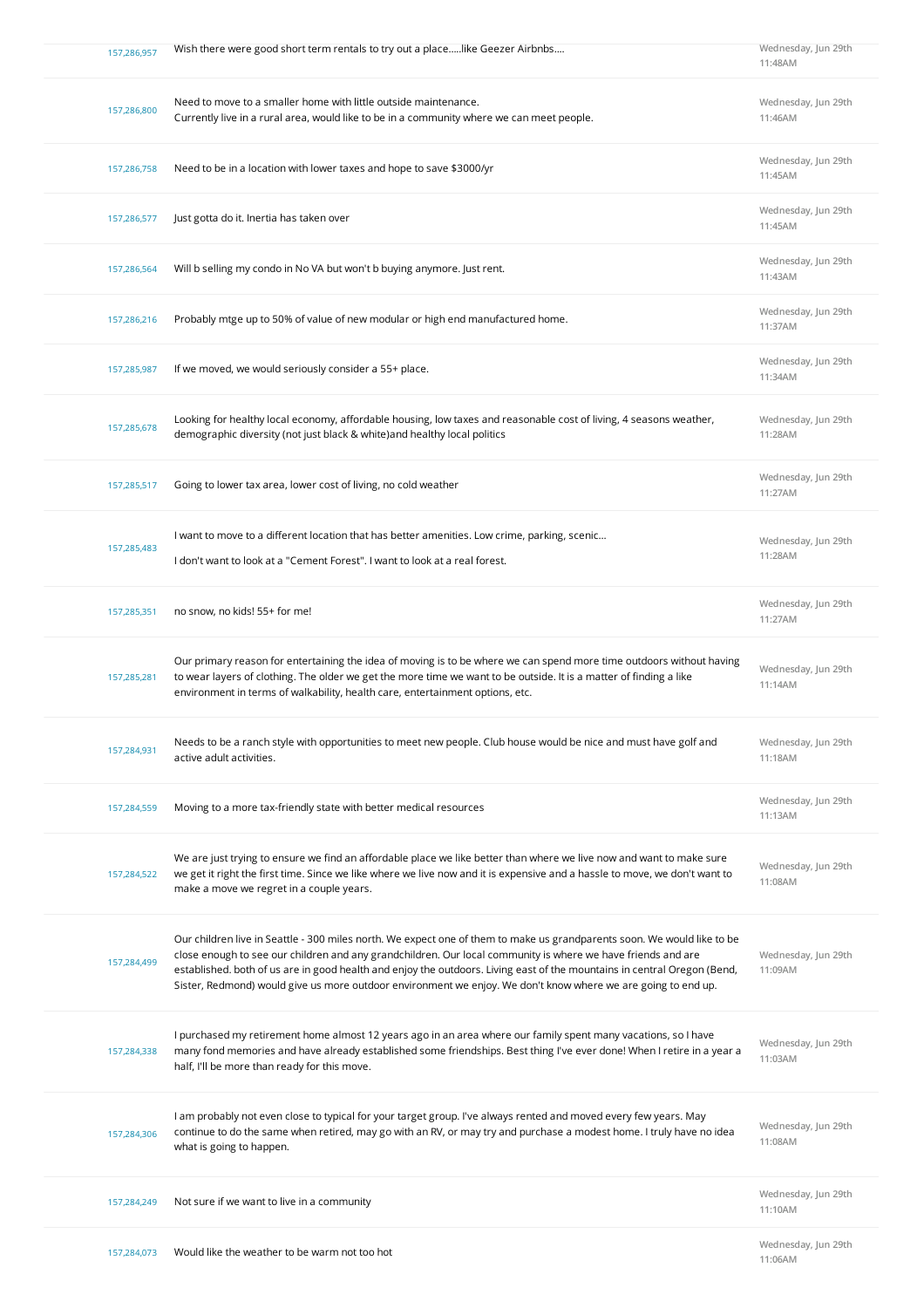| 157,284,035 | Its all very confusing!                                                                                                                                                                                                                                                                                                                                                                                                                                                                                                                                                                                                | Wednesday, Jun 29th<br>11:08AM |
|-------------|------------------------------------------------------------------------------------------------------------------------------------------------------------------------------------------------------------------------------------------------------------------------------------------------------------------------------------------------------------------------------------------------------------------------------------------------------------------------------------------------------------------------------------------------------------------------------------------------------------------------|--------------------------------|
| 157,283,832 | We're also looking for a new adventure, where we can explore new areas, try new things, and meet new people. The<br>area we live in now is great for raising a family, but offers very little for retirees. Guess we're just at a point where we<br>feel we need to shake things up a little. Will retire in 6 months, have already bought our home and plan to move at that<br>time. We're very excited!                                                                                                                                                                                                              | Wednesday, Jun 29th<br>10:53AM |
| 157,283,090 | Wisconsin taxes are outrageous, especially property taxes. Also would like access to medical marijuana for pain issues.                                                                                                                                                                                                                                                                                                                                                                                                                                                                                                | Wednesday, Jun 29th<br>10:50AM |
| 157,283,082 | Retiring as a single person is a lot different than retiring as a couple working together and making retirement plans. I<br>feel there should be more written about single, low income retirement and the options for those people.                                                                                                                                                                                                                                                                                                                                                                                    | Wednesday, Jun 29th<br>10:50AM |
| 157,283,056 | We plan to move to an active adult community with warm winters.                                                                                                                                                                                                                                                                                                                                                                                                                                                                                                                                                        | Wednesday, Jun 29th<br>10:52AM |
| 157,283,029 | Depends a lot on where the children and grandchildren end up!                                                                                                                                                                                                                                                                                                                                                                                                                                                                                                                                                          | Wednesday, Jun 29th<br>10:52AM |
| 157,282,996 | Cost of living was big factor in choosing where to retire. Wanted to be close to family in CA but couldn't afford to retire in<br>CA so retired in AZ.                                                                                                                                                                                                                                                                                                                                                                                                                                                                 | Wednesday, Jun 29th<br>10:48AM |
| 157,282,981 | Very concerned about the real estate market tanking again, like in 2008.                                                                                                                                                                                                                                                                                                                                                                                                                                                                                                                                               | Wednesday, Jun 29th<br>10:51AM |
| 157,282,599 | We currently live in Hawaii and love it here. Our home is appropriate, but all the kids and grandchildren are on the<br>mainland. Also air travel is big expense as are utilities and food, etc,                                                                                                                                                                                                                                                                                                                                                                                                                       | Wednesday, Jun 29th<br>10:41AM |
| 157,282,562 | Small town, less than 100,000.<br>Within an hour drive of a major airport.<br>College town.<br>Low crime rate.<br>Quality medical care.<br>Educated populace.<br>Looks like it will be Corvallis, OR.                                                                                                                                                                                                                                                                                                                                                                                                                  | Wednesday, Jun 29th<br>10:43AM |
| 157,282,541 | It's not for everyone as moving is very traumatic, especially as we get older. I was on the road full time in an RV until we<br>found this ideal 55+ community in Hemet, CA. Now I'm older and looking forward to selling and moving back east with<br>my children. Would spend the colder months renting a condo on the beach, possibly Myrtle Beach, Belize, Panama,<br>Costa Rica, many choices but move will still be traumatic as I am widowed now. I have no trouble moving into a new<br>environment, making new friends but many people do so they have to think about that. Just think of it as an adventure. | Wednesday, Jun 29th<br>10:40AM |
| 157,282,416 | Excited to have a new, more active lifestyle!                                                                                                                                                                                                                                                                                                                                                                                                                                                                                                                                                                          | Wednesday, Jun 29th<br>10:43AM |
| 157,282,339 | Questions make it too "black or white" - retirement moves I believe is all about choices, then narrowing down those<br>choices until have the one place that best fits. It is hard to declare a single type of home or place to locate when just<br>starting to look. For me, want to keep all options open until sell my current home and know better my financial situation.<br>Until then I am looking at Washington State, Oregon, and North Carolina; however, that could change as I look and<br>eliminate.                                                                                                      | Wednesday, Jun 29th<br>10:40AM |
| 157,281,933 | Reasons for moving:<br>Closer to family<br>No more cold winters<br>Reasonable cost of living and tax burden<br>Very friendly social retirement community<br>Many activities within community                                                                                                                                                                                                                                                                                                                                                                                                                           | Wednesday, Jun 29th<br>10:31AM |
| 157,281,851 | On moving to mountains of AZ which I visited 9 times I look to my 401K as reserve cash and if I get employed then would<br>qualify for a VA loan. Initially renting while looking. Minimize home and little to no yard worries but able to BBQ, picnic.<br>So my answer above "conventional loan" included a Veteran's Administration loan.                                                                                                                                                                                                                                                                            | Wednesday, Jun 29th<br>10:34AM |

**11:06AM**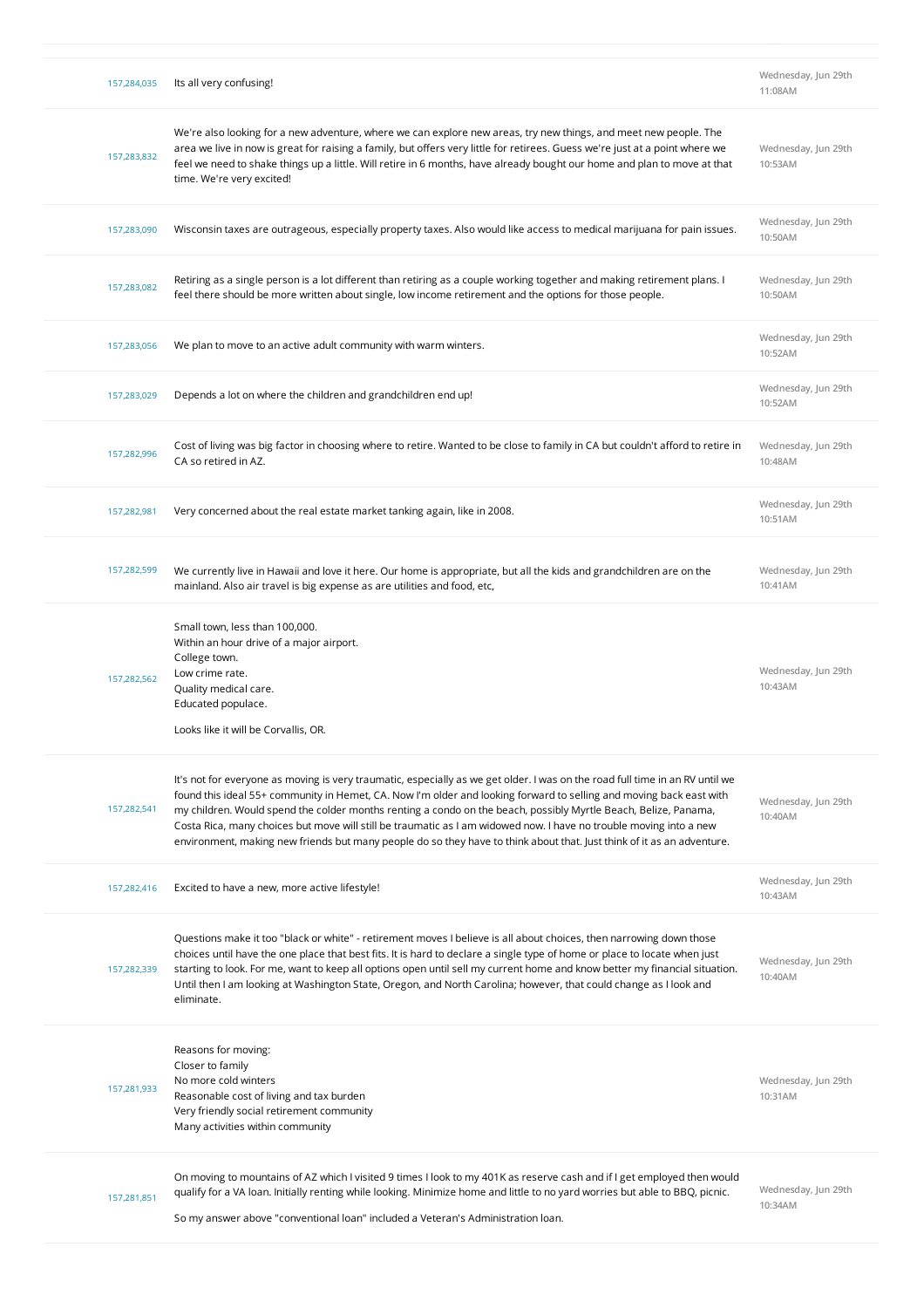| 157,281,836 | Moved fron NH to FL. Much less expensive to live. Property tax in NH \$6K. In FL \$1600.00. No income tax. Utilities much<br>less. Car cheaper to operate and register.                                                                                                                                                                                                                                                                                                                                                   | Wednesday, Jun 29th<br>10:35AM |
|-------------|---------------------------------------------------------------------------------------------------------------------------------------------------------------------------------------------------------------------------------------------------------------------------------------------------------------------------------------------------------------------------------------------------------------------------------------------------------------------------------------------------------------------------|--------------------------------|
| 157,281,811 | superior environment                                                                                                                                                                                                                                                                                                                                                                                                                                                                                                      | Wednesday, Jun 29th<br>10:38AM |
| 157,281,553 | Only that it's a choice I want to take my time deciding on. I only wish to move once.                                                                                                                                                                                                                                                                                                                                                                                                                                     | Wednesday, Jun 29th<br>10:35AM |
| 157,281,515 | It would be fun to experience a new living environment. Plus, a smaller community is appealing. Cost of living is high in<br>our current location.                                                                                                                                                                                                                                                                                                                                                                        | Wednesday, Jun 29th<br>10:33AM |
| 157,281,500 | It would be fun to experience a new living environment. Plus, a smaller community is appealing. Cost of living is high in<br>our current location.                                                                                                                                                                                                                                                                                                                                                                        | Wednesday, Jun 29th<br>10:33AM |
| 157,281,463 | Since our area and home suit our needs now, the next move will only be to a retirement home with multi-level care to<br>address our needs late in life. We would like more information on various communities that offer this. We have explored<br>CCRC's in Oregon and Washington as well in California, but nothing looks great at this point.                                                                                                                                                                          | Wednesday, Jun 29th<br>10:32AM |
| 157,281,119 | We had already downsized from the big 2-story family home to a ranch in a maintenance free community. We planned<br>to live there for several years and rent in FL for the winter, but ended building a new home in a great community with<br>lots of activities. So far so good!                                                                                                                                                                                                                                         | Wednesday, Jun 29th<br>10:28AM |
| 157,280,773 | Difficult to find location that meets all of our interests. Tennis community, outdoor lifestyle [warm climate], college<br>nearby, bike trails, water views with kayaking/canoeing possible, good medical facilities, within hour of airport and<br>interstate highways, low crime rate, low taxes.                                                                                                                                                                                                                       | Wednesday, Jun 29th<br>10:19AM |
| 157,280,629 | It will take at least a year to clear out the accumulated stuff in the basement and garage, but we've begun.                                                                                                                                                                                                                                                                                                                                                                                                              | Wednesday, Jun 29th<br>10:22AM |
| 157,280,543 | Keeping expenses as low as possible leaves more leftover for retirement fun.                                                                                                                                                                                                                                                                                                                                                                                                                                              | Wednesday, Jun 29th<br>10:22AM |
| 157,280,498 | We have lived all over the Southeast and Mississippi. In our retirement thoughts we looked back to see where we were<br>the happiest and that was South Carolina. The weather is good, has all of the seasons without the snow, the people are<br>friendly, costs are down and it is a good retirement state.                                                                                                                                                                                                             | Wednesday, Jun 29th<br>10:20AM |
| 157,280,462 | New England is beautiful but the taxes are horrendous                                                                                                                                                                                                                                                                                                                                                                                                                                                                     | Wednesday, Jun 29th<br>10:22AM |
| 157,280,421 | We put a lot of thought into our decision to relocate from Pennsylvania to South Carolina, and although we are still in the<br>throes of unpacking, etc., thus so far, we are very glad that we made the move.                                                                                                                                                                                                                                                                                                            | Wednesday, Jun 29th<br>10:22AM |
| 157,280,278 | Moved closer to family for the summer and to warmer weather for the winter                                                                                                                                                                                                                                                                                                                                                                                                                                                | Wednesday, Jun 29th<br>10:20AM |
| 157,280,087 | We moved to a Del Webb active adult community for all of the activities.                                                                                                                                                                                                                                                                                                                                                                                                                                                  | Wednesday, Jun 29th<br>10:17AM |
| 157,280,082 | Have been avidly looking for more inside information about living in Portland Maine and not finding much. Instead of<br>general sites on the web, I would love to communicate with real people through your site for instance but there is never<br>that much about Maine. Not a favorite to retire for most<br>Cannot finish this survey without mentioning how thankful I am for your site and the enormous communication work<br>you've been doing for years. I have been a fervent reader for a long time. THANK YOU! | Wednesday, Jun 29th<br>10:04AM |
| 157,280,079 | I will split my time between living in a condo close to where we live now, but much less sf. And another condo we have in<br>FL.                                                                                                                                                                                                                                                                                                                                                                                          | Wednesday, Jun 29th<br>10:16AM |
| 157,280,059 | Weather<br>Community<br>Activities                                                                                                                                                                                                                                                                                                                                                                                                                                                                                        | Wednesday, Jun 29th<br>10:18AM |
|             |                                                                                                                                                                                                                                                                                                                                                                                                                                                                                                                           | Wednesday, Jun 29th            |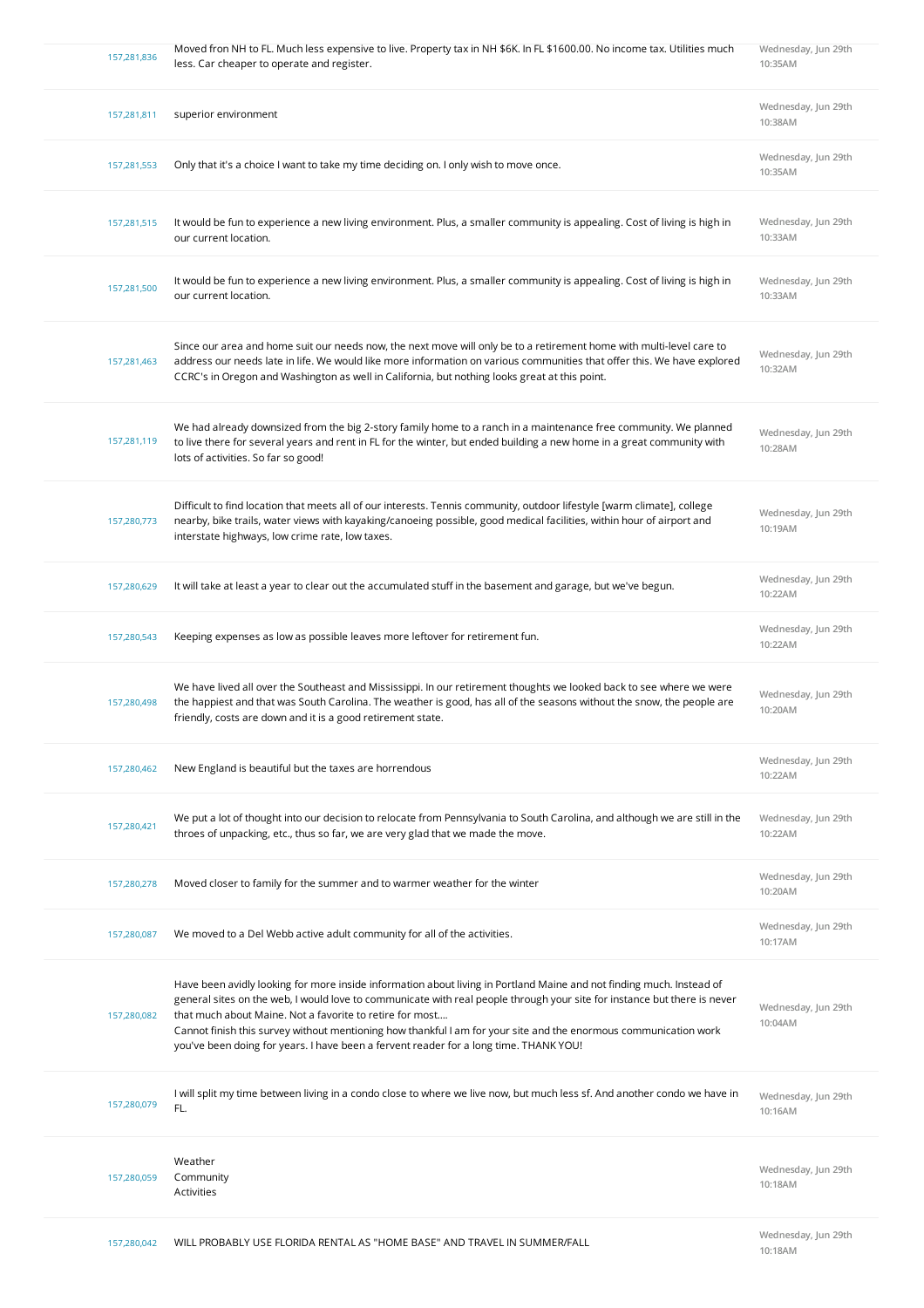| 157,280,002 | We want to get out of the congested area we live, and get out of an old house that will require lots of maintenance in the<br>future                                                                                                                                                                                                                                                                                                                                                                                                                                                                                                  | Wednesday, Jun 29th<br>10:15AM |
|-------------|---------------------------------------------------------------------------------------------------------------------------------------------------------------------------------------------------------------------------------------------------------------------------------------------------------------------------------------------------------------------------------------------------------------------------------------------------------------------------------------------------------------------------------------------------------------------------------------------------------------------------------------|--------------------------------|
| 157,279,920 | Did NOT want to move to a retirement community.                                                                                                                                                                                                                                                                                                                                                                                                                                                                                                                                                                                       | Wednesday, Jun 29th<br>10:08AM |
| 157,279,739 | What are the steps to seamlessly pull of a move as big as this. Purging, selling, buying, leaving family behind, moving<br>where you know no one. Starting over can be exciting but very scary! How do you do the logistics of something this big.<br>Do you sell, rent then buy or buy, sell move or sell, buy move hoping that the timing works out.                                                                                                                                                                                                                                                                                | Wednesday, Jun 29th<br>10:06AM |
| 157,279,707 | Been in current home 44 years. Hard to start over. With everything doctors, friends, church, new shopping learning your<br>way where everything is located. But is a new adventure too.                                                                                                                                                                                                                                                                                                                                                                                                                                               | Wednesday, Jun 29th<br>10:10AM |
| 157,279,306 | I spent much time researching online (areavibes, city-data, Sperling, Tax Foundation tax maps, etc) and creating Excel<br>spreadsheets for easy comparison. I narrowed my search to 3 states, and went on road trips to cities of interest. My first<br>choice was Oregon, but after calculating estimated state income tax on my annual pension and 401K distributions, I<br>decided on Washington. Washington has a state sales tax (Oregon does not), but I estimated how much I would have to<br>spend annually to "breakeven" with Oregon's state income tax and, as a retiree I have no needs to warrant spending<br>that much. | Wednesday, Jun 29th<br>9:59AM  |
| 157,279,272 | We gladly rent in TX on coast three month each winter.                                                                                                                                                                                                                                                                                                                                                                                                                                                                                                                                                                                | Wednesday, Jun 29th<br>10:09AM |
| 157,279,255 | Active adult communities are the way to go! There are so many social clubs and activities to keep us busy and connected<br>with other people.                                                                                                                                                                                                                                                                                                                                                                                                                                                                                         | Wednesday, Jun 29th<br>10:08AM |
| 157,279,243 | Depending on who is elected President next November, EVERYTHING might change!                                                                                                                                                                                                                                                                                                                                                                                                                                                                                                                                                         | Wednesday, Jun 29th<br>10:09AM |
| 157,279,220 | I would love to stay in my home and in my current city but both are very expensive.                                                                                                                                                                                                                                                                                                                                                                                                                                                                                                                                                   | Wednesday, Jun 29th<br>10:10AM |
| 157,279,217 | Depending on who is elected President next November, EVERYTHING might change!                                                                                                                                                                                                                                                                                                                                                                                                                                                                                                                                                         | Wednesday, Jun 29th<br>10:09AM |
| 157,279,158 | Even major companies, ala GE are leaving CT - due largely to usurious taxes                                                                                                                                                                                                                                                                                                                                                                                                                                                                                                                                                           | Wednesday, Jun 29th<br>10:08AM |
| 157,278,758 | We have 3 children and want to be within easy driving distance to all of them but not in the same town as any of them.                                                                                                                                                                                                                                                                                                                                                                                                                                                                                                                | Wednesday, Jun 29th<br>10:04AM |
| 157,278,754 | We live in Illinois in a 4 bedroom house so we will downsize in about 4.5 years. We will most likely stay in IL and move<br>into a townhouse. At this time, we plan to rent a winter home in Florida (Sarasota/Cape Coral, Venice Beach area) in<br>about 1-2 years. We would stay in Florida Jan-April and come back to IL during spring, summer and fall.                                                                                                                                                                                                                                                                           | Wednesday, Jun 29th<br>9:59AM  |
| 157.278.753 | Want to move to an area with low humidity, warm temperatures and away from frequent storms and natural disasters<br>like hurricanes, tornados floods, extreme cold and snow.                                                                                                                                                                                                                                                                                                                                                                                                                                                          | Wednesday, Jun 29th<br>10:02AM |
| 157,278,614 | Needs to be energy efficient, safe, and low or no maintenance.                                                                                                                                                                                                                                                                                                                                                                                                                                                                                                                                                                        | Wednesday, Jun 29th<br>10:02AM |
| 157,278,583 | I do not want to live in a gated "retirement community" where everyone is very similar. Having been significantly<br>influenced by/in the '60s I want diversity in my community.                                                                                                                                                                                                                                                                                                                                                                                                                                                      | Wednesday, Jun 29th<br>10:00AM |
| 157,278,465 | May buy or rent                                                                                                                                                                                                                                                                                                                                                                                                                                                                                                                                                                                                                       | Wednesday, Jun 29th<br>10:02AM |
| 157,278,445 | Better weather, ability to walk to amenities                                                                                                                                                                                                                                                                                                                                                                                                                                                                                                                                                                                          | Wednesday, Jun 29th<br>10:01AM |
| 157,278,412 | Stayed one days drive at most from family but moved to a totally different type of location (Sheboygan WI) but only<br>after multiple trips to the area and MUCH thought. Rented for several months before buying to have better idea of the<br>various areas and to feel confident this was where we wanted to be. Bottom line we feel you have to be really honest<br>about who you are, what you like to do and what sort of environment you feel comfortable inno one size fits all that's<br>for sure! I                                                                                                                         | Wednesday, Jun 29th<br>9:57AM  |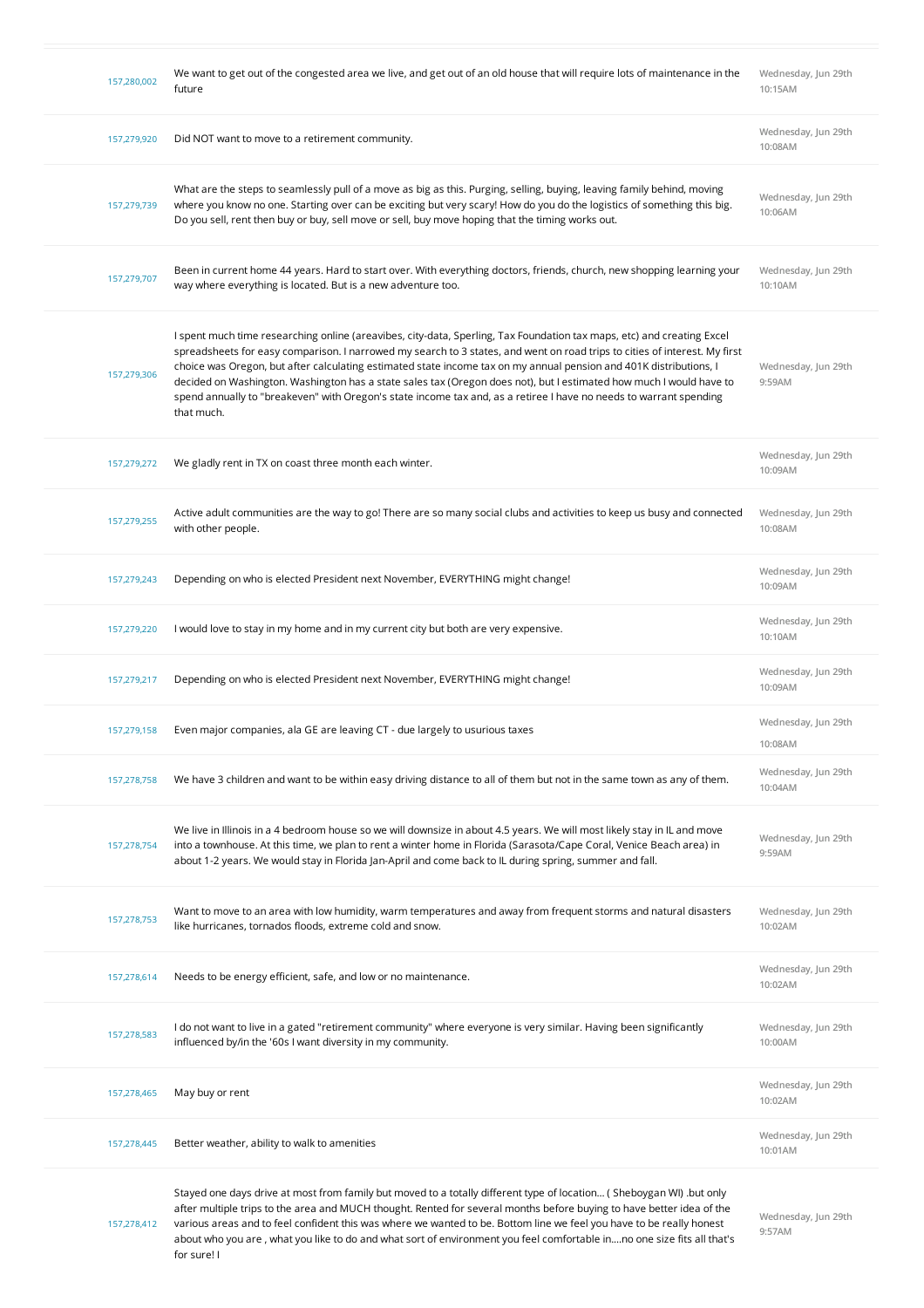| 157,278,208 | I have never married or had kids so I don't feel tied to staying where I am currently though I have siblings that all live<br>within an hour of me. Though one of my sisters isn't too happy with me saying I want to move away, I want to at least try<br>living somewhere else. I can always move back if I miss not having my siblings near me. Also, I don't feel Michigan is a<br>retiree friendly state and I want to live somewhere with a lower cost of living, warmer weather and no snow. | Wednesday, Jun 29th<br>9:28AM |
|-------------|-----------------------------------------------------------------------------------------------------------------------------------------------------------------------------------------------------------------------------------------------------------------------------------------------------------------------------------------------------------------------------------------------------------------------------------------------------------------------------------------------------|-------------------------------|
| 157,278,159 | dont want to , but must                                                                                                                                                                                                                                                                                                                                                                                                                                                                             | Wednesday, Jun 29th<br>9:56AM |
| 157,277,979 | Living FT in Motorhome for 2 years. Want to sample different areas of the US to evaluate which area and community we<br>like best.                                                                                                                                                                                                                                                                                                                                                                  | Wednesday, Jun 29th<br>9:54AM |
| 157,277,972 | Living FT in Motorhome for 2 years. Want to sample different areas of the US to evaluate which area and community we<br>like best.                                                                                                                                                                                                                                                                                                                                                                  | Wednesday, Jun 29th<br>9:54AM |
| 157,277,927 | will snowbird - only live in florida for 6 months of year                                                                                                                                                                                                                                                                                                                                                                                                                                           | Wednesday, Jun 29th<br>9:52AM |
| 157,277,903 | A better overall tax environment. Much less nepotism in politics. Can see what my tax dollars are actually spent on.                                                                                                                                                                                                                                                                                                                                                                                | Wednesday, Jun 29th<br>9:54AM |
| 157,277,887 | Close to children/grandchildren                                                                                                                                                                                                                                                                                                                                                                                                                                                                     | Wednesday, Jun 29th<br>9:57AM |
| 157,277,802 | Begin downsizing way before you start the moving process.                                                                                                                                                                                                                                                                                                                                                                                                                                           | Wednesday, Jun 29th<br>9:55AM |
| 157,277,771 | We moved to South Carolina about a year and a half ago from New York State and are so happy we did. Lower property<br>taxes and cost of living expenses are so much better. We experience the four seasons but no more the almost 5 months<br>of winter!                                                                                                                                                                                                                                            | Wednesday, Jun 29th<br>9:50AM |
|             |                                                                                                                                                                                                                                                                                                                                                                                                                                                                                                     |                               |
| 157,277,748 | Being near children & grandchildren trumps anything else for us!                                                                                                                                                                                                                                                                                                                                                                                                                                    | Wednesday, Jun 29th<br>9:54AM |
| 157,277,625 | Looming forward to the journey and appreciate your help in mapping it out.                                                                                                                                                                                                                                                                                                                                                                                                                          | Wednesday, Jun 29th<br>9:52AM |
| 157,277,133 | Closer to children, more activities & culture.                                                                                                                                                                                                                                                                                                                                                                                                                                                      | Wednesday, Jun 29th<br>9:48AM |
| 157,277,067 | Sold house live and travel in a class A Motorhomes until unable to drive then will settle in one up north and one in south                                                                                                                                                                                                                                                                                                                                                                          | Wednesday, Jun 29th<br>9:42AM |
| 157,277,062 | We want to be able to age in place and in an area with other retired professionals.                                                                                                                                                                                                                                                                                                                                                                                                                 | Wednesday, Jun 29th<br>9:45AM |
| 157,277,014 | tax concerns, weather, fun stuff to do and others to do with, want it to fun and easy!                                                                                                                                                                                                                                                                                                                                                                                                              | Wednesday, Jun 29th<br>9:47AM |
| 157,276,915 | Thinking a 55 plus community would enhance finding activities and friendships                                                                                                                                                                                                                                                                                                                                                                                                                       | Wednesday, Jun 29th<br>9:13AM |
| 157,276,887 | Regarding questions 7 and 8 above: I am still trying to determine which makes more sense - to rent during retirement,<br>or to own. Is there a good formula to use to make this analysis easier? If owning makes more sense, then depending on<br>the price of the home, I would either pay cash, or apply for a 10 to 15 year mortgage.<br>If you have any insights to offer me, please respond to shelly4ten@verizon.net.<br>Thank you!                                                           | Wednesday, Jun 29th<br>9:36AM |
| 157,276,857 | Made mistake first try very leery about doing same                                                                                                                                                                                                                                                                                                                                                                                                                                                  | Wednesday, Jun 29th<br>9:46AM |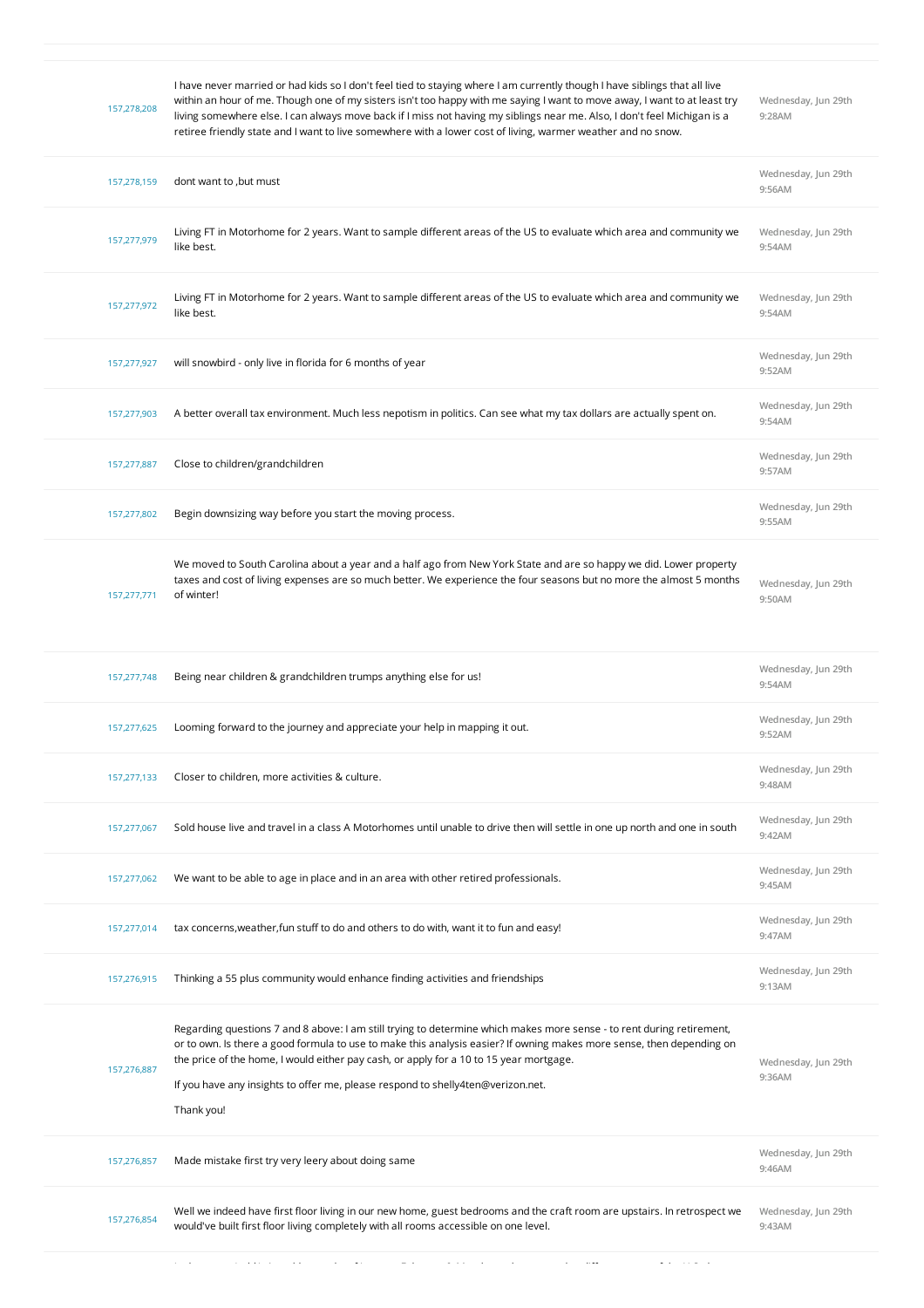| 157,276,851 | In the snowy/cold/miserable months of January, February & March we plan to travel to different parts of the U.S. that are<br>on our "bucket list".                                                                                                                                                                                                                                                                                                                                                                                                                                                                                                                                                                                                   | Wednesday, Jun 29th<br>9:38AM |
|-------------|------------------------------------------------------------------------------------------------------------------------------------------------------------------------------------------------------------------------------------------------------------------------------------------------------------------------------------------------------------------------------------------------------------------------------------------------------------------------------------------------------------------------------------------------------------------------------------------------------------------------------------------------------------------------------------------------------------------------------------------------------|-------------------------------|
| 157,276,727 | Glad to get away from a very suburban, commuter-type community and move to one that's less frenetic, crowded, and<br>always in a rush.                                                                                                                                                                                                                                                                                                                                                                                                                                                                                                                                                                                                               | Wednesday, Jun 29th<br>9:36AM |
| 157,276,545 | New York state is not a place for retirement due to cost, weather and political                                                                                                                                                                                                                                                                                                                                                                                                                                                                                                                                                                                                                                                                      | Wednesday, Jun 29th<br>9:40AM |
| 157,276,477 | I would think carefully before moving a distance away from family and friends. It is not easy to form new relationships<br>when you are older and have no history with people. Would never do it again, and plan to move back to New England.<br>Culture of the South is not for me.<br>Also, too many technical things to sort out without support from family or friends.                                                                                                                                                                                                                                                                                                                                                                          | Wednesday, Jun 29th<br>9:35AM |
| 157,276,428 | Again, it is really dependent on whether or not our daughter and her husband remain in NJ, which they probably will, as<br>he works in NYC as an architect and she gets clients in NJ as a part time architect. As such, they need a part time baby<br>sitter which I am happy to do 2 days a week max.<br>Still like NJ, the 4 seasons and proximity to many stateswould miss that moving to NC along the coast or SC slightly<br>inland                                                                                                                                                                                                                                                                                                            | Wednesday, Jun 29th<br>9:37AM |
| 157,276,409 | depends on where the kids end up                                                                                                                                                                                                                                                                                                                                                                                                                                                                                                                                                                                                                                                                                                                     | Wednesday, Jun 29th<br>9:40AM |
| 157,276,304 | Looking forward to living in a more affordable and fiscally conservative state                                                                                                                                                                                                                                                                                                                                                                                                                                                                                                                                                                                                                                                                       | Wednesday, Jun 29th<br>9:36AM |
| 157,276,272 | More affordability with senior services                                                                                                                                                                                                                                                                                                                                                                                                                                                                                                                                                                                                                                                                                                              | Wednesday, Jun 29th<br>9:16AM |
| 157,276,253 | my house in seal beach, ca is nearly paid off. I could live here with only taxes and maintenance and even have a<br>supermarket and CVS a block away.<br>I truly thought I wanted to relocate to morro bay, ca, but wherever I move it will be on my own unless I find a partner and<br>that could change everything.<br>leisure world is 5 mins away from me and would be an option. I could rent my house and live in leisure world if need be<br>for the amenities they offer as I get older.                                                                                                                                                                                                                                                     | Wednesday, Jun 29th<br>9:34AM |
| 157,276,050 | I have always rented and plan to continue renting in retirement.                                                                                                                                                                                                                                                                                                                                                                                                                                                                                                                                                                                                                                                                                     | Wednesday, Jun 29th<br>9:36AM |
| 157,276,037 | Looking for the climate I enjoy because you're in that 24/7/365. Some of my must haves: At least one independent<br>bookstore, good library system, lots of culture, progressive thinking (that leaves out much of the South except Asheville),<br>and be in a beautiful natural setting.                                                                                                                                                                                                                                                                                                                                                                                                                                                            | Wednesday, Jun 29th<br>9:29AM |
| 157,276,030 | Desire much slower pace and far less constant traffic. I am tired feeling I am living in the middle of a two way turn lane!                                                                                                                                                                                                                                                                                                                                                                                                                                                                                                                                                                                                                          | Wednesday, Jun 29th<br>9:38AM |
| 157,276,011 | Desire much slower pace and far less constant traffic. I am tired feeling I am living in the middle of a two way turn lane!                                                                                                                                                                                                                                                                                                                                                                                                                                                                                                                                                                                                                          | Wednesday, Jun 29th<br>9:29AM |
| 157,275,844 | My husband previously lived in Florida, and he loved it there. We have visited often, and enjoy being near the ocean AND<br>the gulf. Don't like snow, and even though it doesn't snow much in the mid-Atlantic, it does snow. We don't plan to move<br>for 2 - 3 years, but are already scoping out locations and properties.                                                                                                                                                                                                                                                                                                                                                                                                                       | Wednesday, Jun 29th<br>9:30AM |
| 157,275,823 | I would advise people, if possible, to narrow their choice of areas to two. Spend some time in each season there. Can<br>you handle the heat and humidity in the dead of summer? Can you handle that in Florida you may very well be in flip<br>flops and shirtsleeves on Christmas Day. Can you handle the rainy weather in South Carolina in July, August and some of<br>September? Remember it is warmer at the coast during the winter and cooler during the summer. The reverse is true<br>for inland areas. You have to experience both to find the right fit for your tastes. Better to rent for a few weeks and make<br>an informed decision than to buy a house, investing thousands of dollars and find you're unhappy after a few months. | Wednesday, Jun 29th<br>9:24AM |
| 157,275,689 | Downsizing and purchasind less expensive home to have more cash on hand and less home upkeep.                                                                                                                                                                                                                                                                                                                                                                                                                                                                                                                                                                                                                                                        | Wednesday, Jun 29th<br>9:31AM |
|             |                                                                                                                                                                                                                                                                                                                                                                                                                                                                                                                                                                                                                                                                                                                                                      |                               |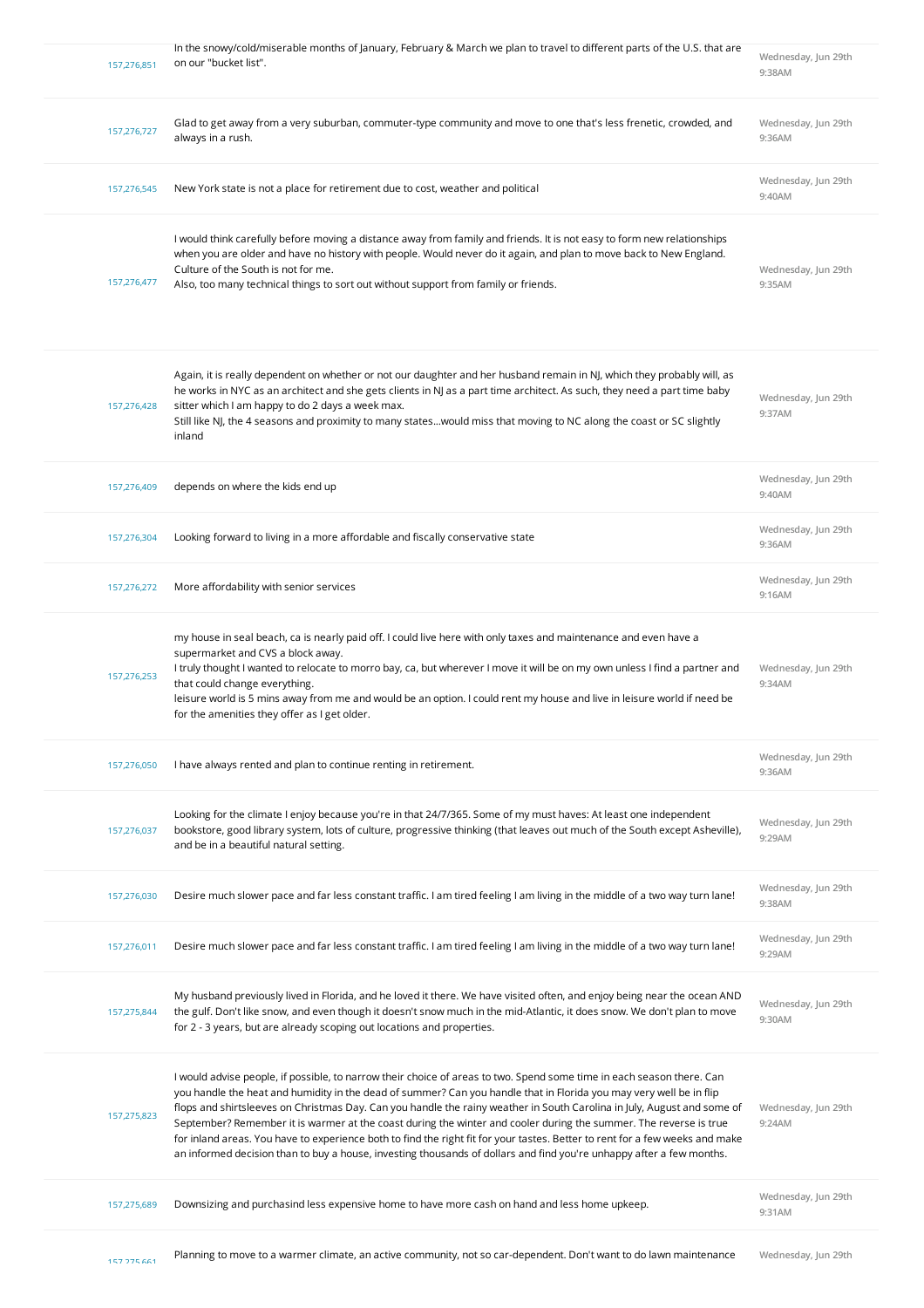| 1.97.27.9091 | or snow shoveling any more. Proximity to airport, local attractions and people is high on my list.                                                                                                                                                                                                                                                                                                                                                                                                                                                                                                                                                                                                                                                                                                                                                             | 9:30AM                        |
|--------------|----------------------------------------------------------------------------------------------------------------------------------------------------------------------------------------------------------------------------------------------------------------------------------------------------------------------------------------------------------------------------------------------------------------------------------------------------------------------------------------------------------------------------------------------------------------------------------------------------------------------------------------------------------------------------------------------------------------------------------------------------------------------------------------------------------------------------------------------------------------|-------------------------------|
| 157,275,597  | We THINK we will stay in the same state, but because of long harsh winters, we are also looking at southwest. Our kids<br>are everywhere from east coast to west coast, so we are not sure living near family should be part of the decision-<br>making process.                                                                                                                                                                                                                                                                                                                                                                                                                                                                                                                                                                                               | Wednesday, Jun 29th<br>9:29AM |
| 157,275,590  | Many places outside U.S. where Social goes a lot further.                                                                                                                                                                                                                                                                                                                                                                                                                                                                                                                                                                                                                                                                                                                                                                                                      | Wednesday, Jun 29th<br>9:29AM |
| 157,275,572  | Retiring the end of this July. House already sold. After 21 years of living in the damp and rainy Northwest (Portland,<br>OR) we're going to the other extreme of constant sunshine and heat (Tucson).                                                                                                                                                                                                                                                                                                                                                                                                                                                                                                                                                                                                                                                         | Wednesday, Jun 29th<br>9:29AM |
| 157,275,561  | I may keep my home for now but purchase a home to winter in warmer area                                                                                                                                                                                                                                                                                                                                                                                                                                                                                                                                                                                                                                                                                                                                                                                        | Wednesday, Jun 29th<br>9:29AM |
| 157,275,545  | I am not a 'warm/hot weather person. I am considering mid-coast Maine or Cape Cod if I do decide to move. For the<br>moment, Connecticut is expensive tax-wise, but has so many things IDO like that I am not inclined to follow the crowd<br>'just because' it seems like the thing to do.                                                                                                                                                                                                                                                                                                                                                                                                                                                                                                                                                                    | Wednesday, Jun 29th<br>9:28AM |
| 157,275,508  | cost is important wud rather buy but wont b able to afford it                                                                                                                                                                                                                                                                                                                                                                                                                                                                                                                                                                                                                                                                                                                                                                                                  | Wednesday, Jun 29th<br>9:29AM |
| 157,275,500  | No                                                                                                                                                                                                                                                                                                                                                                                                                                                                                                                                                                                                                                                                                                                                                                                                                                                             | Wednesday, Jun 29th<br>9:26AM |
| 157,275,433  | moving outside of the US is extremely challenging and certainly not recommended for most retirees. however, the<br>rewards are truly amazing.                                                                                                                                                                                                                                                                                                                                                                                                                                                                                                                                                                                                                                                                                                                  | Wednesday, Jun 29th<br>9:28AM |
| 157,275,410  | 4 season climate, safe, low cost living, reasonable quality of health care                                                                                                                                                                                                                                                                                                                                                                                                                                                                                                                                                                                                                                                                                                                                                                                     | Wednesday, Jun 29th<br>9:27AM |
| 157,275,241  | We are looking exclusively at 55 and older retirement communities. Buy a house in that community and enjoy the<br>activities that are offered.                                                                                                                                                                                                                                                                                                                                                                                                                                                                                                                                                                                                                                                                                                                 | Wednesday, Jun 29th<br>9:26AM |
| 157,275,236  | Delaware is a great state to own a home & your retirement monies go sooo much further. The beach(for us) is only 20<br>minutes away!                                                                                                                                                                                                                                                                                                                                                                                                                                                                                                                                                                                                                                                                                                                           | Wednesday, Jun 29th<br>9:19AM |
| 157,275,228  | Must be in an active 55+ condo building with nice rentals<br>We never want to own a house again<br><b>ONLY RENT!</b>                                                                                                                                                                                                                                                                                                                                                                                                                                                                                                                                                                                                                                                                                                                                           | Wednesday, Jun 29th<br>9:22AM |
| 157,275,193  | Warmer weather in winter will escape during summer months.                                                                                                                                                                                                                                                                                                                                                                                                                                                                                                                                                                                                                                                                                                                                                                                                     | Wednesday, Jun 29th<br>9:25AM |
| 157,275,171  | Weather, public transportation, drivability, walkability, proximity to amenities (shopping, movies, restaurants, etc.),<br>culture and political climate (as minorities from the north, we have to consider if we will encounter resistance and<br>prejudice from either resentment of northerners or overt racism).<br>In fact, while I'm sure the majority of your readers don't have to worry about the racial aspect, I know many are<br>concerned about northern resentment. Perhaps you can include a diversity element in your reviews?                                                                                                                                                                                                                                                                                                                 | Wednesday, Jun 29th<br>9:14AM |
| 157,275,148  | Getting rid of the furniture and all the stuff you have accumulated moving from a single family home you have lived in<br>for 30 years.                                                                                                                                                                                                                                                                                                                                                                                                                                                                                                                                                                                                                                                                                                                        | Wednesday, Jun 29th<br>9:22AM |
| 157,275,011  | Do not want to move south. Already in VA (originally from Chicago) and that is south enough for us. Want lower cost of<br>living than Northern VA. But also want access to amenities like good restaurants and grocery stores without having to<br>drive everywhere. A smaller college town seems to be in order (like Winchester VA). Seems like our kids are settling in<br>the mid-Atlantic region and we like to travel to Europe, so staying in the east makes sense. Will also be considering cities<br>like Pittsburgh, Portland ME, Cincinnati. VA social services and economy very good, so an incentive to stay in state. Want<br>a single family home that is easy to maintain (small lot) and has all we need on the main floor for living. Not interested in<br>condo or townhouse due to HOA fees. Rather pay someone to mow the yard as needed. | Wednesday, Jun 29th<br>9:17AM |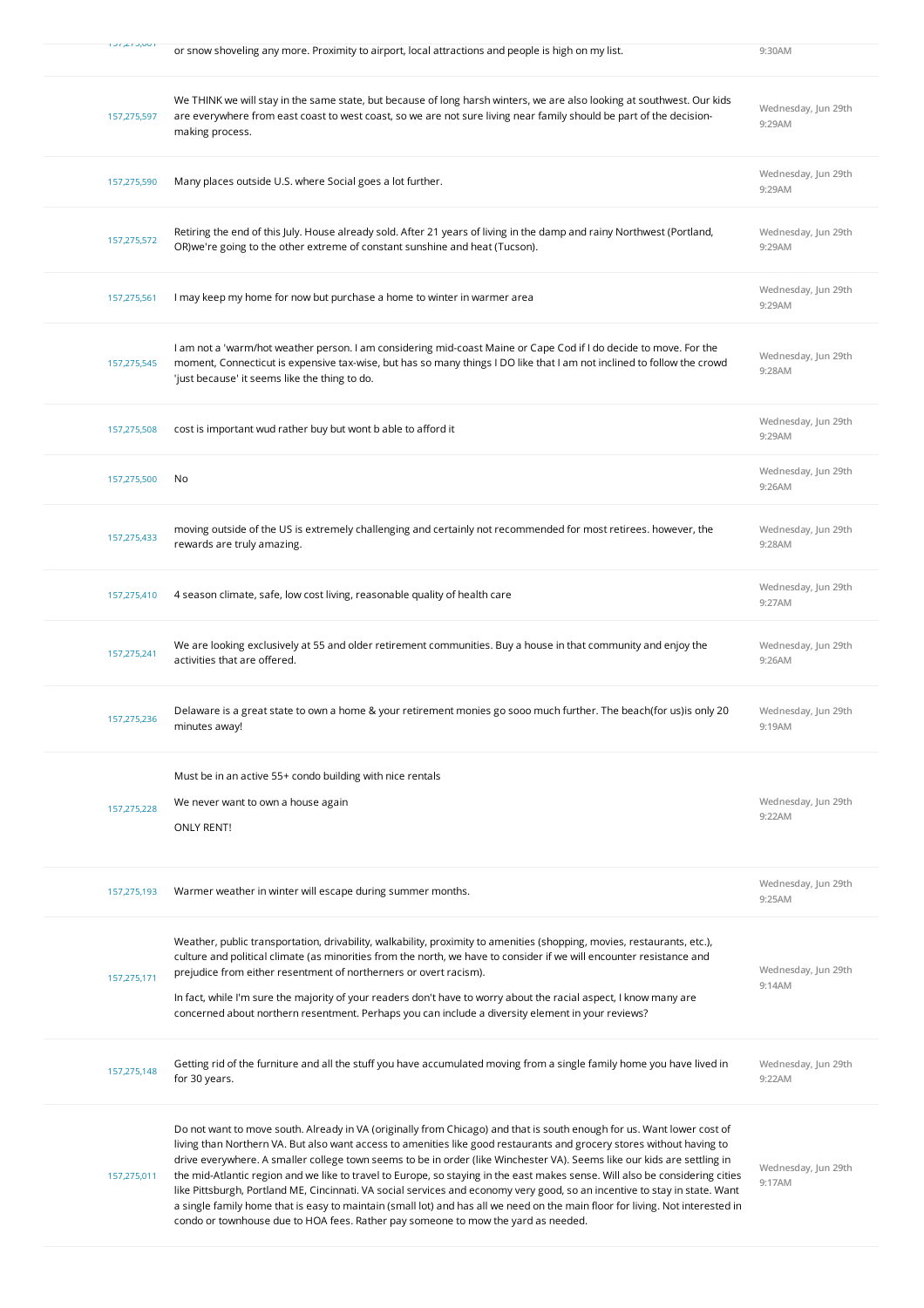| 157,274,965 | I found focusing solely on taxes to be dangerous. I would hate living in an age restricted community. They are for retired<br>middle managers and self-employed glad handers and back slippers who like to drink.                                 | Wednesday, Jun 29th<br>9:17AM |
|-------------|---------------------------------------------------------------------------------------------------------------------------------------------------------------------------------------------------------------------------------------------------|-------------------------------|
| 157,274,901 | Considering a ccrc in 10 to 15 years if i can afford it                                                                                                                                                                                           | Wednesday, Jun 29th<br>9:22AM |
| 157,274,894 | We have lived almost all our adult lives in Atlanta and the south sucks for quality of life and weather. I have traveled in<br>my business career much and probably any big American city has similar problems. We are moving to Loveland, CO, We | Wednesday, Jun 29th<br>9:15AM |
| 157,274,852 | Not interested in moving within United State as we are going to travel the world.                                                                                                                                                                 | Wednesday, Jun 29th<br>9:17AM |
| 157,274,820 | Live very low COL area. Would like to move, but snowbirding, other travel options might make better financial sense.                                                                                                                              | Wednesday, Jun 29th<br>9:11AM |
| 157,274,783 | Moving to a warmer climate to escape the cold, ice & snow of New England.                                                                                                                                                                         | Wednesday, Jun 29th<br>9:21AM |
| 157,274,637 | Needs to be reasonably close to good medical facilities                                                                                                                                                                                           | Wednesday, Jun 29th<br>9:20AM |
| 157,274,632 | The town we are moving to is very gay friendly.                                                                                                                                                                                                   | Wednesday, Jun 29th<br>9:19AM |
| 157,274,546 | We are looking for new adventure. We will be young enough that if it doesn't work out, we will just move and try<br>something else.                                                                                                               | Wednesday, Jun 29th<br>9:21AM |
| 157,274,543 | Want one-story, low maintenance house.                                                                                                                                                                                                            | Wednesday, Jun 29th<br>9:17AM |
| 157,274,539 | Simplicity ranks high.                                                                                                                                                                                                                            | Wednesday, Jun 29th<br>9:17AM |
| 157,274,535 | We are looking for new adventure. We will be young enough that if it doesn't work out, we will just move and try<br>something else.                                                                                                               | Wednesday, Jun 29th<br>9:12AM |
| 157,274,470 | California is not longer the land of opportunity. It is the land of increase in taxes, neglect of the citizens and promoter of<br>benefits for the illegals. Born here but time to leave.                                                         | Wednesday, Jun 29th<br>9:16AM |
| 157,274,373 | Do it before your too old and trapped. I think a comfortable home in a stimulating area adds to longevity and quality of<br>life!                                                                                                                 | Wednesday, Jun 29th<br>9:13AM |
| 157,274,339 | Looking to move to tax friendly Delaware, in a SAFE town for senior woman living alone. Orwill hope to stay in PA.                                                                                                                                | Wednesday, Jun 29th<br>9:16AM |
| 157,274,259 | also thinking about being a snow-bird; summers in Montana, winters in a warmer climate                                                                                                                                                            | Wednesday, Jun 29th<br>9:15AM |
| 157,274,254 | Less expensive, mentally stimulating environment, new friends in similar circumstances, less traffic, good access to<br>grocery and other stores, must be all on one level,                                                                       | Wednesday, Jun 29th<br>9:13AM |
| 157,274,238 | No, but we really enjoy your web site and have found it extremely helpful in many ways. Thank you for starting it and<br>keeping it going.                                                                                                        | Wednesday, Jun 29th<br>9:12AM |
| 157,274,217 | Priority emphasis is to visit these states fist; then rent for a while before ultimately buying. Plan to take a "test drive"<br>before I commit to a particular destination.                                                                      | Wednesday, Jun 29th<br>9:08AM |
| 157,274,186 | Nothing at this time.                                                                                                                                                                                                                             | Wednesday, Jun 29th<br>9:14AM |
| 157,274,129 | NO                                                                                                                                                                                                                                                | Wednesday, Jun 29th<br>9:13AM |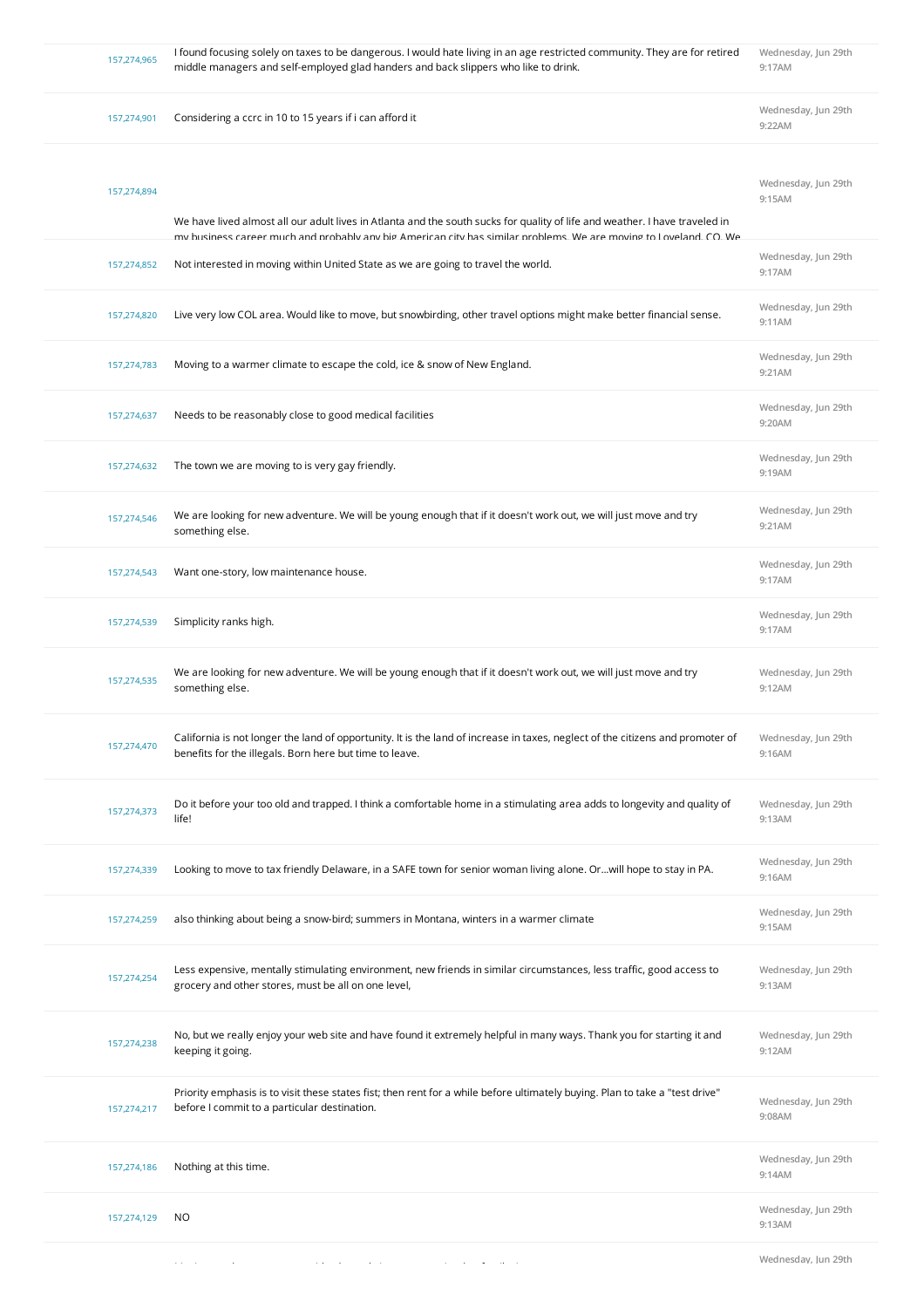| 157,274,107 | Moving to a lower cost area with a lot to do is very attractive; but family ties can put pressure on a move.                                                                                                                                                                                                                                                                                                              | ニューコー<br>9:11AM               |
|-------------|---------------------------------------------------------------------------------------------------------------------------------------------------------------------------------------------------------------------------------------------------------------------------------------------------------------------------------------------------------------------------------------------------------------------------|-------------------------------|
| 157,274,078 | Wanting to move when still have time to make links and relationships in new area.                                                                                                                                                                                                                                                                                                                                         | Wednesday, Jun 29th<br>9:13AM |
| 157,274,037 | I live in CT and it's too crowded and expensive here.                                                                                                                                                                                                                                                                                                                                                                     | Wednesday, Jun 29th<br>9:13AM |
| 157,273,887 | We are moving west for one last adventure before we are not able to travel.                                                                                                                                                                                                                                                                                                                                               | Wednesday, Jun 29th<br>9:07AM |
| 157,273,846 | We are retired - sometimes think of moving to FL - Boca Raton<br>as niece, brother, other relatives live there.                                                                                                                                                                                                                                                                                                           | Wednesday, Jun 29th<br>9:10AM |
| 157,273,714 | May in future have to move to smaller less expensive housing, but there isn't much for over 55 housing in this area.                                                                                                                                                                                                                                                                                                      | Wednesday, Jun 29th<br>9:04AM |
| 157,273,684 | We love where we live. In the future we'd like to go to a warmer climate just for a couple of months in the winter. We<br>lived in the south and know we have no desire to live in that heat and humidity full time. The only reason we'll move to a<br>different place here is to live in the village so we can walk to everything and not need to drive nearly as much.                                                 | Wednesday, Jun 29th<br>9:08AM |
| 157,273,666 | I would rather rent and keep the house I have now. That has its own set of problems. Taking care of the home while<br>gone, etc. Then if you are renting - can you take pets, costs will be high, can I get the same place next year. It is a<br>daunting task to decide to either rent or buy. Hubby would rather buy. Hubby doesn't have any family to keep him where<br>we live now. I do and that is another concern. | Wednesday, Jun 29th<br>9:07AM |
| 157,273,654 | We are entertaining the possibility of seasonally renting apartments in different parts of the country when my wife<br>retires in 6 years. Like winter in Arizona, then Florida, etc.                                                                                                                                                                                                                                     | Wednesday, Jun 29th<br>9:03AM |
| 157,273,624 | Can't wait to try something new                                                                                                                                                                                                                                                                                                                                                                                           | Wednesday, Jun 29th<br>9:09AM |
| 157,273,520 | I really need to get out of Illinois.                                                                                                                                                                                                                                                                                                                                                                                     | Wednesday, Jun 29th<br>9:09AM |
| 157,273,501 | I'm still searching for my "ideal" location!                                                                                                                                                                                                                                                                                                                                                                              | Wednesday, Jun 29th<br>9:07AM |
| 157,273,496 | I am semi retired and will consider moving in a few years when the wife retires.                                                                                                                                                                                                                                                                                                                                          | Wednesday, Jun 29th<br>9:07AM |
| 157,273,402 | Helping out my daughter and grandchildren at this pointwill definitely consider relocating once they are all<br>independent                                                                                                                                                                                                                                                                                               | Wednesday, Jun 29th<br>9:07AM |
| 157,271,598 | I'm risk- (move-) averse, so I bought near my pre-retirement home -- I bought a 591-SF co-op in Washington, D.C.                                                                                                                                                                                                                                                                                                          | Wednesday, Jun 29th<br>8:46AM |
| 157,269,847 | This newsletter was helpful to us in looking at retirement locations. We settled in a Del Webb near Nashville, TN and are<br>loving it!                                                                                                                                                                                                                                                                                   | Wednesday, Jun 29th<br>8:37AM |
| 157,269,658 | Primary objective is to move to an area that promotes social interaction and activity.                                                                                                                                                                                                                                                                                                                                    | Wednesday, Jun 29th<br>8:33AM |
| 157,269,253 | Why S Carolina; lower income taxes, lower property taxes, more home for less dollars, warmer weather, family nearby.                                                                                                                                                                                                                                                                                                      | Wednesday, Jun 29th<br>8:21AM |
| 157,267,997 | We both knew the types of activities we wished to pursue in full retirement, so those opportunities became the driving<br>force on our selected location.                                                                                                                                                                                                                                                                 | Wednesday, Jun 29th<br>8:19AM |
| 157,267,754 | Looking to move to a firearms friendly state.                                                                                                                                                                                                                                                                                                                                                                             | Wednesday, Jun 29th<br>8:22AM |
| 157,267,521 | Start planning early and take your time.                                                                                                                                                                                                                                                                                                                                                                                  | Wednesday, Jun 29th<br>8:20AM |
|             |                                                                                                                                                                                                                                                                                                                                                                                                                           |                               |

Moving to the suburbs of Las Vegas because of the lack of taxes, weather in the winter time and closer to my family in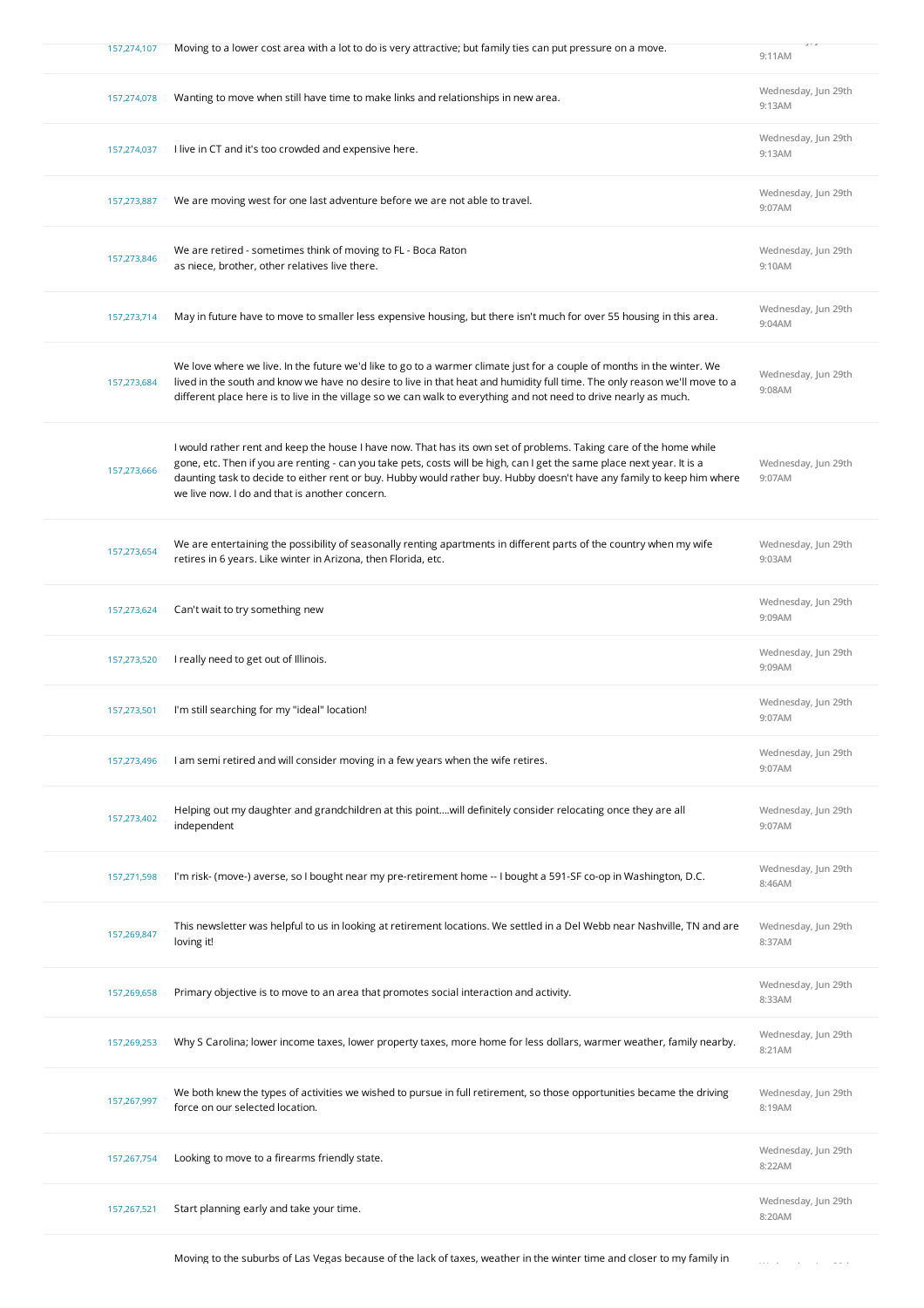| 157,267,462 | Palm Springs California and Anchorage Alaska. I'm a little overwhelmed with the heat in the summer being that I'm<br>moving from Pennsylvania and with Lake Mead drying up its concerning. I don't gamble so I can live fairly cheaply.                                                                                                                                                                                                                                                                                                                                                                                                                        | Wednesday, Jun 29th<br>8:11AM |
|-------------|----------------------------------------------------------------------------------------------------------------------------------------------------------------------------------------------------------------------------------------------------------------------------------------------------------------------------------------------------------------------------------------------------------------------------------------------------------------------------------------------------------------------------------------------------------------------------------------------------------------------------------------------------------------|-------------------------------|
| 157,267,430 | We are looking forward to the next adventure and are excited about the chance for a new beginning at that stage in our<br>lives.                                                                                                                                                                                                                                                                                                                                                                                                                                                                                                                               | Wednesday, Jun 29th<br>8:17AM |
| 157,267,277 | Good airport<br>Good arts<br>Good healthcare<br>Good sports                                                                                                                                                                                                                                                                                                                                                                                                                                                                                                                                                                                                    | Wednesday, Jun 29th<br>8:15AM |
| 157,267,217 | still too active and enjoying the area. When we get to the point where travel and doing things is less important, we will<br>look into what is next for the living situation.                                                                                                                                                                                                                                                                                                                                                                                                                                                                                  | Wednesday, Jun 29th<br>8:13AM |
| 157,267,106 | Climate, taxes, safety, values.                                                                                                                                                                                                                                                                                                                                                                                                                                                                                                                                                                                                                                | Wednesday, Jun 29th<br>8:09AM |
| 157,267,074 | My biggest concern will be to remain near family and loved ones.                                                                                                                                                                                                                                                                                                                                                                                                                                                                                                                                                                                               | Wednesday, Jun 29th<br>8:10AM |
| 157,266,995 | want to move to area of lower cost of living, lower property taxes & near adult children                                                                                                                                                                                                                                                                                                                                                                                                                                                                                                                                                                       | Wednesday, Jun 29th<br>8:07AM |
| 157,264,718 | I am a 68 year old widow and, unfortunately, without family. Although this leaves me to be flexible, I realized that I must<br>consider areas that provide amenities for single living (nearness to transportation, medical facilities, etc.) - not<br>necessarily considered when one has a spouse). As a result, I am looking for retirement communities within good<br>proximity to a city that would provide me with those things, along with the social aspects of such a community. I may<br>consider renting to experience those communities before moving. I find reading the retirement blogs helpful in<br>evaluating certain areas.                 | Wednesday, Jun 29th<br>6:50AM |
| 157,122,912 | Being by neighbors of similar age and interests.                                                                                                                                                                                                                                                                                                                                                                                                                                                                                                                                                                                                               | Sunday, Jun 26th<br>8:56PM    |
| 157,076,900 | I want a cooler climate than we have in So. California.                                                                                                                                                                                                                                                                                                                                                                                                                                                                                                                                                                                                        | Saturday, Jun 25th<br>9:43PM  |
|             |                                                                                                                                                                                                                                                                                                                                                                                                                                                                                                                                                                                                                                                                |                               |
| 157,071,658 | We would like to significantly downsize, we lived in a home 360 sf for 7 years, 1800 sf for 4 years, 2000 for 4 years, and<br>with an addition, 2900 sf for about 11 years.<br>The new home will not be in a 55+ community, as we have never had neighbors close to our home. It will more likely be a<br>manufactured home on site with about 2-3 wooded acres. It will have to be within 30 miles of an excellent hospital due to<br>health conditions.'<br>We love our home, but the state of CT is driving us out. I hope we get a good price for it before everyone moves away.                                                                           | Saturday, Jun 25th<br>6:44PM  |
| 157,050,010 | Affordability is a factor.                                                                                                                                                                                                                                                                                                                                                                                                                                                                                                                                                                                                                                     | Saturday, Jun 25th<br>9:28AM  |
| 157,048,786 | Like many others, we've RVed for vacations for awhile. We've decided there's so much to see and do, so we are moving<br>to our RV full-time, giving up our "sticks-and-bricks" home until we've either found the next place we want to call home or<br>we can't wander any longer. Both my husband and I will turn 70 within the next year and a half, and feel that it's just the<br>right time to begin this new phase of our lives.<br>It would be interesting to see pieces about this choice in your e-mag and read about others' adventures.<br>Thanks for the great job you do getting people thinking and communicating about this stage of our lives. | Saturday, Jun 25th<br>8:36AM  |
| 156,964,767 | Mainly weather and taxes                                                                                                                                                                                                                                                                                                                                                                                                                                                                                                                                                                                                                                       | Thursday, Jun 23rd<br>9:02PM  |
| 156,963,171 | I have lived in Southern California {Los Angeles Metro} most of my life. I do think about leaving because of how crowded<br>California has become and the high cost of living. However, I do worry that it would be a mistake. I have traveled to many<br>parts of the country; and in my personal opinion the difference in climate between Southern California and the rest of<br>the country is phenomenal, not even close!! I really enjoy being outside every day of the year. The dry mediterranean<br>climate is very addictive!!                                                                                                                       | Thursday, Jun 23rd<br>8:17PM  |
| 156,961,508 | We currently live in Illinois and cannot wait to leave this totally disfunctional state.                                                                                                                                                                                                                                                                                                                                                                                                                                                                                                                                                                       | Thursday, Jun 23rd<br>7:50PM  |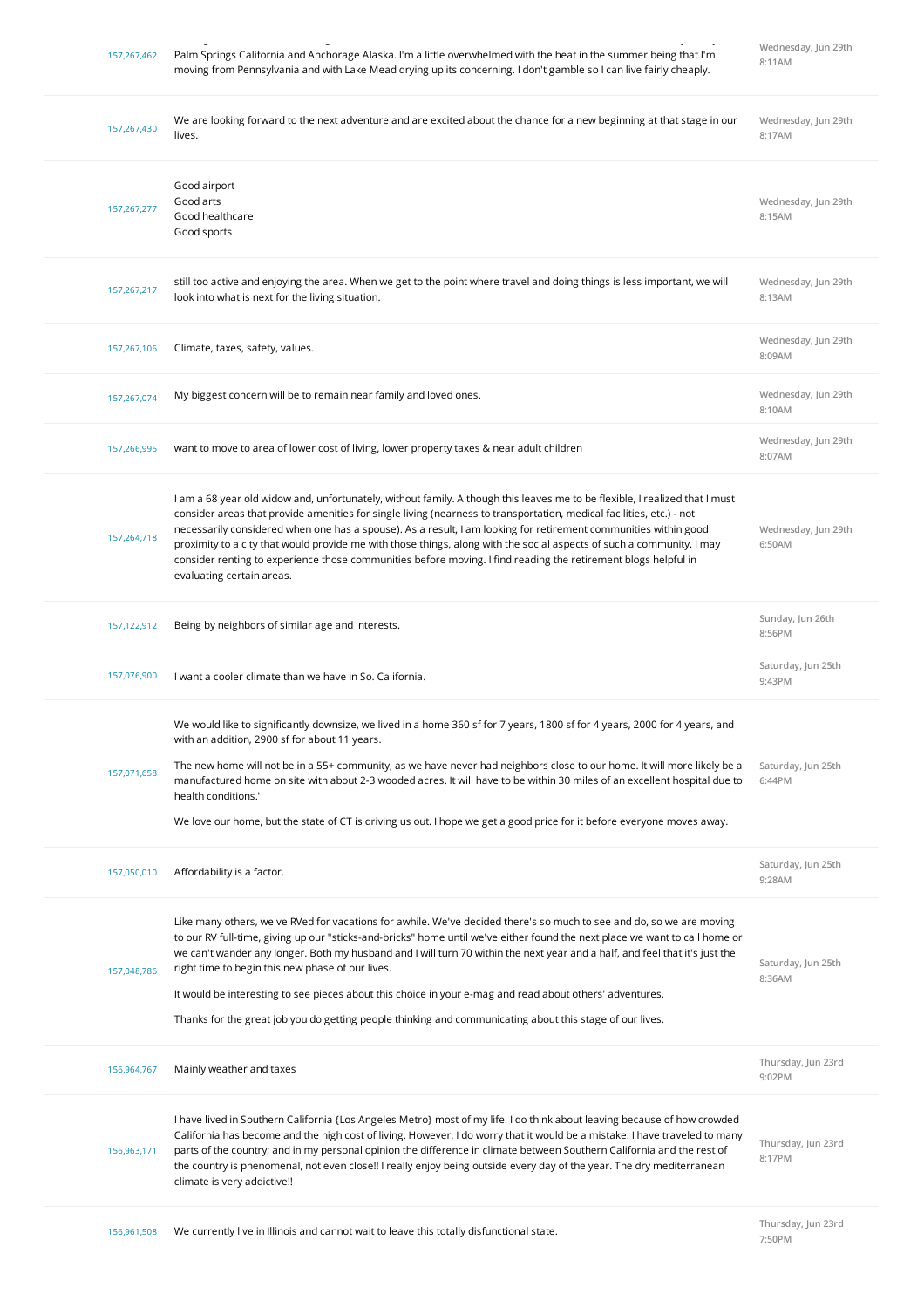| 156,960,457 | We want to make enough profit off our current home to pay cash for a simpler home with a couple acres in a retirement<br>(people and taxes) friendly state and town.                                                                                                                                                                                                                                                                                                                                                                                                                                                                                                                                                                                                                                                                            | Thursday, Jun 23rd<br>7:23PM  |
|-------------|-------------------------------------------------------------------------------------------------------------------------------------------------------------------------------------------------------------------------------------------------------------------------------------------------------------------------------------------------------------------------------------------------------------------------------------------------------------------------------------------------------------------------------------------------------------------------------------------------------------------------------------------------------------------------------------------------------------------------------------------------------------------------------------------------------------------------------------------------|-------------------------------|
| 156,959,951 | In addition to my comments above we need to move to a smaller home that one of us could manage if the other person<br>becomes ill or dies. We live in the NH. The winters are long and the shoveling is very difficult for us at this stage in our<br>lives.<br>The property taxes, vehicle registration costs, etc. are expensive in NH.                                                                                                                                                                                                                                                                                                                                                                                                                                                                                                       | Thursday, Jun 23rd<br>7:04PM  |
| 156,959,708 | We wanted to be in a warmer climate during winter. Also wanted to have organized activities, walkability and trails to<br>explore. Having all these things with the added bonus of being a part of an community.                                                                                                                                                                                                                                                                                                                                                                                                                                                                                                                                                                                                                                | Thursday, Jun 23rd<br>6:57PM  |
| 156,959,703 | I'm single, looking for a change. Illinois is going to hell in a hand basket, taxes will rise and I am not paying for politicians'<br>mismanagement and greed. I'm tired of winters. Looking for a place to make friends and create a good life for myself.                                                                                                                                                                                                                                                                                                                                                                                                                                                                                                                                                                                     | Thursday, Jun 23rd<br>7:01PM  |
| 156,958,121 | Moving to a low tax state                                                                                                                                                                                                                                                                                                                                                                                                                                                                                                                                                                                                                                                                                                                                                                                                                       | Thursday, Jun 23rd<br>6:28PM  |
| 156,949,546 | Moved back to Nebraska (I left in 1985) from Washington state to care for my 97 year-old father. Also, NE is where my<br>brother and SIL live.                                                                                                                                                                                                                                                                                                                                                                                                                                                                                                                                                                                                                                                                                                  | Thursday, Jun 23rd<br>3:40PM  |
| 156,948,617 | Moved to be near daughter, granddaughter and son-in-law.                                                                                                                                                                                                                                                                                                                                                                                                                                                                                                                                                                                                                                                                                                                                                                                        | Thursday, Jun 23rd<br>3:27PM  |
| 156,942,734 | Need to leave CT because it is too expensive to live in. North or South Carolina are much more attractive and<br>reasonable to live in.                                                                                                                                                                                                                                                                                                                                                                                                                                                                                                                                                                                                                                                                                                         | Thursday, Jun 23rd<br>2:00PM  |
| 156,939,324 | We are leaving NJ due to high taxes. We have to sell our home and relocate to another state after living here for many<br>years.                                                                                                                                                                                                                                                                                                                                                                                                                                                                                                                                                                                                                                                                                                                | Thursday, Jun 23rd<br>1:17PM  |
| 156,938,238 | We do not like where California politics is headed with more taxation and too much tax support for undocumented<br>immigrants.                                                                                                                                                                                                                                                                                                                                                                                                                                                                                                                                                                                                                                                                                                                  | Thursday, Jun 23rd<br>1:00PM  |
| 156,928,800 | Will move after this pres.election, Trump winsLexington, KY; clinton winsPanama!                                                                                                                                                                                                                                                                                                                                                                                                                                                                                                                                                                                                                                                                                                                                                                | Thursday, Jun 23rd<br>10:45AM |
| 156,927,993 | will pay off mortgage on new home when sell current home so there will be no mortgage in retirement.                                                                                                                                                                                                                                                                                                                                                                                                                                                                                                                                                                                                                                                                                                                                            | Thursday, Jun 23rd<br>10:33AM |
| 156,927,497 | My wife live in Long Island and we vacationed in all of the states West of the Mississippi during our working lives. The<br>South holds no interest for either of us. It is getting more crowded here and we need some room. The West is beautiful<br>and our savings will also go further there. Yes we will miss our family; we'll visit. We are looking at this as a new<br>adventure.                                                                                                                                                                                                                                                                                                                                                                                                                                                       | Thursday, Jun 23rd<br>10:04AM |
| 156,927,291 | I have given a lot of thought and still continue to research the areas in NH/ME and FL where I wish to move. I thoroughly<br>enjoy your emails and everyone's posts too. As you know, there is so much to consider because as we age we really<br>don't want to get any relocating move wrong, and yet must be willing and able to be a little flexible as well. For me, one<br>of the most important considerations beyond financial is "where will I be happiest" and hands-down I always come back<br>to the same answer: I must move back to New England, my roots, to live year-round for at least a couple of years.<br>However, as we age, it makes more sense to get out of the ice and snow and move to a better climate for safety<br>reasons. So, God willing, this is my basic plan. I wish everyone the very best and good health. | Thursday, Jun 23rd<br>8:26AM  |
| 156,926,809 | I found my future retirement area, and am renting here while selling my home. I want to pay cash for my retirement<br>home, making improvements before I retire. I will have less trouble living in the same state then trying to "figure out" a<br>new state's taxes and laws. Living in a 2 bedroom apartment (720 square feet)is not enough room. I will be looking for a<br>home with more cabinets, and storage areas.                                                                                                                                                                                                                                                                                                                                                                                                                     | Thursday, Jun 23rd<br>9:54AM  |
| 156,925,909 | We are moving to be more physically comfortable. The southern heat and humidity is killing us! Since most of our family<br>is on the east coast, we started our discussion in Florida. It gradually moved up the coast until we found a place that had<br>the most of what we were looking for - small city with things to do, not overly taxed and cooler weather. A spreadsheet<br>to compare places was also helpful.                                                                                                                                                                                                                                                                                                                                                                                                                        | Thursday, Jun 23rd<br>9:58AM  |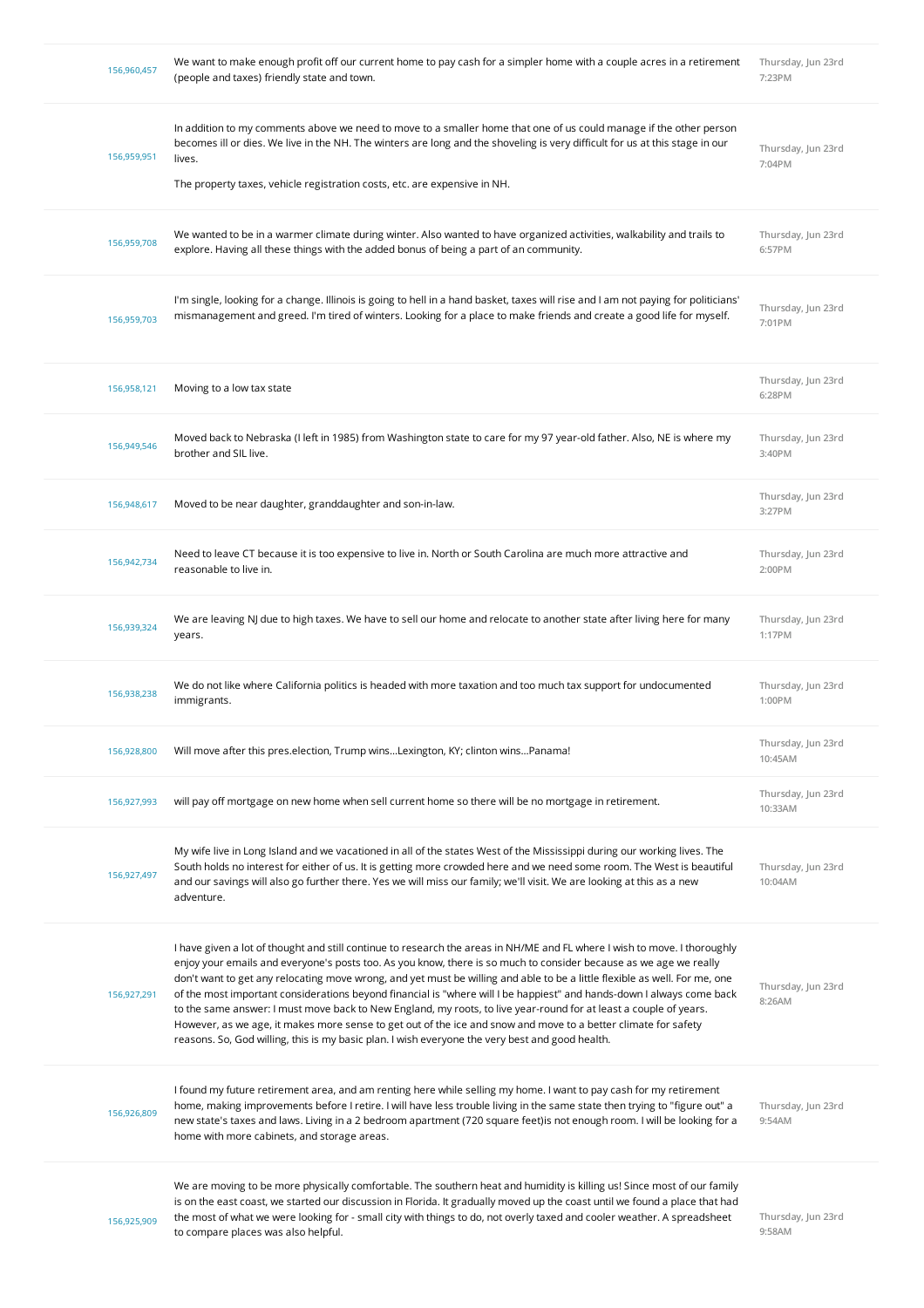| 156.925.344 | We will be full time RVers for a couple of years when we sell our current home.                                                                                                                                                                                                                                                                                                                                                               | Thursday, Jun 23rd<br>9:45AM  |
|-------------|-----------------------------------------------------------------------------------------------------------------------------------------------------------------------------------------------------------------------------------------------------------------------------------------------------------------------------------------------------------------------------------------------------------------------------------------------|-------------------------------|
| 156,925,171 | Moving out of Massachusetts, mainly for better weather, but lower cost of living is also a factor. Decided on building a<br>new house because we didn't want to spend a lot of money fixing up an existing house, only to have a remodeled, old<br>house. Looking to build our 'ideal' house.                                                                                                                                                 | Thursday, Jun 23rd<br>9:45AM  |
| 156,925,164 | I could write a lot had my wife not died. That stopped everything.                                                                                                                                                                                                                                                                                                                                                                            | Thursday, Jun 23rd<br>9:46AM  |
| 156,923,573 | NYC Metro much too costly; taxes wayyyyy too high. Winters not conducive to retirement living.                                                                                                                                                                                                                                                                                                                                                | Thursday, Jun 23rd<br>9:24AM  |
| 156,923,162 | It is hard to find a home that matches what I want and is affordable in the south it seems. Brick exterior ranch homes<br>that are less than 20 years old and have nice amenities cost a fortune elsewhere if you can even find the house in a<br>desirable area at any cost.                                                                                                                                                                 | Thursday, Jun 23rd<br>9:16AM  |
| 156,922,855 | Primary focus is better weather in Florida than the Northeast.<br>Secondly the lower tax rate in Florida with no income tax<br>Thirdly is general cost of living                                                                                                                                                                                                                                                                              | Thursday, Jun 23rd<br>9:12AM  |
| 156,922,762 | Still having living space but on one floor or at least the master on the ground floor                                                                                                                                                                                                                                                                                                                                                         | Thursday, Jun 23rd<br>9:05AM  |
| 156,922,570 | Looking forward to escaping Midwest winters!                                                                                                                                                                                                                                                                                                                                                                                                  | Thursday, Jun 23rd<br>9:05AM  |
| 156,922,283 | condos are attractive with no home maintenance required. 1 story only, warmer weather is attractivecan't tolerate the<br>cold like I used to. Ocean still beautiful but cold water keeps me on shoremiss swimming.<br>Don't know if I want to live in a sea of all older peoplebut don't know if I want to live around children/teens. too many<br>questions. best to do nothing at this time.                                                | Thursday, Jun 23rd<br>8:57AM  |
| 156,921,980 | The cost of moving added to the cost of a new home                                                                                                                                                                                                                                                                                                                                                                                            | Thursday, Jun 23rd<br>9:00AM  |
| 156,921,671 | We're excited!!!                                                                                                                                                                                                                                                                                                                                                                                                                              | Thursday, Jun 23rd<br>8:56AM  |
| 156,921,609 | Have to be in a 55+ community and have to have numerous activities.                                                                                                                                                                                                                                                                                                                                                                           | Thursday, Jun 23rd<br>8:55AM  |
| 156,921,506 | Would like to have a custom built home with a large utility room for washer, dryer, folding area, freezer. Would like to<br>have a walk in pantry to organize all my food items. Ceiling fans in all bedrooms, dining room and living room. Gourmet<br>kitchen with special built in drawers and cabinets for storing carving knives, cutting boards and other things.                                                                        | Thursday, Jun 23rd<br>8:43AM  |
| 156,921,453 | We lived in a large home in South Jersey for 30 years. Our dream was to move to a smaller house in Virginia Beach. We<br>made that dream come true in 2013 by buying a completely rehab 3bed/2 bath rancher. We couldn't be happier.<br>Although leaving my NJ home was difficult I am glad we did it. My advice to retirees is to take the plunge to make this<br>kind of move while you are still physically and financially able to do so. | Thursday, Jun 23rd<br>8:47AM  |
| 156,920,836 | moving to Deland, Fl. Bought a condo for lower maintenence chores. Also conveniently located for walking/biking. Plan<br>not to have a car.                                                                                                                                                                                                                                                                                                   | Thursday, Jun 23rd<br>8:42AM  |
| 156,920,331 | As I mentioned, I am bored here. I miss clean streets, and quiet nights. The weather is perfect here, but I'm willing to<br>give it up in exchange for more opportunities to be active, eg hiking, biking, swimming, kayaking, and volunteering. And<br>to make more friends who are intellectually stimulating. However, if Trump is elected President I won't return to the US.                                                             | Thursday, Jun 23rd<br>8:32AM  |
| 156,920,253 | involves downsizing as well as - no need for big house                                                                                                                                                                                                                                                                                                                                                                                        | Thursday, Jun 23rd<br>8:29AM  |
| 156,920,017 | As a single person, apprehensive about moving to a place where I don't know anyone.                                                                                                                                                                                                                                                                                                                                                           | Thursday, Jun 23rd<br>8:26AM  |
| 156,919,423 | I want to be near the beach have found a perfect apartment if I could only retire now!                                                                                                                                                                                                                                                                                                                                                        | Thursday, Jun 23rd<br>- ----- |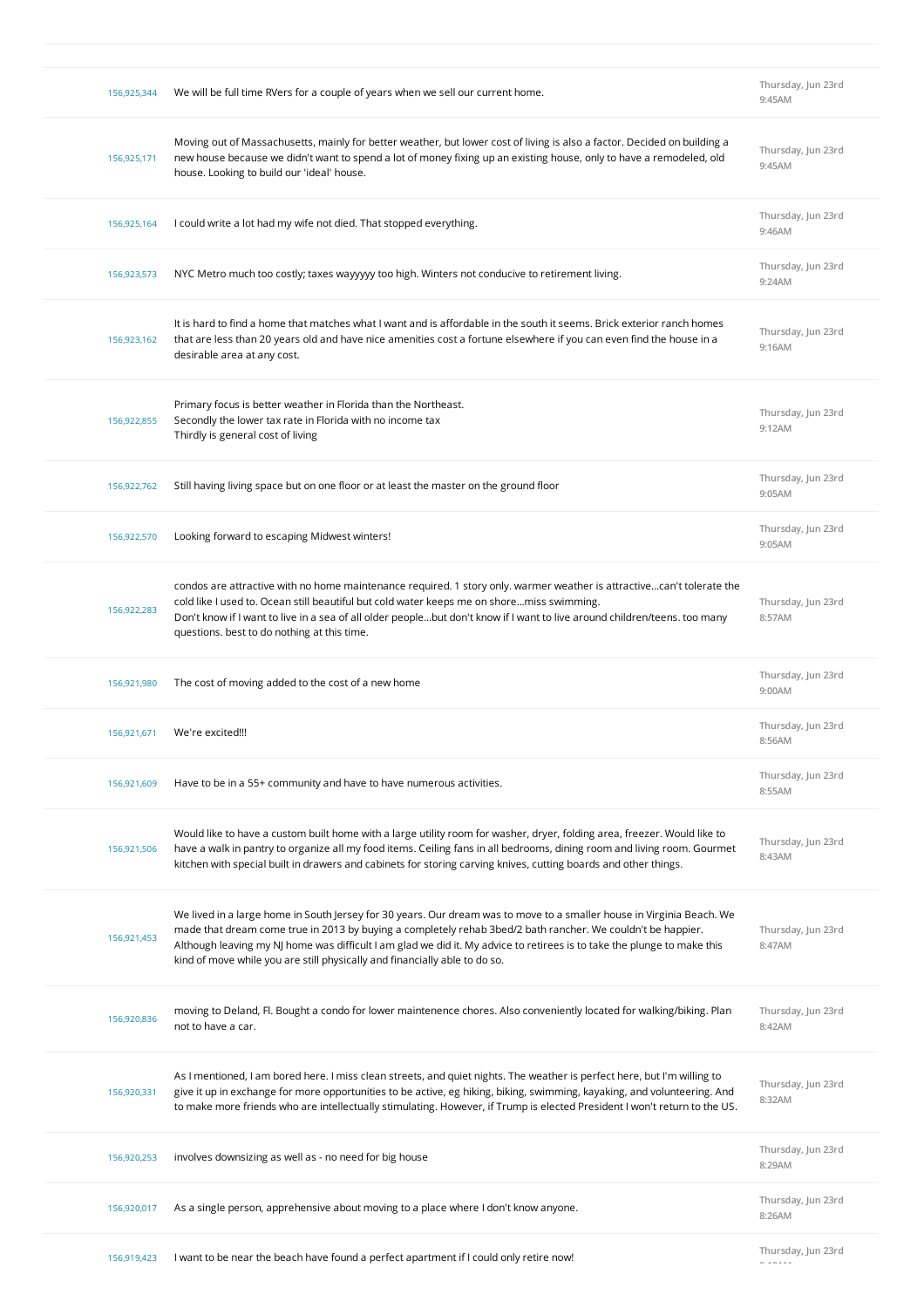| 156,919,412 | Love CT where we live now but may have to downsize or move due to taxes. Looking for less house and more suitability<br>for more limited mobility.                                                                                                                                                                                                   | Thursday, Jun 23rd<br>8:18AM |
|-------------|------------------------------------------------------------------------------------------------------------------------------------------------------------------------------------------------------------------------------------------------------------------------------------------------------------------------------------------------------|------------------------------|
| 156,918,684 | Want to live in 55 community to enjoy all they offer. Probly one home owned in one and rent 3-4 months in another just to<br>enjoy.                                                                                                                                                                                                                  | Thursday, Jun 23rd<br>8:09AM |
| 156,918,577 | want better weather, reduce allergies, and much smaller home in age-restricted community. NO CHILDREN, NO SNOW--<br>-PERFECT!                                                                                                                                                                                                                        | Thursday, Jun 23rd<br>8:08AM |
| 156,918,280 | I find the rules of the community I live in now overly restrictive and the HOA fees are outrageous. I would like to move<br>into a community that has less rules, lower fees.                                                                                                                                                                        | Thursday, Jun 23rd<br>8:02AM |
| 156,917,970 | We both retired a year or so ago. I retired at 71 and my wife 69. We did not contemplate retiring in our 60's and so are<br>older than other retirees. We find are situation somewhat diifferent than the average retiree.                                                                                                                           | Thursday, Jun 23rd<br>7:51AM |
| 156,917,258 | Helpful hints on how to locate that "right" place!                                                                                                                                                                                                                                                                                                   | Thursday, Jun 23rd<br>7:44AM |
| 156,916,982 | Full time living in a Motorhome and travelling throughout the US.                                                                                                                                                                                                                                                                                    | Thursday, Jun 23rd<br>7:40AM |
| 156,916,732 | I wish, wish, wish I could figure out where to move as a SINGLE woman where I could belong!                                                                                                                                                                                                                                                          | Thursday, Jun 23rd<br>7:35AM |
| 156,916,348 | Right now, our move is 6-8 weeks away, and i'm scared to death. I've lived in this area of the country for 38 years and it's<br>home. Is this the right thing for me to do???                                                                                                                                                                        | Thursday, Jun 23rd<br>7:28AM |
| 156,916,110 | Most seniors will want to have access to health care                                                                                                                                                                                                                                                                                                 | Thursday, Jun 23rd<br>7:27AM |
|             |                                                                                                                                                                                                                                                                                                                                                      |                              |
| 156,915,693 | We want to be where we have at least a grocery within walking distance. when my mother quit driving, she had difficulty<br>getting to the store because of where her house is located.                                                                                                                                                               | Thursday, Jun 23rd<br>7:19AM |
| 156,915,664 | I will be renting first in a new location, then looking to purchase if I like the area.                                                                                                                                                                                                                                                              | Thursday, Jun 23rd<br>7:19AM |
| 156,915,450 | on a limited budget so need an inexpensive community - not sure if 55 and over communities are as financially feasible.                                                                                                                                                                                                                              | Thursday, Jun 23rd<br>7:12AM |
| 156,914,821 | Active adult community groups & activities; get out of NJ.                                                                                                                                                                                                                                                                                           | Thursday, Jun 23rd<br>7:02AM |
| 156,914,625 | having close access to towns to socialize, near hospital if ever needing medical attention.                                                                                                                                                                                                                                                          | Thursday, Jun 23rd<br>6:59AM |
| 156,914,324 | Spouse and I are in agreement about needing a smaller more efficient and easier to maintain house. However, we differ<br>about moving out of the area due to family and friends. I want a smaller city and a better climate. She wants to stay near<br>the children. She will probably win out, at least until the children move on to other places. | Thursday, Jun 23rd<br>6:47AM |
| 156,913,537 | Politics of he area                                                                                                                                                                                                                                                                                                                                  | Thursday, Jun 23rd<br>6:38AM |
| 156,912,819 | We always planned to move to a warmer climate when we retired.                                                                                                                                                                                                                                                                                       | Thursday, Jun 23rd<br>6:22AM |
| 156,912,481 | if you live in nyc like I do, don't think the rest of the country is the same cesspool. visited SC twice last year,<br>thought I was in another country people POLITE, no honking horns as soon as the light turns green, civil<br>GOD'S COUNTRY. yes there is no utopia, but it is not for sure in nyc.                                             | Thursday, Jun 23rd<br>6:11AM |
| 156,912,012 | Making new friends                                                                                                                                                                                                                                                                                                                                   | Thursday, Jun 23rd<br>6:07AM |

156,919,423 I want to be near the beach have found a perfect apartment if I could only retire now!

**8:19AM**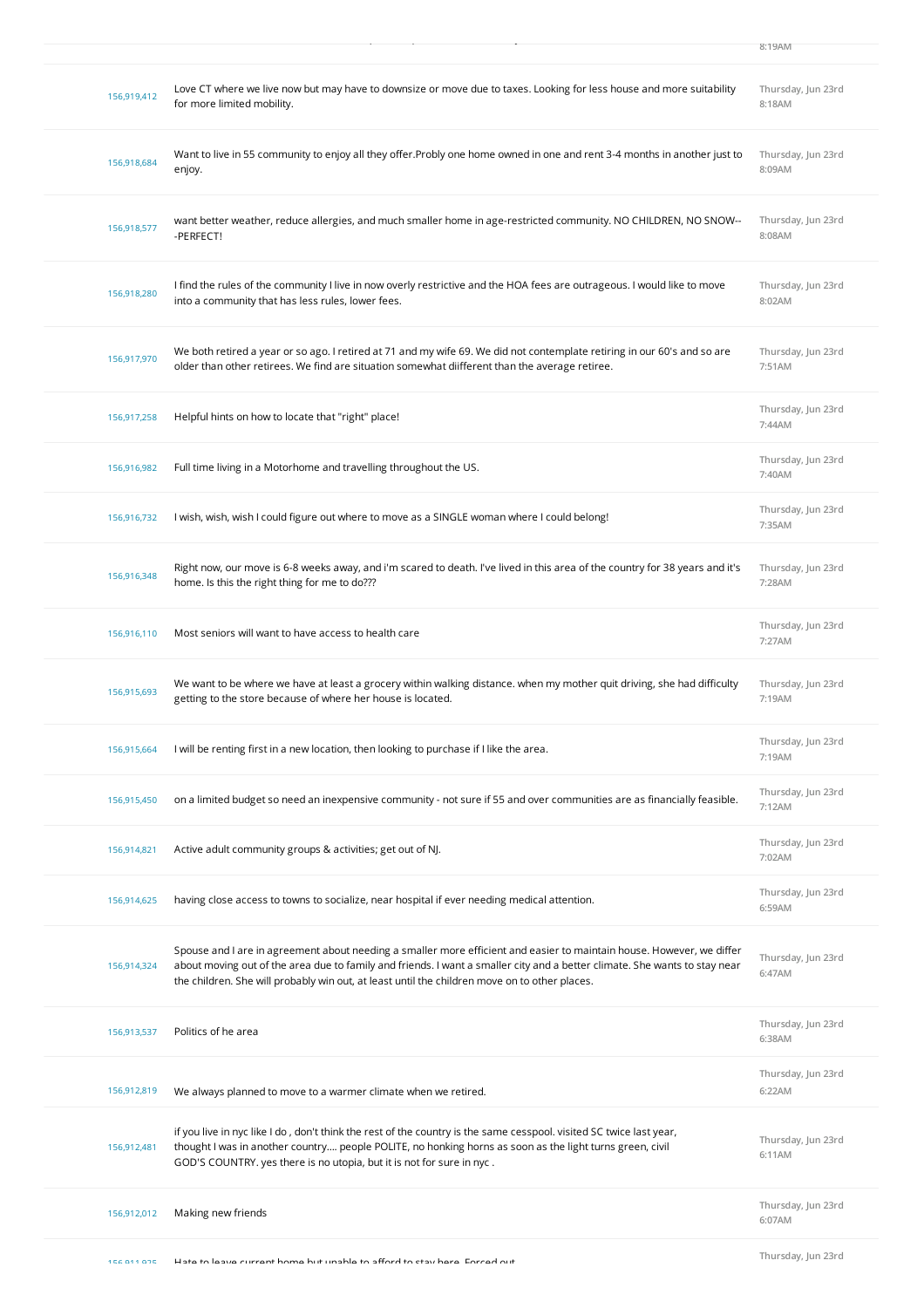| Tiate to leave current nonie but unable to arror u stay nere, nor ceu out.                                                                                                                                                                                                                                 | 6:01AM                       |
|------------------------------------------------------------------------------------------------------------------------------------------------------------------------------------------------------------------------------------------------------------------------------------------------------------|------------------------------|
| Finally able to leave Illinois. Would have left sooner but my husband's job kept us here. He is the one retiring, and I will<br>156,911,764<br>continue to work, part-time, as a nurse.                                                                                                                    | Thursday, Jun 23rd<br>6:01AM |
| have thought about winter rental in SE & back to New England (Vermont) for summer, or new house must be in area that<br>156,911,583<br>is tax friendly to retirees!                                                                                                                                        | Thursday, Jun 23rd<br>5:47AM |
| Renting is my best option since I haven't lived in the USA in 32 years and not 100% sure of what State will meet my<br>156,911,271<br>overall needs.                                                                                                                                                       | Thursday, Jun 23rd<br>5:43AM |
| Moving to CCRC<br>156,910,439                                                                                                                                                                                                                                                                              | Thursday, Jun 23rd<br>5:32AM |
| We set clear criteria:<br>Near major urban area with art, culture, hospitals<br>Near the beach<br>156,910,090<br>Age diverse living area<br>Lock and leave potential<br>After several visits, We selected Daniel Island, SC.                                                                               | Thursday, Jun 23rd<br>5:22AM |
| another reason for moving is to downsize<br>156,909,956                                                                                                                                                                                                                                                    | Thursday, Jun 23rd<br>5:20AM |
| Looking for single level living, low maintenance.<br>156,909,666                                                                                                                                                                                                                                           | Thursday, Jun 23rd<br>5:11AM |
| One story, 2 bedrooms<br>156,909,659                                                                                                                                                                                                                                                                       | Thursday, Jun 23rd<br>5:14AM |
| We moved primarily for the following reasons: Better life-style (including better weather conditions); One-story living;<br>156,909,616<br>new house with a lot less maintenance issues; and a new lease on life!                                                                                          | Thursday, Jun 23rd<br>5:12AM |
| 156,909,383<br>I presently live on a lake in New Jersey where the taxes (\$13,000 a year) are horrible. I can find the same size home<br>(even though I don't need the size)in the southeast (SC or TN) with taxes of approximately \$1000-\$1500 a year. What I                                           | Thursday, Jun 23rd<br>5:02AM |
| Lower cost, on one level & less yard work.<br>156,909,382                                                                                                                                                                                                                                                  | Thursday, Jun 23rd<br>5:05AM |
| We still have three off site storage units housing our collector cars . After 30 years in one place, the down sizing<br>156,909,002<br>continues. So very glad that we made the initial move while we were still working.                                                                                  | Thursday, Jun 23rd<br>4:40AM |
| Counting down to retirement!!!<br>156,908,903                                                                                                                                                                                                                                                              | Thursday, Jun 23rd<br>4:56AM |
| Struggling with choice of a 55+ community or not. There are strong pluses (facilities, peers, opportunities for activies)<br>but also strong negatives (living only with old people, HOA controls over maintenance and personalizaion; more<br>156,906,216<br>restricted resale market if choose to move). | Thursday, Jun 23rd<br>3:57AM |
| I'm looking forward to getting away from the New England winters! (Though I'm not so sure about the Florida summers)<br>156,905,701                                                                                                                                                                        | Thursday, Jun 23rd<br>3:49AM |
| We downsized quite a bit<br>156,905,498                                                                                                                                                                                                                                                                    | Thursday, Jun 23rd<br>3:46AM |
| Moved to Greenville, SC and purchased a home on 7 acres. Relatively peaceful and relaxing after 5 yrs. in Houston.<br>Picked Greenville area due to low property taxes. Currently exploring Summerville/Charleston area as we would like to<br>156,904,599<br>be closer to the coast.                      | Thursday, Jun 23rd<br>3:23AM |
| Forced to prematurely retire. Cannot afford to stay in California.<br>156,904,117                                                                                                                                                                                                                          | Thursday, Jun 23rd<br>3:11AM |
|                                                                                                                                                                                                                                                                                                            |                              |